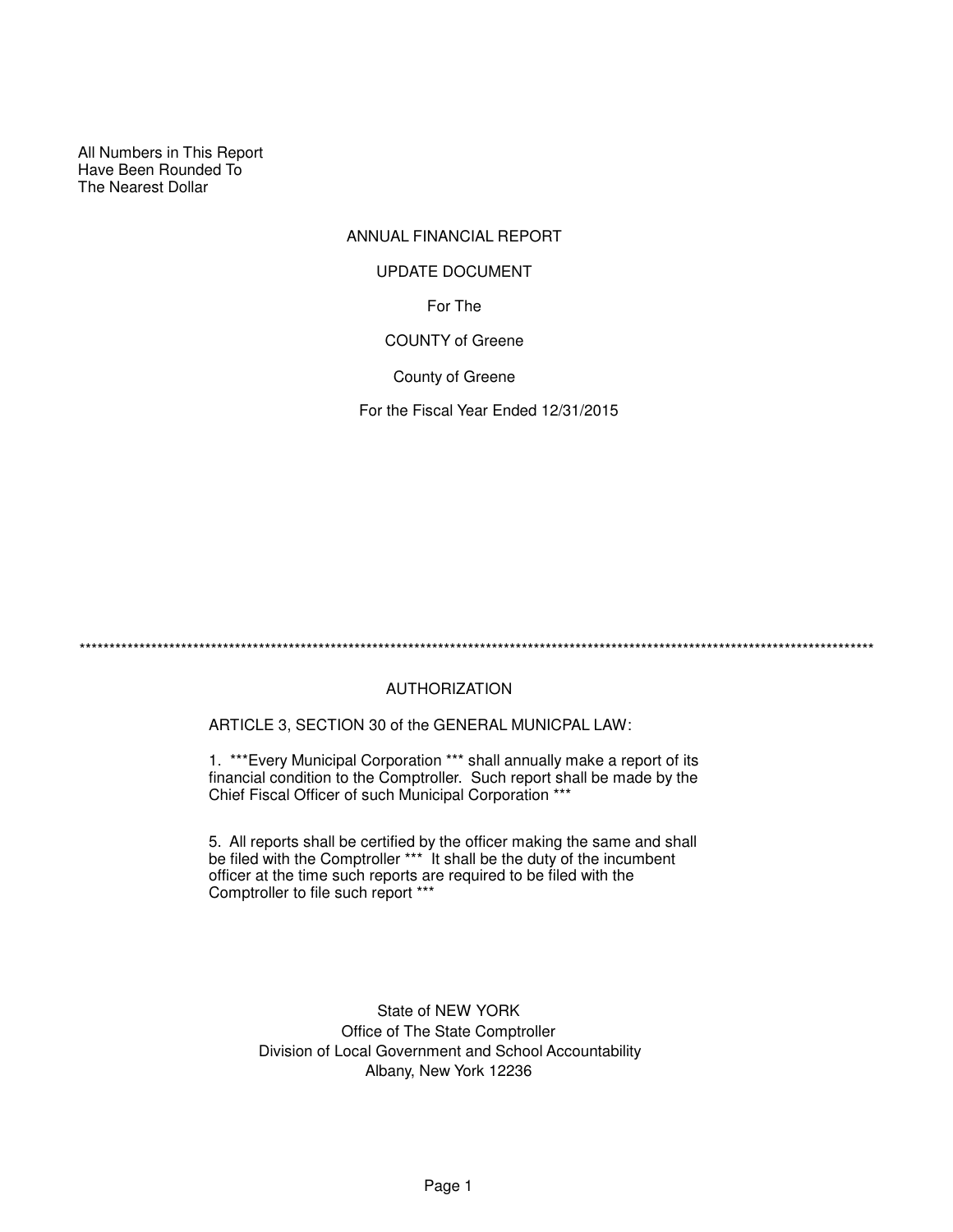# COUNTY OF Greene

# \*\*\* FINANCIAL SECTION \*\*\*

Financial Information for the following funds and account groups are included in the Annual Financial Report filed by your government for the fiscal year ended 2014 and has been used by the OSC as the basis for preparing this update document for the fiscal year ended 2015:

> (A) GENERAL (CD) SPECIAL GRANT (D) COUNTY ROAD (DM) ROAD MACHINERY (H) CAPITAL PROJECTS (K) GENERAL FIXED ASSETS (S) WORKERS COMPENSATION (TA) AGENCY (TE) PRIVATE PURPOSE TRUST (V) DEBT SERVICE (W) GENERAL LONG-TERM DEBT

All amounts included in this update document for 2014 represent data filed by your government with OSC as reviewed and adjusted where necessary.

# \*\*\* SUPPLEMENTAL SECTION \*\*\*

The Supplemental Section includes the following sections:

- 1) Statement of Indebtedness
- 2) Schedule of Time Deposits and Investments
- 3) Bank Reconciliation
- 4) Local Government Questionnaire
- 5) Schedule of Employee and Retiree Benefits
- 6) Schedule of Energy Costs and Consumption
- 7) Schedule of Other Post Employment Benefits (OPEB)

All numbers in this report will be rounded to the nearest dollar.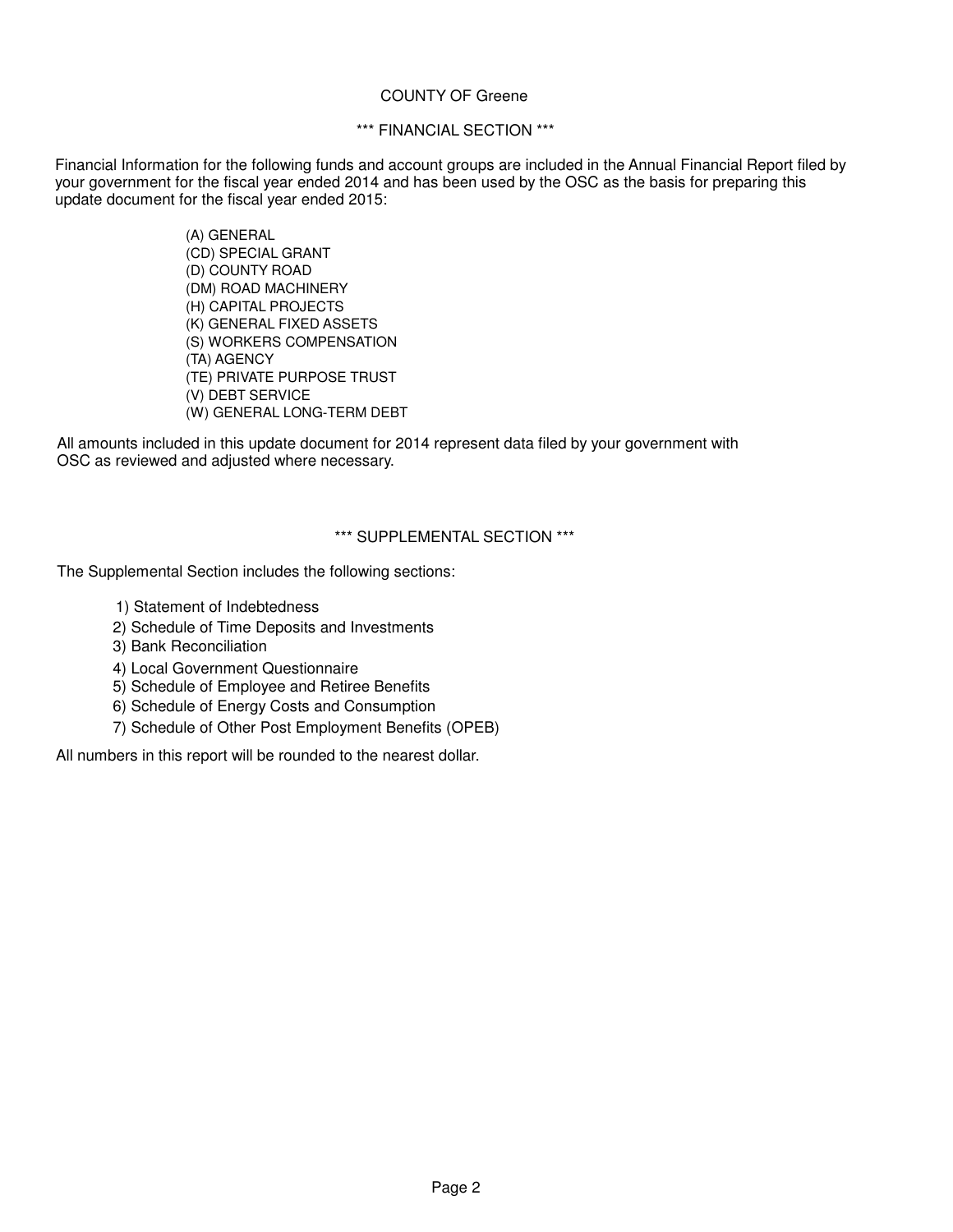(A) GENERAL

Balance Sheet

| <b>Code Description</b>                                | 2014        | EdpCode | 2015       |
|--------------------------------------------------------|-------------|---------|------------|
| <b>Assets</b>                                          |             |         |            |
| Cash                                                   | 12,378,242  | A200    | 14,510,018 |
| Cash In Time Deposits                                  | 1,353,238   | A201    | 2,186,137  |
| Petty Cash                                             | 18,975      | A210    | 18,975     |
| Departmental Cash                                      | 1,000       | A215    | 1,000      |
| <b>TOTAL Cash</b>                                      | 13,751,455  |         | 16,716,130 |
| Taxes Receivable, Overdue                              | 6,689,140   | A260    | 6,900,640  |
| Taxes Receivable On State Lands                        |             | A270    | 1,059      |
| Returned School Taxes Receivable                       | 6,656,658   | A280    | 6,499,815  |
| Delinguent Village Taxes Rec                           | 509,252     | A295    | 582,371    |
| Taxes Receivable, Pending                              | 766,382     | A300    | 699,771    |
| <b>Property Acquired For Taxes</b>                     | 492,547     | A330    | 394,075    |
| Allowance For Uncollectible Taxes                      | $-498, 148$ | A342    | $-454,851$ |
| <b>TOTAL Taxes Receivable (net)</b>                    | 14,615,831  |         | 14,622,880 |
| <b>Accounts Receivable</b>                             | 2,477,647   | A380    | 2,848,344  |
| Allowance For Receivables (Credit)                     | $-866$      | A389    | -866       |
| <b>TOTAL Other Receivables (net)</b>                   | 2,476,782   |         | 2,847,478  |
| State And Federal, Social Services                     | 7,286,134   | A400    | 5,130,591  |
| Due From State And Federal Government                  | 1,646,095   | A410    | 1,394,585  |
| <b>TOTAL State And Federal Aid Receivables</b>         | 8,932,229   |         | 6,525,175  |
| Due From Other Funds                                   | 4,761,038   | A391    | 2,659,742  |
| <b>TOTAL Due From Other Funds</b>                      | 4,761,038   |         | 2,659,742  |
| <b>Towns &amp; Cities</b>                              | 467,468     | A430    | 310,464    |
| Due From Other Governments                             | 6,366       | A440    | 6,366      |
| <b>TOTAL Due From Other Governments</b>                | 473,834     |         | 316,829    |
| <b>Prepaid Expenses</b>                                | 345,242     | A480    | 100,641    |
| <b>TOTAL Prepaid Expenses</b>                          | 345,242     |         | 100,641    |
| Cash In Time Deposits Special Reserves                 | 1,417,310   | A231    | 808,267    |
| <b>TOTAL Restricted Assets</b>                         | 1,417,310   |         | 808,267    |
| <b>Miscellaneous Current Assets</b>                    |             | A489    |            |
| <b>TOTAL Other</b>                                     | $\bf{0}$    |         | $\bf{0}$   |
| <b>TOTAL Assets and Deferred Outflows of Resources</b> | 46,773,720  |         | 44,597,143 |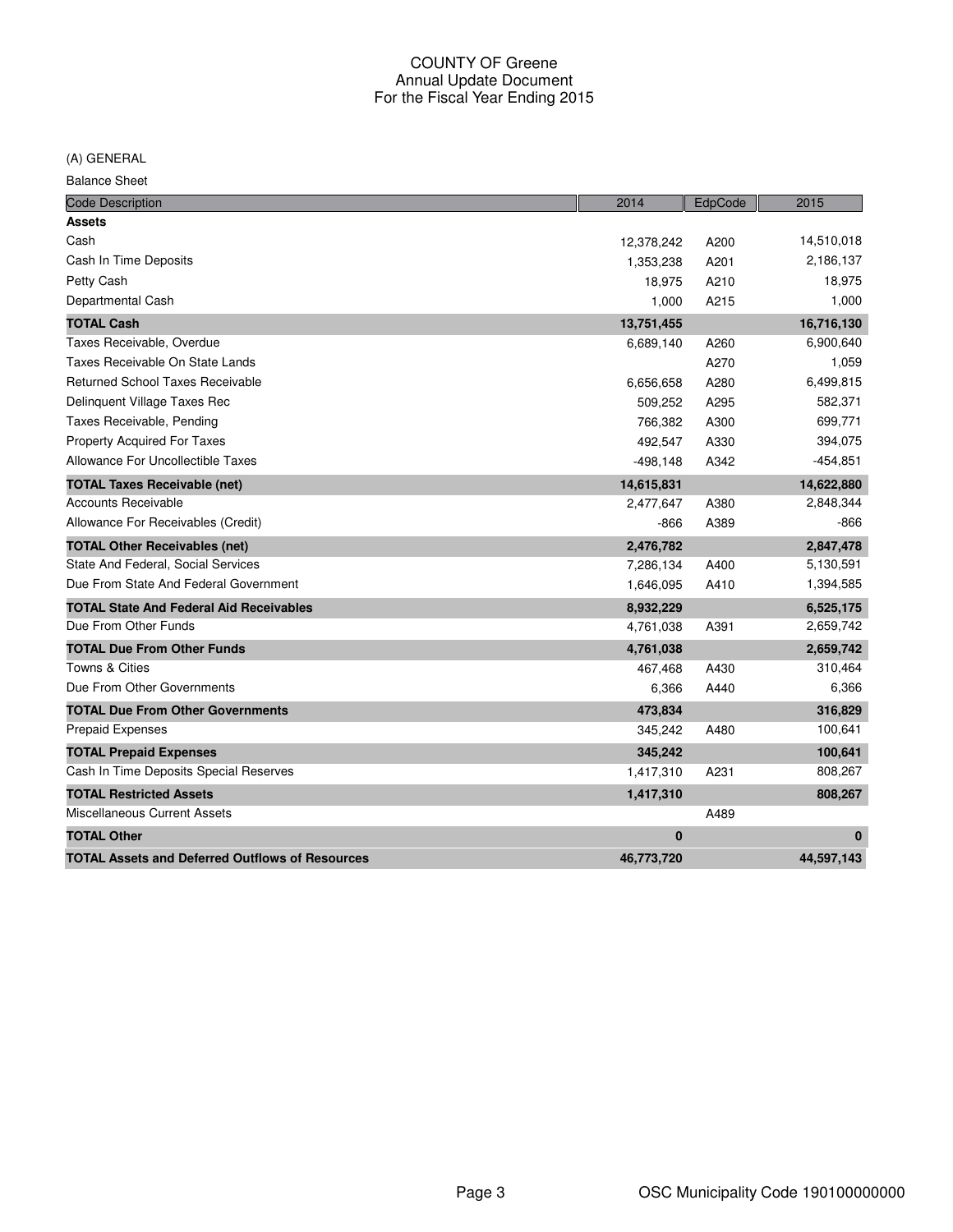# (A) GENERAL

Balance Sheet

| <b>Code Description</b>                                                                  | 2014       | EdpCode | 2015       |
|------------------------------------------------------------------------------------------|------------|---------|------------|
| <b>Accounts Payable</b>                                                                  | 2,167,527  | A600    | 3,195,848  |
| <b>TOTAL Accounts Payable</b>                                                            | 2,167,527  |         | 3,195,848  |
| <b>Accrued Liabilities</b>                                                               | 103,393    | A601    | 907,057    |
| <b>TOTAL Accrued Liabilities</b>                                                         | 103,393    |         | 907,057    |
| <b>Bond Anticipation Notes Payable</b><br>Additional Description Irene BAN Paid off 2015 | 7,000,000  | A626    |            |
| <b>TOTAL Notes Payable</b>                                                               | 7,000,000  |         | $\bf{0}$   |
| Overpayments & Clearing Account                                                          | 372        | A690    | 372        |
| <b>TOTAL Other Liabilities</b>                                                           | 372        |         | 372        |
| Due To Other Funds                                                                       | 399,248    | A630    | 234,868    |
| <b>TOTAL Due To Other Funds</b>                                                          | 399,248    |         | 234,868    |
| Due To Other Governments                                                                 | 917,915    | A631    | 413,193    |
| Due To Employees' Retirement System                                                      | 2,618,771  | A637    | 2,642,600  |
| Due To Towns For Tax Levies                                                              |            | A640    |            |
| Due To School Districts                                                                  | 8,843,151  | A660    | 8,779,849  |
| Due To Village, Delinquent Taxes                                                         | 531,976    | A668    | 594,102    |
| <b>TOTAL Due To Other Governments</b>                                                    | 12,911,813 |         | 12,429,745 |
| <b>TOTAL Liabilities</b>                                                                 | 22,582,353 |         | 16,767,889 |
| <b>Deferred Inflows of Resources</b>                                                     |            |         |            |
| Deferred Inflow of Resources                                                             | 1,545,296  | A691    | 1,760,785  |
| Deferred Taxes                                                                           | 6,516,327  | A694    | 6,604,117  |
| <b>TOTAL Deferred Inflows of Resources</b>                                               | 8,061,623  |         | 8,364,902  |
| <b>TOTAL Deferred Inflows of Resources</b>                                               | 8,061,623  |         | 8,364,902  |
| <b>Fund Balance</b>                                                                      |            |         |            |
| Not in Spendable Form                                                                    | 345,242    | A806    | 100,641    |
| <b>TOTAL Nonspendable Fund Balance</b>                                                   | 345,242    |         | 100,641    |
| Insurance Reserve                                                                        | 376,944    | A863    | 177,484    |
| Reserve For Debt                                                                         | 1,040,365  | A884    | 630,783    |
| <b>Other Restricted Fund Balance</b>                                                     |            | A899    |            |
| <b>TOTAL Restricted Fund Balance</b>                                                     | 1,417,310  |         | 808,267    |
| Assigned Appropriated Fund Balance                                                       | 1,310,000  | A914    | 2,075,000  |
| Assigned Unappropriated Fund Balance                                                     | 4,311,331  | A915    | 6,997,862  |
| <b>TOTAL Assigned Fund Balance</b>                                                       | 5,621,331  |         | 9,072,862  |
| Unassigned Fund Balance                                                                  | 8,745,861  | A917    | 9,482,582  |
| <b>TOTAL Unassigned Fund Balance</b>                                                     | 8,745,861  |         | 9,482,582  |
| <b>TOTAL Fund Balance</b>                                                                | 16,129,744 |         | 19,464,352 |
| <b>TOTAL Liabilities, Deferred Inflows And Fund Balance</b>                              | 46,773,720 |         | 44,597,143 |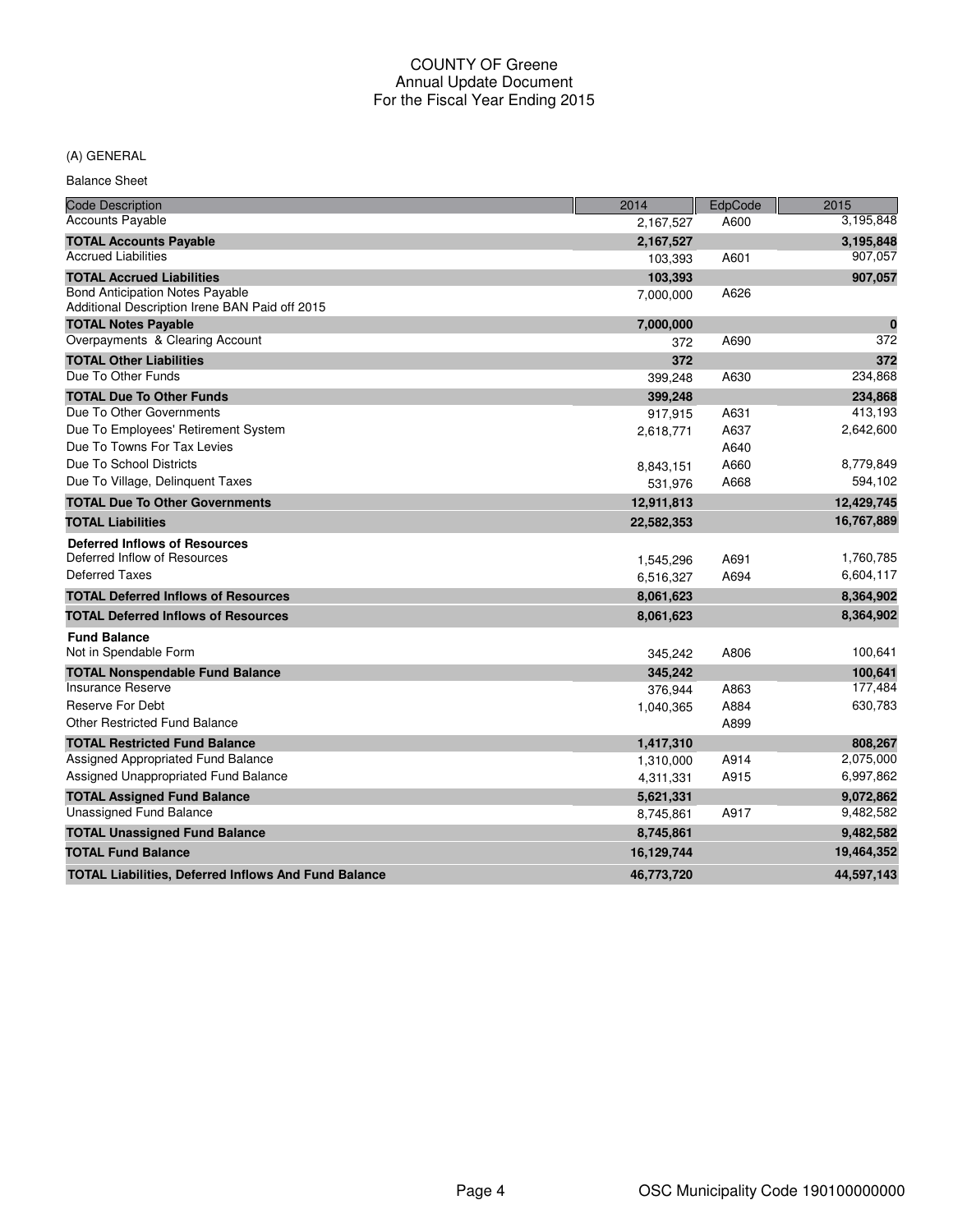# (A) GENERAL

| <b>Code Description</b>                 | 2014       | EdpCode | 2015       |
|-----------------------------------------|------------|---------|------------|
| <b>Revenues</b>                         |            |         |            |
| <b>Real Property Taxes</b>              | 22,460,152 | A1001   | 23,016,497 |
| Real Property Taxes, Part Cty           | 110,000    | A1002   | 110,000    |
| <b>TOTAL Real Property Taxes</b>        | 22,570,152 |         | 23,126,497 |
| Gain From Sale of Tax Acq Property      | 405,879    | A1051   | 667,767    |
| Other Payments In Lieu of Taxes         | 1,233,331  | A1081   | 1,239,592  |
| Interest & Penalties On Real Prop Taxes | 1,976,471  | A1090   | 2,021,794  |
| <b>TOTAL Real Property Tax Items</b>    | 3,615,681  |         | 3,929,153  |
| Sales And Use Tax                       | 28,941,513 | A1110   | 29,639,490 |
| Emergency Telephone System Surcharge    | 168,267    | A1140   | 166,188    |
| Other Non-Prop Tax                      | 2,576      | A1189   | 731        |
| <b>TOTAL Non Property Tax Items</b>     | 29,112,356 |         | 29,806,409 |
| <b>Treasurer Fees</b>                   | 268,702    | A1230   | 432,997    |
| <b>Clerk Fees</b>                       | 1,483,418  | A1255   | 1,533,292  |
| <b>Personnel Fees</b>                   | 2,033      | A1260   | 3,590      |
| <b>Attorney Fees</b>                    | 2,880      | A1265   | 11,242     |
| Other General Departmental Income       | 452,432    | A1289   | 475,854    |
| <b>Sheriff Fees</b>                     | 90,336     | A1510   | 94,846     |
| Altern To Incarceration Fees            | 1,576      | A1515   | 1,805      |
| <b>Restitution Surcharge</b>            | 4,418      | A1580   | 7,112      |
| Other Public Safety Departmental Income | 192,018    | A1589   | 187,946    |
| <b>Public Health Fees</b>               | 274,962    | A1601   | 426,150    |
| Charges For Care of Handi Children      |            | A1605   |            |
| Home Nursing Charges                    | 5,224      | A1610   | 1,060      |
| <b>Laboratory Fees</b>                  | 480,897    | A1615   | 546,366    |
| <b>Mental Health Fees</b>               | 2,825,088  | A1620   | 2,577,756  |
| Early Interven Fees For Serv            | 170,294    | A1621   | 161,911    |
| Other Health Departmental Income        | 12,107     | A1689   | 6,821      |
| Repay of Medical Assistance             | 476,307    | A1801   | 260,923    |
| Repayment of Family Assistance          | 233,698    | A1809   | 242,827    |
| <b>Medical Incentive Earnings</b>       | 50,681     | A1811   | 55,474     |
| Repayment of Child Care                 | 547,600    | A1819   | 517,127    |
| Repayment of Juvenile Delinquent Care   | 4,202      | A1823   | 2,731      |
| Repayment of Safety Net Assistance      | 340,186    | A1840   | 315,695    |
| Repayment of Home Energy Assis          | 100,173    | A1841   | 92,296     |
| Repayment of Emergency Care For Adults  | 53         | A1842   | 146        |
| Repayments of Day Care                  | 336        | A1855   | 40         |
| Repayments of Services For Recipients   | 585        | A1870   | 90         |
| Sealer of Weights & Measures            | 18,540     | A1962   | 9,380      |
| Charges-Programs For The Aging          | 215,242    | A1972   | 225,392    |
| Other Economic Assistance & Opportunity | 24,075     | A1989   | 27,150     |
| Other Culture & Recreation Income       | 49,451     | A2089   | 54,015     |
| Refuse & Garbage Charges                | 4,300,515  | A2130   | 4,333,594  |
| <b>Community Development Income</b>     | 18,381     | A2170   | 10,453     |
| <b>TOTAL Departmental Income</b>        | 12,646,408 |         | 12,616,081 |
| General Services, Inter Government      | 39,411     | A2210   | 8,813      |
| <b>Election Service Charges</b>         | 66,875     | A2215   | 7,690      |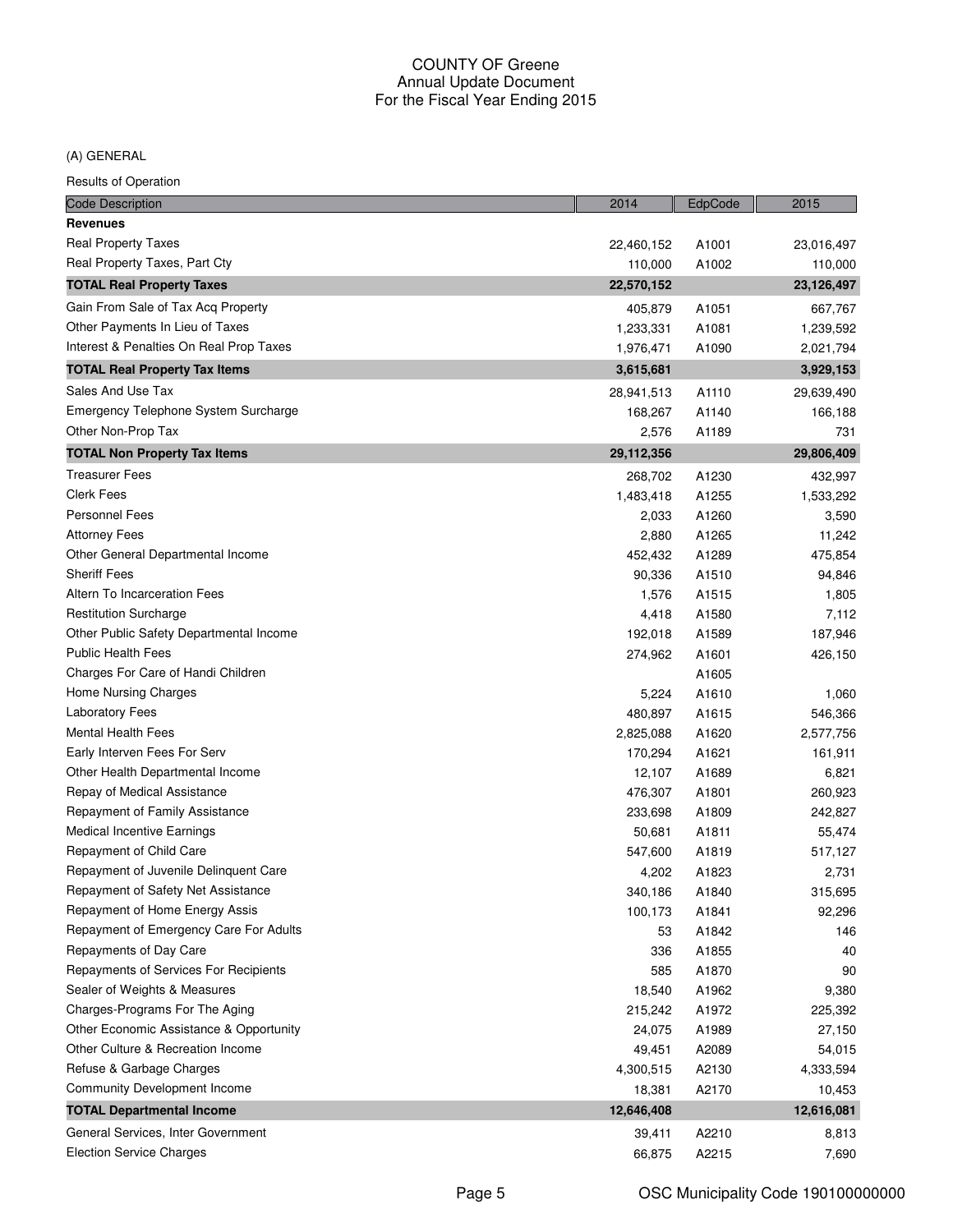# (A) GENERAL

| <b>Results of Operation</b>                             |           |         |           |
|---------------------------------------------------------|-----------|---------|-----------|
| <b>Code Description</b>                                 | 2014      | EdpCode | 2015      |
| <b>Revenues</b>                                         |           |         |           |
| Operating Cost Chrbcks, Ot Gov                          | 145,506   | A2238   | 127,209   |
| Youth Recreation Services, Other Govts                  |           | A2350   |           |
| <b>Planning Services, other Govts</b>                   | 49,206    | A2372   |           |
| <b>TOTAL Intergovernmental Charges</b>                  | 300,998   |         | 143,712   |
| <b>Interest And Earnings</b>                            | 16,923    | A2401   | 24,431    |
| Rental of Real Property                                 | 11,042    | A2410   | 10,533    |
| Commissions                                             | 19,938    | A2450   | 32,377    |
| <b>TOTAL Use of Money And Property</b>                  | 47,903    |         | 67,341    |
| Licenses, Other                                         | 32,595    | A2545   | 36,625    |
| Permits, Other                                          | 10,061    | A2590   | 10,908    |
| <b>TOTAL Licenses And Permits</b>                       | 42,656    |         | 47,533    |
| <b>Fines And Forfeited Bail</b>                         | 750       | A2610   | 1,500     |
| Fines & Pen-Dog Cases                                   | 224       | A2611   | 195       |
| Stop-Dwi Fines                                          | 219,518   | A2615   | 233,332   |
| <b>TOTAL Fines And Forfeitures</b>                      | 220,492   |         | 235,027   |
| Sales of Refuse For Recycling                           | 148,988   | A2651   | 112,914   |
| Sales, Other                                            | 65,357    | A2655   | 61,970    |
| <b>Insurance Recoveries</b>                             | 55,698    | A2680   | 182,825   |
| <b>TOTAL Sale of Property And Compensation For Loss</b> | 270,043   |         | 357,710   |
| Reimbursement of Medicare Part D Exp                    | 228,099   | A2700   | 213,482   |
| Refunds of Prior Year's Expenditures                    | 292,766   | A2701   | 94,598    |
| <b>Gifts And Donations</b>                              | 24,548    | A2705   | 14,085    |
| Premium On Obligations                                  | 50,680    | A2710   |           |
| <b>Otb-Distributed Earnings</b>                         | 43,058    | A2720   | 61,447    |
| Unclassified (specify)                                  | 86,779    | A2770   | 64,629    |
| <b>TOTAL Miscellaneous Local Sources</b>                | 725,930   |         | 448,242   |
| St Aid, Mortgage Tax                                    | 865,698   | A3005   | 958,506   |
| <b>State Aid Court Facilities</b>                       | 289,592   | A3021   | 314,477   |
| State Aid, Indigent Legal Services Fund                 | 16,901    | A3025   | 105,993   |
| St Aid, District Attorney Salaries                      | 101,389   | A3030   | 101,389   |
| ST. Aid, Records MgmT.                                  |           | A3060   |           |
| St Aid - Other (specify)                                | 31,406    | A3089   | 33,667    |
| St Aid, Education of Handicapped Child                  | 1,592,186 | A3277   | 1,316,901 |
| St Aid, Probation Services                              | 127,688   | A3310   | 128,322   |
| St Aid, Navigation Law Enforcement                      |           | A3315   | 14,483    |
| St Aid, Unified Court Budget Sec Costs                  | 23,521    | A3330   | 18,934    |
| St Aid, Other Public Safety                             | 35,035    | A3389   | 63,334    |
| St Aid, Public Health                                   | 854,335   | A3401   | 765,103   |
| St Aid, Laboratories                                    |           | A3425   | 3,043     |
| St Aid Handicapped Children                             | 20,243    | A3446   | 18,389    |
| Early Intervention State Aid                            | 104,113   | A3449   | 164,100   |
| St Aid, Special Health Programs                         | 178       | A3472   | 13,000    |
| St Aid, Narcotic Addiction Control                      | 479,059   | A3486   | 464,906   |
| St Aid, Other Health                                    | 269,902   | A3489   | 244,769   |
| St Aid, Mental Health                                   | 1,085,102 | A3490   | 1,610,577 |
| St Aid, Other Transportation                            | 46,458    | A3589   | 39,121    |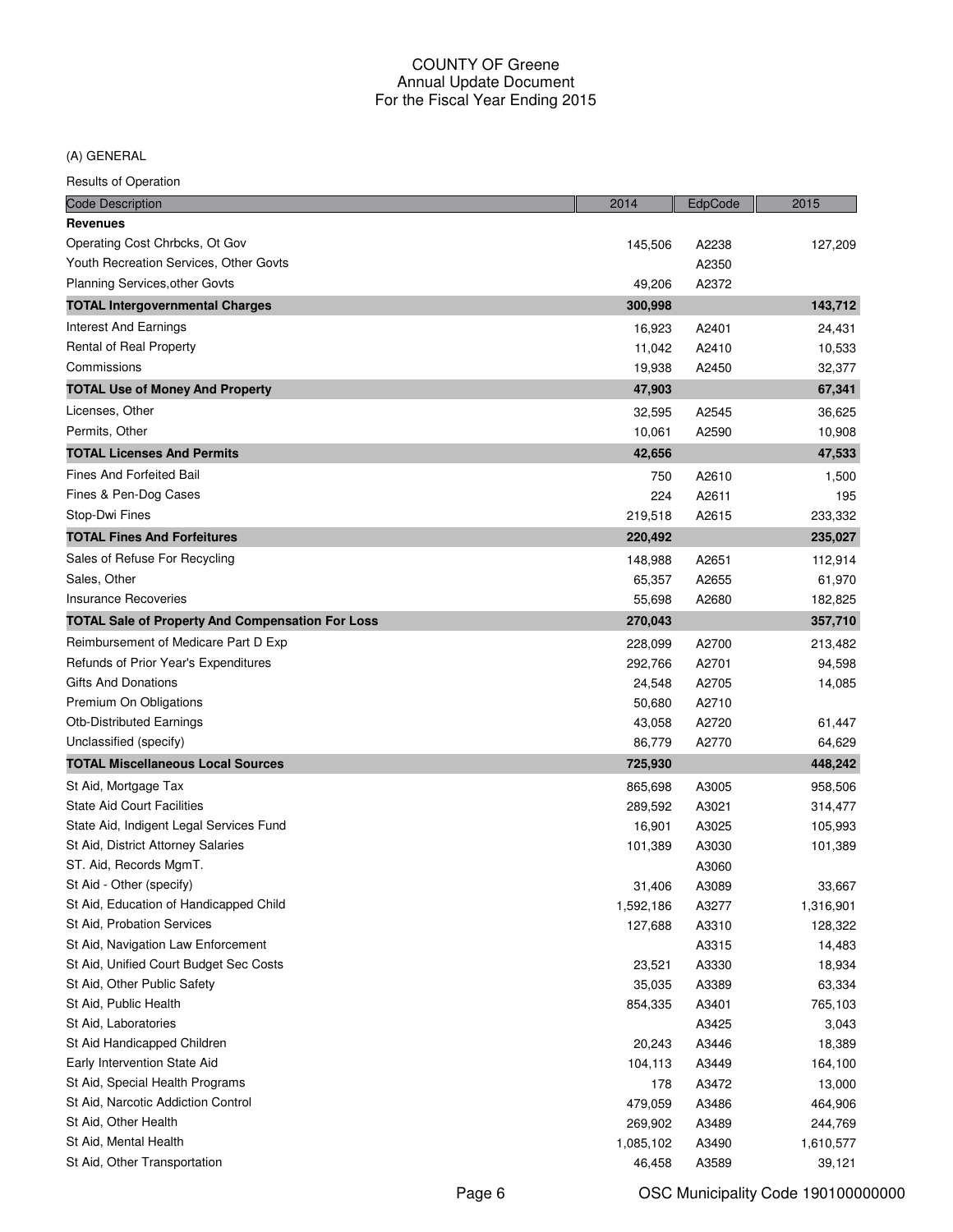(A) GENERAL

| <b>Code Description</b>                        | 2014       | EdpCode | 2015       |
|------------------------------------------------|------------|---------|------------|
| <b>Revenues</b>                                |            |         |            |
| St Aid, Highway Cap Projects                   |            | A3591   |            |
| St Aid, Medical Assistance                     | $-213,859$ | A3601   | $-131,134$ |
| St Aid, Social Services Administration         | 1,107,295  | A3610   | 1,023,138  |
| St Aid, Child Care                             | 1,988,898  | A3619   | 2,370,005  |
| St Aid, Juvenile Delinquent                    | 12,741     | A3623   | 698        |
| St Aid, Safety Net                             | 532,287    | A3640   | 418,059    |
| St Aid, Emergency Aid For Adults               | 64,694     | A3642   | 47,616     |
| St Aid, Day Care                               | 255,025    | A3655   | 246,602    |
| St Aid, Services For Recipients                | 1,018,269  | A3670   | 1,271,995  |
| St Aid, Veterans Service Agencies              | 8,529      | A3710   | 8,529      |
| St Aid, Tourism Promotion                      | 60,319     | A3715   | 59,633     |
| St Aid, Programs For Aging                     | 586,084    | A3772   | 680,576    |
| St Aid-Economic Assistance                     |            | A3789   |            |
| St Aid, Youth Programs                         | 20,000     | A3820   | 64,746     |
| St Aid Emergency Disaster Assistance           |            | A3960   |            |
| St Aid - Other Home And Community Service      | 113,658    | A3989   | 119,489    |
| <b>TOTAL State Aid</b>                         | 11,496,746 |         | 12,558,965 |
| Fed Aid, Civil Defense                         | 983,081    | A4305   | 824,974    |
| Fed Aid, Public Health                         |            | A4401   |            |
| Fed Aid Other Health                           |            | A4489   |            |
| Fed Aid, Mental Health                         | 132,885    | A4490   | 227,304    |
| Fed Aid-Other Health Capital Projects          | 53,712     | A4497   | 50,800     |
| Fed Aid Other Transportation                   |            | A4589   | 37,700     |
| Fed Aid, Medicaid Assistance                   | $-213,866$ | A4601   | $-131,139$ |
| Fed Aid, Family Assistance                     | 1,238,803  | A4609   | 871,061    |
| Fed Aid, Social Services Administration        | 2,602,872  | A4610   | 2,656,308  |
| Fed Aid, Food Stamp Program Admin              | 745,557    | A4611   | 642,664    |
| Flexible Fund For Family Services (fffs)       | 2,960,566  | A4615   | 2,087,826  |
| Fed Aid, Safety Net                            | 53,902     | A4640   | 26,459     |
| Fed Aid, Home Energy Assistance                | $-31,878$  | A4641   | $-30,202$  |
| Title Iv-B Funds                               | 49,492     | A4661   | 103,191    |
| Fed Aid, Services For Recipients               | 188,375    | A4670   | 172,605    |
| <b>Fed Aid Other Social Services</b>           | 1,774,408  | A4689   | 1,229,107  |
| Fed Aid, Programs For Aging                    | 319,070    | A4772   | 290,869    |
| Fed Aid, Emergency Disaster Assistance         |            | A4960   |            |
| Fed Aid, Other Home And Comm Services          |            | A4989   |            |
| <b>TOTAL Federal Aid</b>                       | 10,856,980 |         | 9,059,527  |
| <b>TOTAL Revenues</b>                          | 91,906,343 |         | 92,396,197 |
| <b>Interfund Transfers</b>                     | 128,383    | A5031   | 397,871    |
| <b>TOTAL Interfund Transfers</b>               | 128,383    |         | 397,871    |
| <b>Bond Anticipation Notes</b>                 |            | A5730   |            |
| <b>TOTAL Proceeds of Obligations</b>           | $\bf{0}$   |         | 0          |
|                                                |            |         |            |
| <b>TOTAL Other Sources</b>                     | 128,383    |         | 397,871    |
| <b>TOTAL Detail Revenues And Other Sources</b> | 92,034,726 |         | 92,794,068 |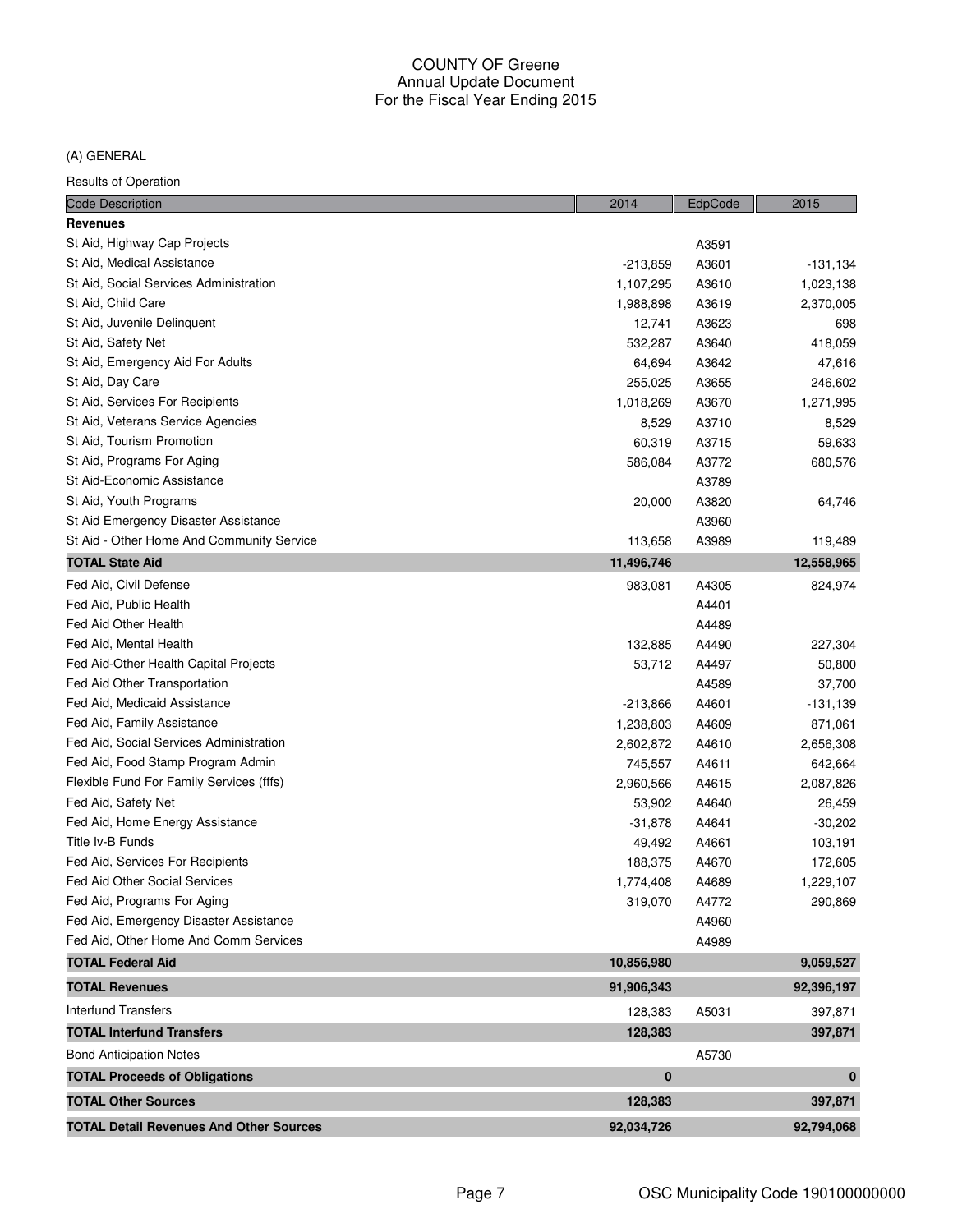#### (A) GENERAL

| <b>Code Description</b>                   | 2014    | EdpCode | 2015      |
|-------------------------------------------|---------|---------|-----------|
| <b>Expenditures</b>                       |         |         |           |
| Legislative Board, Pers Serv              | 258,747 | A10101  | 260,290   |
| Legislative Board, Equip & Cap Outlay     |         | A10102  | 126,864   |
| Legislative Board, Contr Expend           | 19,627  | A10104  | 20,973    |
| Legislative Board, Empl Bnfts             | 239,866 | A10108  | 190,134   |
| <b>TOTAL Legislative Board</b>            | 518,240 |         | 598,261   |
| Clerk of Legis Board, pers Serv           | 384,048 | A10401  | 397,390   |
| Clerk of Legisl Board, equip & Cap Out    |         | A10402  | 9,192     |
| Clerk of Legis Board, contr Expend        | 10,015  | A10404  | 12,845    |
| Clerk of Legis Board, empl Bnfts          | 209,576 | A10408  | 159,849   |
| <b>TOTAL Clerk of Legis Board</b>         | 603,639 |         | 579,276   |
| Unified Court Budget Costs, Contr Expend  | 3,450   | A11624  | 4,010     |
| <b>TOTAL Unified Court Budget Costs</b>   | 3,450   |         | 4,010     |
| District Attorney, Pers Serv              | 603,482 | A11651  | 782,972   |
| District Attorney, equip & Cap Outlay     |         | A11652  |           |
| District Attorney, contr Expend           | 43,829  | A11654  | 73,353    |
| District Attorney, empl Bnfts             | 245,509 | A11658  | 232,368   |
| <b>TOTAL District Attorney</b>            | 892,819 |         | 1,088,693 |
| Public Defender, pers Serv                | 292,728 | A11701  | 396,226   |
| Public Defender, Equip & Cap Outlay       | 9,228   | A11702  | 8,138     |
| Public Defender, contr Expend             | 279,396 | A11704  | 258,872   |
| Public Defender, empl Bnfts               | 154,966 | A11708  | 144,887   |
| <b>TOTAL Public Defender</b>              | 736,318 |         | 808,123   |
| Med Examiners & Coroners, contr Expend    | 108,232 | A11854  | 98,348    |
| <b>TOTAL Med Examiners &amp; Coroners</b> | 108,232 |         | 98,348    |
| Auditor, Contr Expend                     | 93,400  | A13204  | 74,400    |
| <b>TOTAL Auditor</b>                      | 93,400  |         | 74,400    |
| Treasurer, Pers Serv                      | 499,705 | A13251  | 531,018   |
| Treasurer, Equip & Cap Outlay             | 40,360  | A13252  |           |
| Treasurer, Contr Expend                   | 44,765  | A13254  | 57,531    |
| Treasurer, Empl Bnfts                     | 269,581 | A13258  | 210,176   |
| <b>TOTAL Treasurer</b>                    | 854,412 |         | 798,725   |
| Assessment, Pers Serv                     | 228,416 | A13551  | 232,171   |
| Assessment, Equip & Cap Outlay            |         | A13552  | 14,675    |
| Assessment, Contr Expend                  | 47,786  | A13554  | 56,930    |
| Assessment, Empl Bnfts                    | 170,350 | A13558  | 143,465   |
| <b>TOTAL Assessment</b>                   | 446,551 |         | 447,241   |
| Tax Advertising, Contr Expend             | 8,076   | A13624  | 7,078     |
| <b>TOTAL Tax Advertising</b>              | 8,076   |         | 7,078     |
| Exp On Prop Acq For Taxes, Contr Expend   | 1,261   | A13644  | 903       |
| <b>TOTAL Exp On Prop Acq For Taxes</b>    | 1,261   |         | 903       |
| Fiscal Agents Fees, Contr Expend          | 8,654   | A13804  | 2,149     |
| <b>TOTAL Fiscal Agents Fees</b>           | 8,654   |         | 2,149     |
| Clerk, pers Serv                          | 786,965 | A14101  | 837,083   |
| Clerk, equip & Cap Outlay                 |         | A14102  | 90        |
| Clerk, contr Expend                       | 60,138  | A14104  | 55,265    |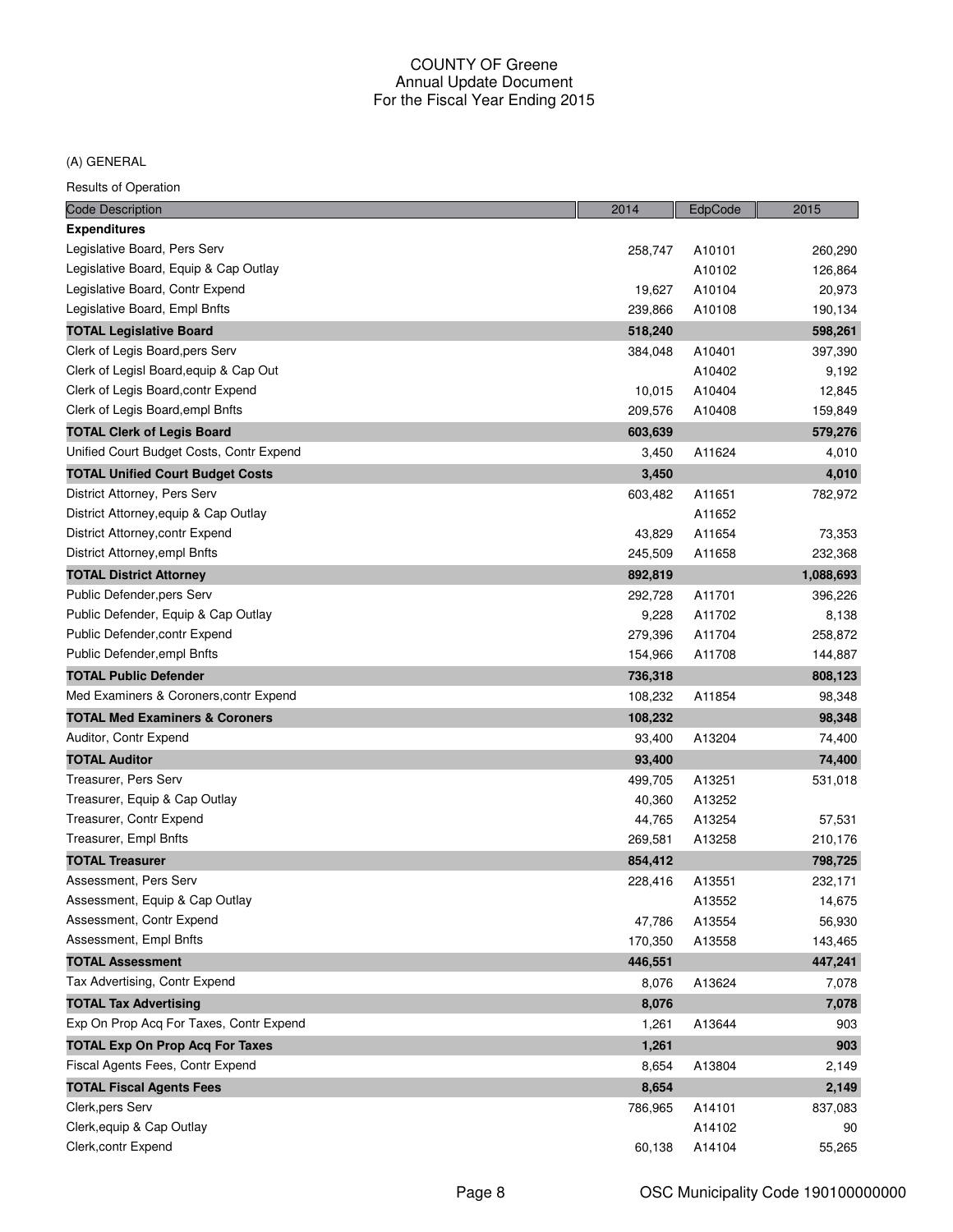(A) GENERAL

| <b>Code Description</b>                 | 2014      | EdpCode | 2015      |
|-----------------------------------------|-----------|---------|-----------|
| <b>Expenditures</b>                     |           |         |           |
| Clerk, empl Bnfts                       | 610,275   | A14108  | 553,092   |
| <b>TOTAL Clerk</b>                      | 1,457,377 |         | 1,445,530 |
| Law, Pers Serv                          | 205,031   | A14201  | 199,136   |
| Law, Equip & Cap Outlay                 | 2,300     | A14202  |           |
| Law, Contr Expend                       | 49,150    | A14204  | 24,814    |
| Law, Empl Bnfts                         | 102,659   | A14208  | 72,422    |
| <b>TOTAL Law</b>                        | 359,140   |         | 296,372   |
| Personnel, Pers Serv                    | 258,765   | A14301  | 266,961   |
| Personnel, equip & Cap Outlay           |           | A14302  | 62        |
| Personnel, Contr Expend                 | 55,549    | A14304  | 76,426    |
| Personnel, Empl Bnfts                   | 103,589   | A14308  | 98,736    |
| <b>TOTAL Personnel</b>                  | 417,903   |         | 442,185   |
| Elections, Pers Serv                    | 218,117   | A14501  | 239,377   |
| Elections, Equip & Cap Outlay           | 2,490     | A14502  | 1,627     |
| Elections, Contr Expend                 | 174,107   | A14504  | 156,794   |
| Elections, Empl Bnfts                   | 132,151   | A14508  | 120,111   |
| <b>TOTAL Elections</b>                  | 526,865   |         | 517,910   |
| Records Mgmt, Contr Expend              |           | A14604  | 127,018   |
| Records Mgmt, Empl Bnfts                |           | A14608  | 98        |
| <b>TOTAL Records Mamt</b>               | $\bf{0}$  |         | 127,117   |
| Board of Ethics, Contr Expend           | 68        | A14704  | 89        |
| <b>TOTAL Board of Ethics</b>            | 68        |         | 89        |
| Central Services Admin, contr Expend    | 87,606    | A16104  | 82,254    |
| <b>TOTAL Central Services Admin</b>     | 87,606    |         | 82,254    |
| Buildings, Pers Serv                    | 616,088   | A16201  | 611,494   |
| Buildings, Equip & Cap Outlay           | 37,552    | A16202  | 47,214    |
| Buildings, Contr Expend                 | 658,232   | A16204  | 590,810   |
| Buildings, Empl Bnfts                   | 505,946   | A16208  | 503,718   |
| <b>TOTAL Buildings</b>                  | 1,817,818 |         | 1,753,236 |
| Central Storeroom, Contr Expend         | 3,828     | A16604  | 5,411     |
| <b>TOTAL Central Storeroom</b>          | 3,828     |         | 5,411     |
| Central Data Process, Pers Serv         | 198,827   | A16801  | 201,156   |
| Central Data Process & Cap Outlay       | 76,367    | A16802  | 64,876    |
| Central Data Process, Contr Expend      | 38,277    | A16804  | 21,015    |
| Central Data Process, Empl Bnfts        | 157,830   | A16808  | 122,010   |
| <b>TOTAL Central Data Process</b>       | 471,302   |         | 409,057   |
| Unallocated Insurance, Contr Expend     | 612       | A19104  | $-784$    |
| <b>TOTAL Unallocated Insurance</b>      | 612       |         | $-784$    |
| Municipal Assn Dues, Contr Expend       | 8,001     | A19204  | 8,174     |
| <b>TOTAL Municipal Assn Dues</b>        | 8,001     |         | 8,174     |
| Judgements And Claims, Contr Expend     | 119,199   | A19304  | 118,498   |
| <b>TOTAL Judgements And Claims</b>      | 119,199   |         | 118,498   |
| Payments In Lieu of Taxes, Contr Expend | 12,506    | A19554  | 12,506    |
| <b>TOTAL Payments In Lieu of Taxes</b>  | 12,506    |         | 12,506    |
| Other General Government, Pers Serv     |           | A19891  | 329,914   |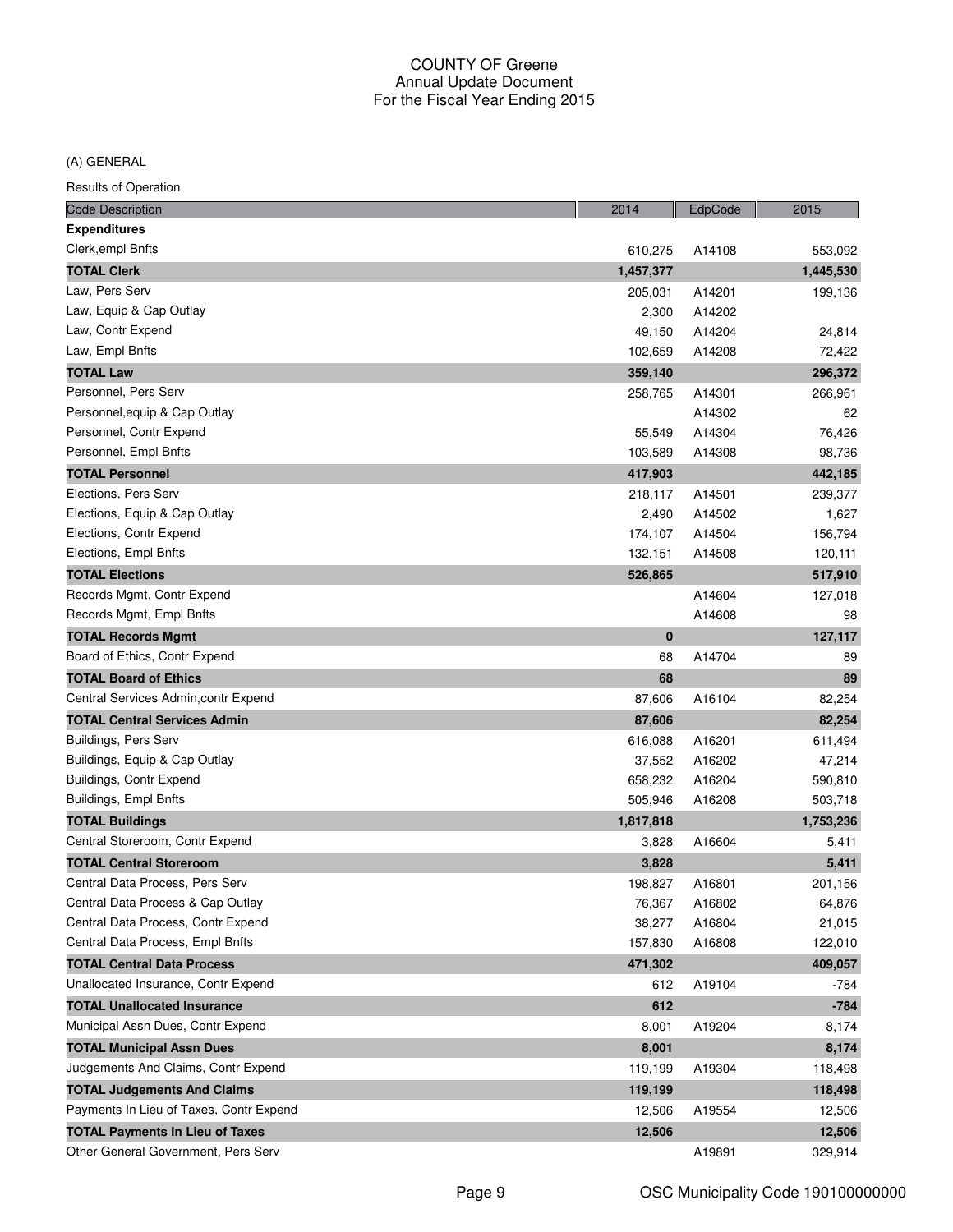#### (A) GENERAL

| <b>Code Description</b>                      | 2014      | EdpCode | 2015       |
|----------------------------------------------|-----------|---------|------------|
| <b>Expenditures</b>                          |           |         |            |
| Other Gen Govt Support, Empl Bnfts           |           | A19898  |            |
| <b>TOTAL Other Gen Govt Support</b>          | $\bf{0}$  |         | 329,914    |
| <b>TOTAL General Government Support</b>      | 9,557,277 |         | 10,054,679 |
| Community College Tuition, contr Expend      | 721,042   | A24904  | 635,211    |
| <b>TOTAL Community College Tuition</b>       | 721,042   |         | 635,211    |
| Contribution, community College, contr Expen | 2,337,192 | A24954  | 2,373,804  |
| <b>TOTAL Contribution</b>                    | 2,337,192 |         | 2,373,804  |
| Education Handicapped Children               | 134,095   | A29601  | 170,350    |
| Education Handicapped Children, contr Expen  | 3,211,408 | A29604  | 3,190,279  |
| <b>Education Handicapped Children</b>        | 111,672   | A29608  | 134,247    |
| <b>TOTAL Education Handicapped Children</b>  | 3,457,175 |         | 3,494,875  |
| Other Education Activities, contr Expend     | 234,090   | A29804  | 234,090    |
| <b>TOTAL Other Education Activities</b>      | 234,090   |         | 234,090    |
| <b>TOTAL Education</b>                       | 6,749,500 |         | 6,737,980  |
| Public Safety Comm Sys, Pers Serv            | 20,810    | A30201  | 25,109     |
| Public Safety Comm Sys, Equip & Cap Outlay   | 427       | A30202  | 1,697      |
| Public Safety Comm Sys, Contr Expend         | 243,577   | A30204  | 159,603    |
| Public Safety Comm Sys, Empl Bnfts           | 6,024     | A30208  | 8,107      |
| <b>TOTAL Public Safety Comm Sys</b>          | 270,838   |         | 194,517    |
| Sheriff, pers Serv                           | 2,122,831 | A31101  | 2,349,473  |
| Sheriff, Equip & Cap Outlay                  | 109,096   | A31102  | 73,667     |
| Sheriff, Contr Expend                        | 354,924   | A31104  | 310,967    |
| Sheriff, Empl Bnfts                          | 1,329,622 | A31108  | 1,233,066  |
| <b>TOTAL Sheriff</b>                         | 3,916,473 |         | 3,967,173  |
| Probation, Pers Serv                         | 739,552   | A31401  | 769,416    |
| Probation, Equip & Cap Outlay                | 2,341     | A31402  | 7,816      |
| Probation, Contr Expend                      | 25,775    | A31404  | 28,378     |
| Probation, Empl Bnfts                        | 434,113   | A31408  | 508,992    |
| <b>TOTAL Probation</b>                       | 1,201,782 |         | 1,314,602  |
| Jail, Pers Serv                              | 2,203,515 | A31501  | 2,269,293  |
| Jail, Equip & Cap Outlay                     | 7,218     | A31502  | 24,202     |
| Jail, Contr Expend                           | 1,235,066 | A31504  | 1,339,279  |
| Jail, Empl Bnfts                             | 1,413,100 | A31508  | 1,272,311  |
| <b>TOTAL Jail</b>                            | 4,858,899 |         | 4,905,085  |
| Stop Dwi, pers Serv                          | 12,398    | A33151  | 12,000     |
| Stop Dwi, Equip & Cap Outlay                 | 2,382     | A33152  |            |
| Stop Dwi,contr Expend                        | 107,340   | A33154  | 124,125    |
| Stop Dwi, Empl Bnfts                         | 29,042    | A33158  | 4,520      |
| <b>TOTAL Stop Dwi</b>                        | 151,162   |         | 140,645    |
| Fire, Pers Serv                              | 891,953   | A34101  | 899,322    |
| Fire, Equip & Cap Outlay                     | 129,951   | A34102  | 127,077    |
| Fire, Contr Expend                           | 199,726   | A34104  | 177,079    |
| Fire, Empl Bnfts                             | 617,399   | A34108  | 605,289    |
| <b>TOTAL Fire</b>                            | 1,839,029 |         | 1,808,767  |
| Examining Boards, Pers Serv                  | 15,401    | A36101  | 16,542     |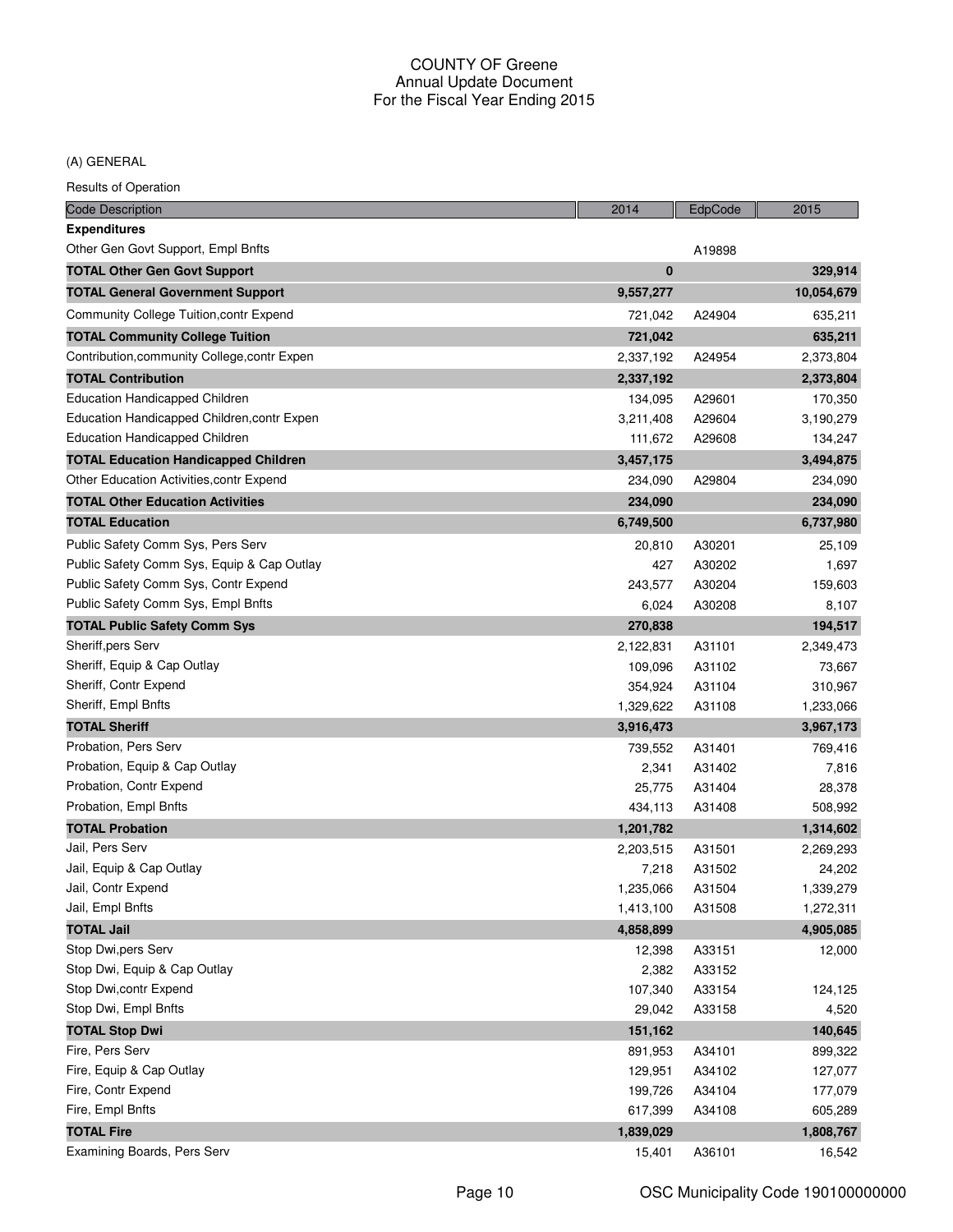#### (A) GENERAL

Results of Operation

| <b>Code Description</b>                    | 2014       | EdpCode | 2015       |
|--------------------------------------------|------------|---------|------------|
| <b>Expenditures</b>                        |            |         |            |
| Examining Boards, Contr Expend             | 2,451      | A36104  | 1,104      |
| Examining Boards, Empl Bnfts               | 8,357      | A36108  | 8,629      |
| <b>TOTAL Examining Boards</b>              | 26,210     |         | 26,275     |
| Homeland Security, Personal Services       |            | A36451  |            |
| Homeland Security, EquiP. And Capital Outl | 546,375    | A36452  | 665,291    |
| Homeland Security, Contractual Expenditure | 444,962    | A36454  | 199,453    |
| <b>TOTAL Homeland Security</b>             | 991,337    |         | 864,744    |
| <b>TOTAL Public Safety</b>                 | 13,255,729 |         | 13,221,808 |
| Public Health, Pers Serv                   | 701,172    | A40101  | 625,554    |
| Public Health, Equip & Cap Outlay          |            | A40102  |            |
| Public Health, Contr Expend                | 66,891     | A40104  | 16,101     |
| Public Health, Empl Bnfts                  | 700,789    | A40108  | 391,563    |
| <b>TOTAL Public Health</b>                 | 1,468,852  |         | 1,033,218  |
| Family Health Plan Ser, Pers Serv          | 451,940    | A40351  | 489,683    |
| Family Health Plan Ser, Equip & Cap Outlay | 23,356     | A40352  | 14,844     |
| Family Health Plan Ser, Contr Expend       | 203,598    | A40354  | 173,457    |
| Family Health Plan Ser, empl Bnfts         | 291,183    | A40358  | 246,084    |
| <b>TOTAL Family Health Plan Ser</b>        | 970,076    |         | 924,067    |
| Physically Handicapped, Contr Expend       | 23,730     | A40464  | 25,111     |
| <b>TOTAL Physically Handicapped</b>        | 23,730     |         | 25,111     |
| Early Intervention Pgm, pers Serv          | 211,589    | A40591  | 185,014    |
| Early Intervention Pgm, contr Expend       | 149,484    | A40594  | 175,937    |
| Early Intervention, Empl Ben               | 106,083    | A40598  | 75,451     |
| <b>TOTAL Early Intervention</b>            | 467,155    |         | 436,402    |
| Child Health Program, Contr Expend         | 229        | A40704  |            |
| <b>TOTAL Child Health Program</b>          | 229        |         | $\bf{0}$   |
| Child Health Program, Pers Serv            | 10,871     | A40801  | 12,428     |
| Child Health Program, Contr Expend         | 1,056,207  | A40804  | 1,053,140  |
| <b>TOTAL Child Health Program</b>          | 1,067,078  |         | 1,065,568  |
| Other Public Health, Pers Serv             | 1,205      | A41891  | 1,205      |
| Other Public Health, Contr Expend          | 11,880     | A41894  | 30,714     |
| Other Public Health, Empl Bnfts            | 92         | A41898  | 92         |
| <b>TOTAL Other Public Health</b>           | 13,177     |         | 32,011     |
| Alcoholic Addic Control, Contr Expend      | 490,567    | A42504  | 580,113    |
| <b>TOTAL Alcoholic Addic Control</b>       | 490,567    |         | 580,113    |
| Mental Health Admin, pers Serv             | 1,572,061  | A43101  | 1,650,705  |
| Mental Health Admin, equip & Cap Outlay    | 1,400      | A43102  | 180        |
| Mental Health Admin, contr Expend          | 1,495,891  | A43104  | 1,902,315  |
| Mental Health Admin, empl Bnfts            | 1,010,946  | A43108  | 1,035,908  |
| <b>TOTAL Mental Health Admin</b>           | 4,080,298  |         | 4,589,107  |
| Mental Health Prog, contr Expend           | 440,351    | A43204  | 518,254    |
| <b>TOTAL Mental Health Prog</b>            | 440,351    |         | 518,254    |
| <b>TOTAL Health</b>                        | 9,021,513  |         | 9,203,852  |
| Other Transportation, Equip & Cap Outlay   |            | A56802  |            |

Page 11 **OSC Municipality Code 190100000000**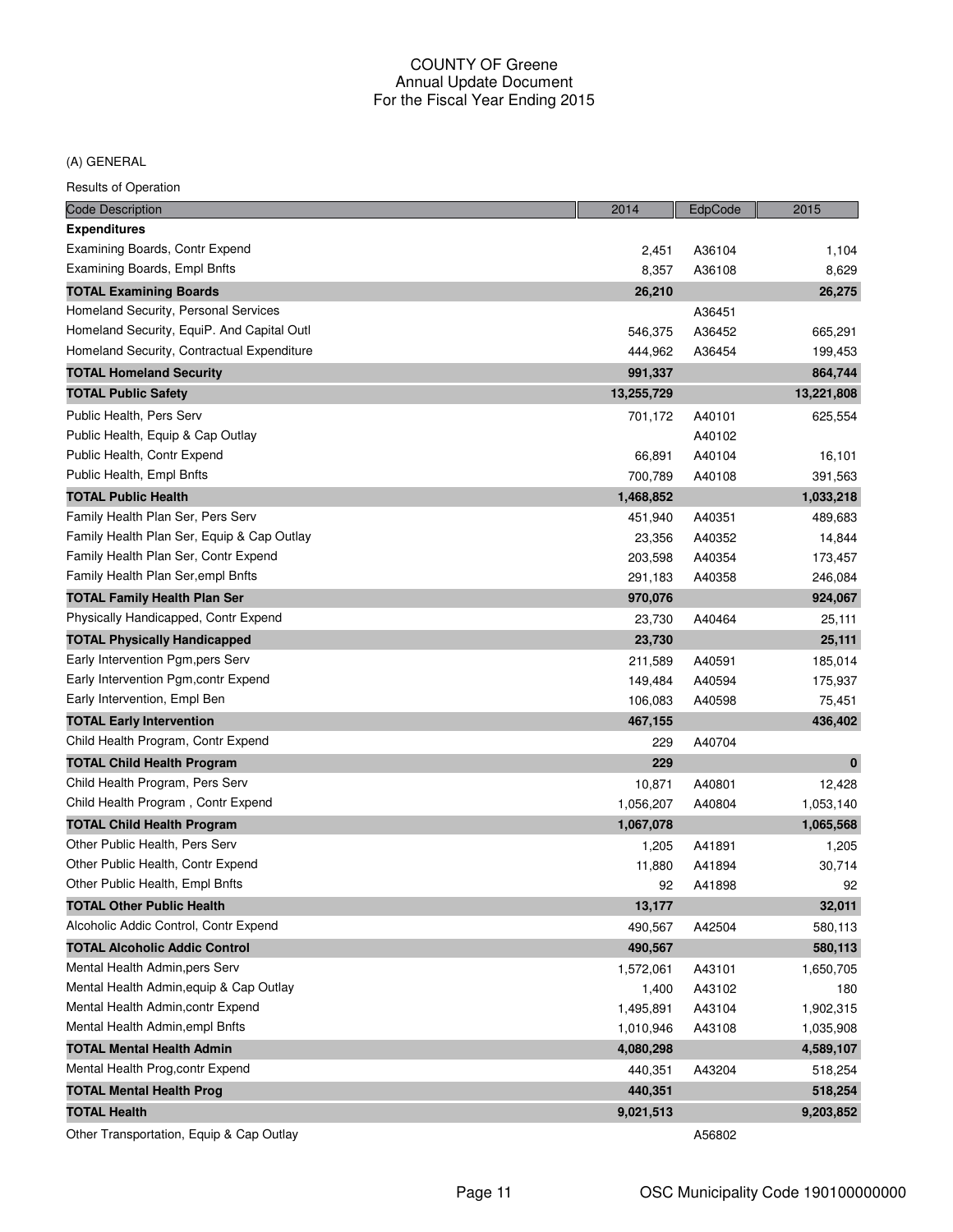(A) GENERAL

| <b>Code Description</b>                          | 2014              | EdpCode | 2015              |
|--------------------------------------------------|-------------------|---------|-------------------|
| <b>Expenditures</b>                              |                   |         |                   |
| Other Transportation, Contr Expend               | 17,465            | A56804  |                   |
| <b>TOTAL Other Transportation</b>                | 17,465            |         | 0                 |
| <b>TOTAL Transportation</b>                      | 17,465            |         | 0                 |
| Admin, Pers Serv                                 | 4,307,821         | A60101  | 4,196,732         |
| Admin, Equip & Cap Outlay                        | 33,904            | A60102  | 52,113            |
| Admin, Contr Expend                              | 1,094,694         | A60104  | 1,045,856         |
| Admin, Empl Bnfts                                | 3,236,628         | A60108  | 2,602,255         |
| <b>TOTAL Admin</b>                               | 8,673,048         |         | 7,896,956         |
| Day Care, Contr Expend                           | 287,541           | A60554  | 281,518           |
| <b>TOTAL Day Care</b>                            | 287,541           |         | 281,518           |
| Services For Recipients, Contr Expend            | 539,559           | A60704  | 531,310           |
| <b>TOTAL Services For Recipients</b>             | 539,559           |         | 531,310           |
| Medicaid                                         | 9,790,441         | A61004  | 9,266,532         |
| <b>TOTAL Medicaid</b>                            | 9,790,441         |         | 9,266,532         |
| Family Assistance, Contr Expend                  | 2,534,782         | A61094  | 2,265,010         |
| <b>TOTAL Family Assistance</b>                   | 2,534,782         |         | 2,265,010         |
| Child Care, Contr Expend                         | 5,065,577         | A61194  | 4,444,581         |
| <b>TOTAL Child Care</b>                          | 5,065,577         |         | 4,444,581         |
| Juvenile Delinquent, Contr Expend                | 344,922           | A61234  | 246,378           |
| <b>TOTAL Juvenile Delinquent</b>                 | 344,922           |         | 246,378           |
| State Training School, Contr Expend              |                   | A61294  | 13,283            |
| <b>TOTAL State Training School</b>               | 0                 |         | 13,283            |
| Safety Net, Contr Expend                         | 2,369,144         | A61404  | 1,887,204         |
| <b>TOTAL Safety Net</b>                          | 2,369,144         |         | 1,887,204         |
| Home Energy Assistance, Contr Expend             | 70,706            | A61414  | 66,277            |
| <b>TOTAL Home Energy Assistance</b>              | 70,706            |         | 66,277            |
| Emergency Aid For Adults, Contr Expend           | 129,436           | A61424  | 95,830            |
| <b>TOTAL Emergency Aid For Adults</b>            | 129,436           |         | 95,830            |
| Other Economic Opp Pro, Contr Expend             | 36,765            | A63264  | 36,765            |
| <b>TOTAL Other Economic Opp Pro</b>              | 36,765            |         | 36,765            |
| Veterans Service, Pers Serv                      |                   | A65101  |                   |
| Veterans Service, Contr Expend                   | 107,908<br>31,877 | A65104  | 126,824<br>50,962 |
| Veterans Service, Empl Bnfts                     | 71,147            | A65108  | 53,550            |
| <b>TOTAL Veterans Service</b>                    | 210,931           |         | 231,337           |
| Consumer Affairs, Pers Serv                      | 40,313            | A66101  | 45,016            |
| Consumer Affairs, Contr Expend                   | 5,285             | A66104  | 3,365             |
| Consumer Affairs, Empl Bnfts                     | 24,965            | A66108  | 27,759            |
| <b>TOTAL Consumer Affairs</b>                    | 70,563            |         | 76,140            |
| Programs For Aging, Pers Serv                    | 942,316           | A67721  | 944,938           |
| Programs For Aging, Equip & Cap Outlay           | 4,536             | A67722  | 48,138            |
| Programs For Aging, Contr Expend                 | 680,004           | A67724  | 693,691           |
| Programs For Aging, Empl Bnfts                   | 653,876           | A67728  | 533,988           |
| <b>TOTAL Programs For Aging</b>                  | 2,280,733         |         | 2,220,755         |
| <b>TOTAL Economic Assistance And Opportunity</b> | 32,404,148        |         | 29,559,875        |
| Parks, Pers Serv                                 | 10,268            | A71101  | 16,366            |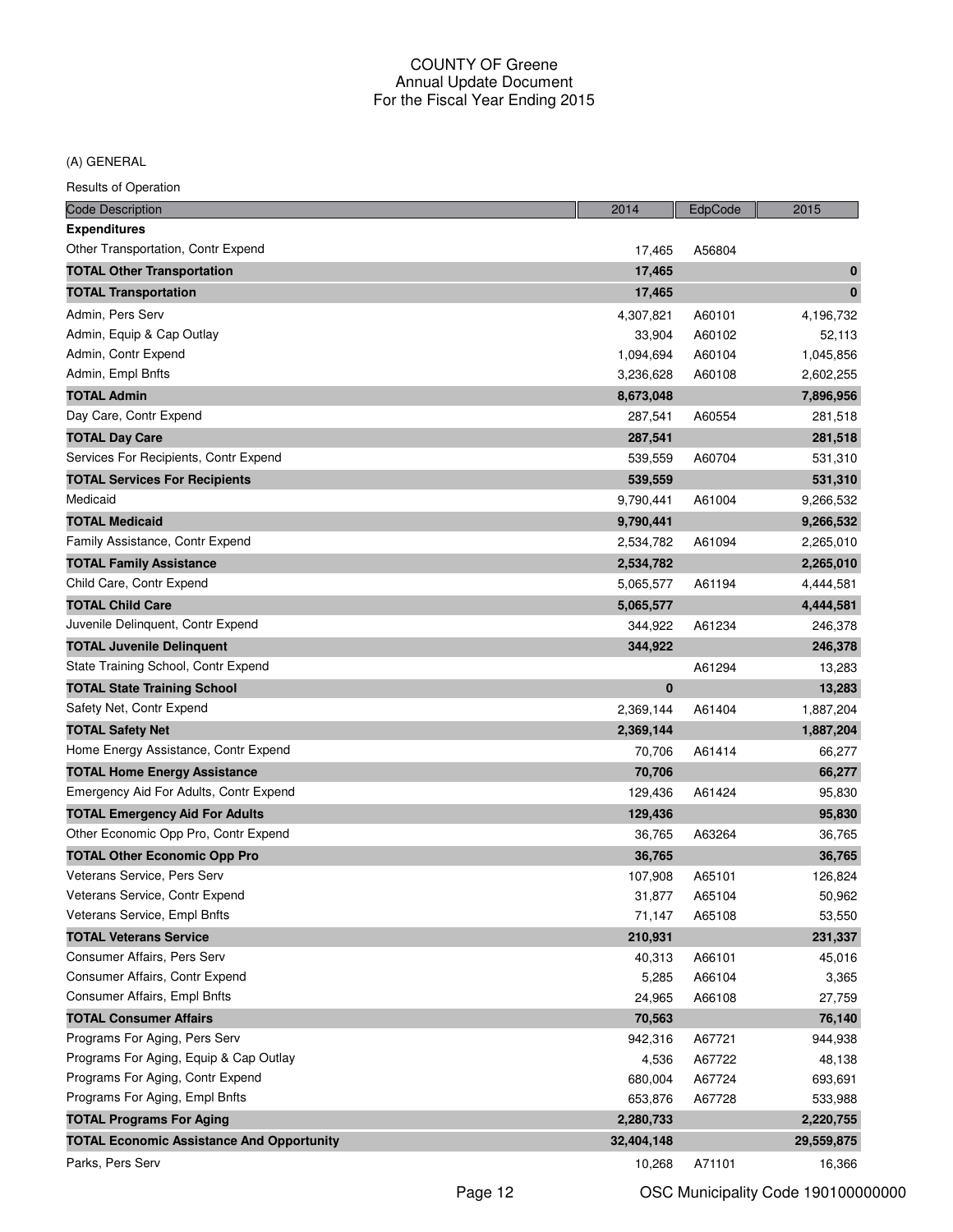(A) GENERAL

| <b>Code Description</b>                  | 2014      | EdpCode | 2015      |
|------------------------------------------|-----------|---------|-----------|
| <b>Expenditures</b>                      |           |         |           |
| Parks, Equip & Cap Outlay                | 1,050     | A71102  | 8,394     |
| Parks, Contr Expend                      | 14,339    | A71104  | 33,954    |
| Parks, Empl Bnfts                        | 751       | A71108  | 6,170     |
| <b>TOTAL Parks</b>                       | 26,408    |         | 64,884    |
| Youth Prog, Pers Serv                    | 50,424    | A73101  | 52,563    |
| Youth Prog, Contr Expend                 | 82,366    | A73104  | 113,078   |
| Youth Prog, Empl Bnfts                   | 82,353    | A73108  | 46,859    |
| <b>TOTAL Youth Prog</b>                  | 215,142   |         | 212,499   |
| Library, Contr Expend                    | 32,700    | A74104  | 32,700    |
| <b>TOTAL Library</b>                     | 32,700    |         | 32,700    |
| Historian, Pers Serv                     | 3,654     | A75101  | 3,784     |
| Historian, Equip & Cap Outlay            |           | A75102  |           |
| Historian, Contr Expend                  | 5,981     | A75104  | 5,676     |
| Historian, Empl Bnfts                    | 2,962     | A75108  | 1,613     |
| <b>TOTAL Historian</b>                   | 12,597    |         | 11,073    |
| Other Performing Arts, Contr Expend      | 46,950    | A75604  | 46,950    |
| <b>TOTAL Other Performing Arts</b>       | 46,950    |         | 46,950    |
| <b>TOTAL Culture And Recreation</b>      | 333,797   |         | 368,106   |
| Planning, Pers Serv                      | 537,143   | A80201  | 546,854   |
| Planning, Equip & Cap Outlay             | 1,125     | A80202  | 207       |
| Planning, Contr Expend                   | 1,038,624 | A80204  | 1,288,835 |
| Planning, Empl Bnfts                     | 436,371   | A80208  | 318,803   |
| <b>TOTAL Planning</b>                    | 2,013,263 |         | 2,154,700 |
| Refuse & Garbage, Pers Serv              | 756,697   | A81601  | 813,985   |
| Refuse & Garbage, Equip & Cap Outlay     |           | A81602  | 15,536    |
| Refuse & Garbage, Contr Expend           | 3,327,977 | A81604  | 3,346,374 |
| Refuse & Garbage, Empl Bnfts             | 624,007   | A81608  | 536,070   |
| <b>TOTAL Refuse &amp; Garbage</b>        | 4,708,680 |         | 4,711,965 |
| Rent Subsidy, Pers Serv                  |           | A86101  |           |
| Rent Subsidy, Contr Expend               |           | A86104  |           |
| Rent Subsidy, Empl Bnfts                 |           | A86108  |           |
| <b>TOTAL Rent Subsidy</b>                | 0         |         | 0         |
| Fish And Game, Contr Expend              | 2,774     | A87204  | 3,654     |
| <b>TOTAL Fish And Game</b>               | 2,774     |         | 3,654     |
| Sm Watershed Prot Dis, Pers Serv         | 11,379    | A87401  | 11,785    |
| Sm Watershed Prot Dis, Contr Expend      | 53,900    | A87404  | 53,631    |
| Sm Watershed Prot Dis, Empl Bnfts        | 3,876     | A87408  | 4,225     |
| <b>TOTAL Sm Watershed Prot Dis</b>       | 69,156    |         | 69,642    |
| Flood & Erosion Control, Contr Expend    | 254,629   | A87454  | 254,538   |
| <b>TOTAL Flood &amp; Erosion Control</b> | 254,629   |         | 254,538   |
| Agriculture And Livestock, Pers Serv     |           | A87501  |           |
| Agriculture And Livestock, Contr Expend  | 26,534    | A87504  | 49,284    |
| Agriculture And Livestock, Empl Bnfts    |           | A87508  |           |
| <b>TOTAL Agriculture And Livestock</b>   | 26,534    |         | 49,284    |
| <b>TOTAL Home And Community Services</b> | 7,075,037 |         | 7,243,783 |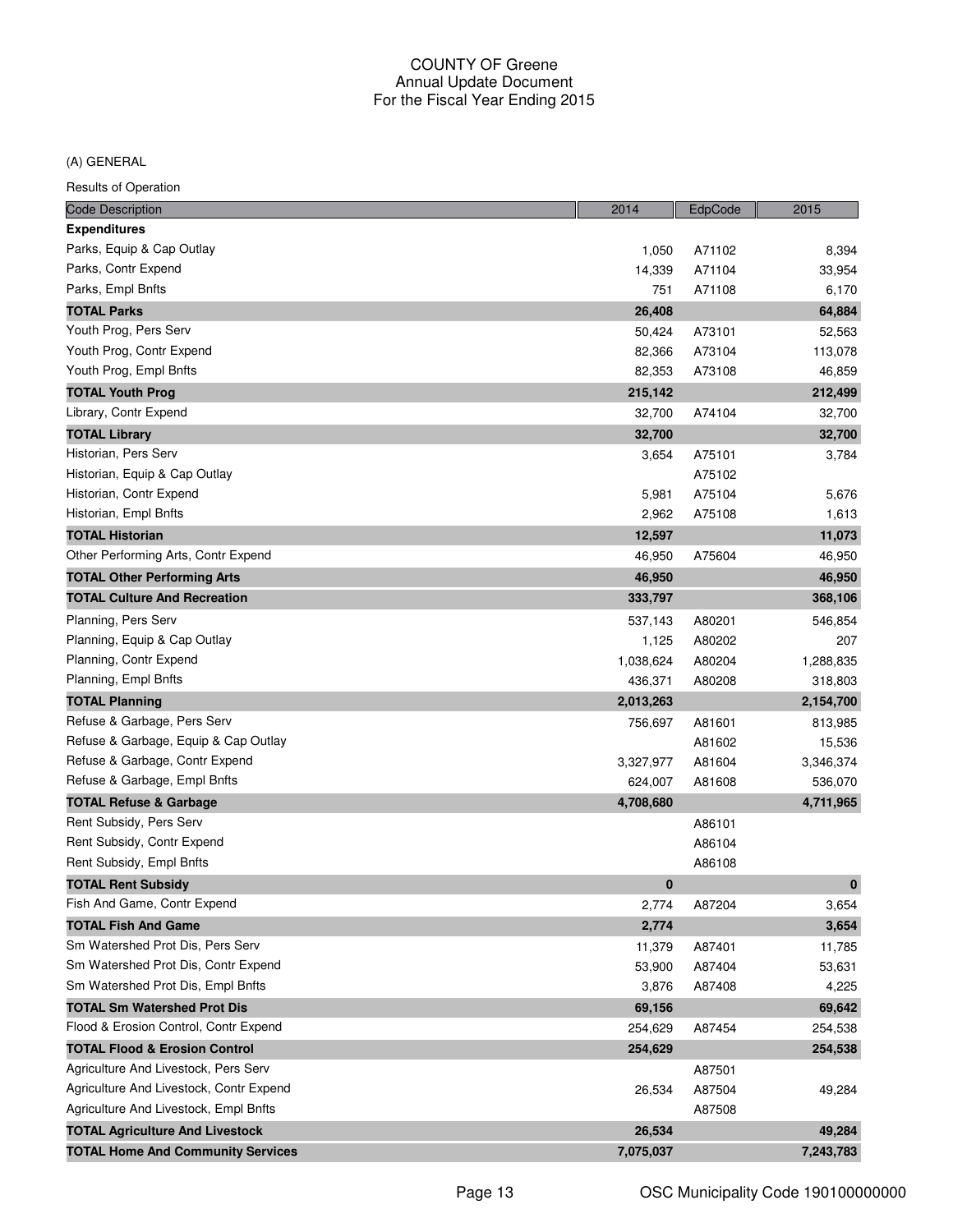#### (A) GENERAL

| <b>Code Description</b>                         | 2014       | EdpCode | 2015       |
|-------------------------------------------------|------------|---------|------------|
| <b>Expenditures</b>                             |            |         |            |
| <b>State Retirement System</b>                  |            | A90108  |            |
| Social Security, Employer Cont                  | 2,287      | A90308  | 1,585      |
| Unemployment Insurance, Empl Bnfts              | $-0$       | A90508  |            |
| Disability Insurance, Empl Bnfts                |            | A90558  | $-7,930$   |
| Hospital & Medical (dental) Ins, Empl Bnft      | 447,606    | A90608  | 2,437,734  |
| Other Employee Benefits (spec)                  | 5,118      | A90898  | 5,356      |
| <b>TOTAL Employee Benefits</b>                  | 455,011    |         | 2,436,746  |
|                                                 |            |         |            |
| Debt Principal, Serial Bonds                    | 1,210,700  | A97106  | 1,219,100  |
| Install Pur Debt, Principal                     | 125,393    | A97856  | 117,098    |
| <b>TOTAL Debt Principal</b>                     | 1,336,093  |         | 1,336,198  |
| Debt Interest, Serial Bonds                     | 529,940    | A97107  | 499,447    |
| Debt Interest, Bond Anticipation Notes          | 100,000    | A97307  | 70,000     |
| Install Pur Debt, Interest                      |            | A97857  | 4,607      |
| Other Debt, Interest                            | 12,692     | A97897  | 7,026      |
| <b>TOTAL Debt Interest</b>                      | 642,632    |         | 581,079    |
| <b>TOTAL Expenditures</b>                       | 80,848,202 |         | 80,744,105 |
|                                                 |            |         |            |
| Transfers, Other Funds                          | 8,549,326  | A99019  | 8,715,355  |
| <b>TOTAL Operating Transfers</b>                | 8,549,326  |         | 8,715,355  |
| <b>TOTAL Other Uses</b>                         | 8,549,326  |         | 8,715,355  |
| <b>TOTAL Detail Expenditures And Other Uses</b> | 89,397,528 |         | 89,459,460 |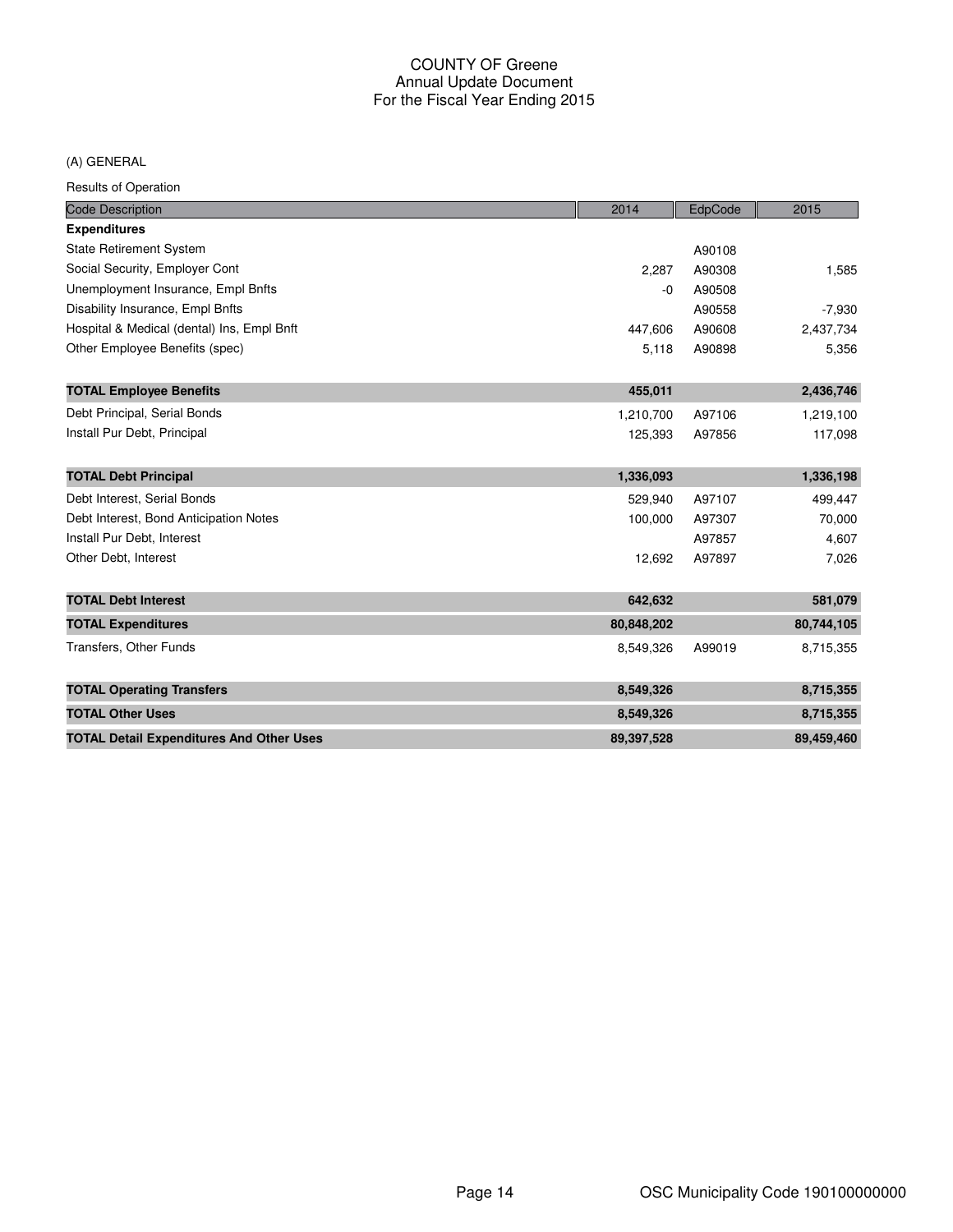(A) GENERAL

**Analysis of Changes in Fund Balance**

| <b>Code Description</b>                    | 2014       | EdpCode | 2015       |
|--------------------------------------------|------------|---------|------------|
| Analysis of Changes in Fund Balance        |            |         |            |
| <b>Fund Balance - Beginning of Year</b>    | 13,492,454 | A8021   | 16,129,744 |
| Prior Period Adj -Increase In Fund Balance | 91         | A8012   |            |
| <b>Restated Fund Balance - Beg of Year</b> | 13.492.545 | A8022   | 16,129,744 |
| ADD - REVENUES AND OTHER SOURCES           | 92,034,726 |         | 92,794,068 |
| DEDUCT - EXPENDITURES AND OTHER USES       | 89,397,528 |         | 89.459.460 |
| <b>Fund Balance - End of Year</b>          | 16,129,744 | A8029   | 19,464,352 |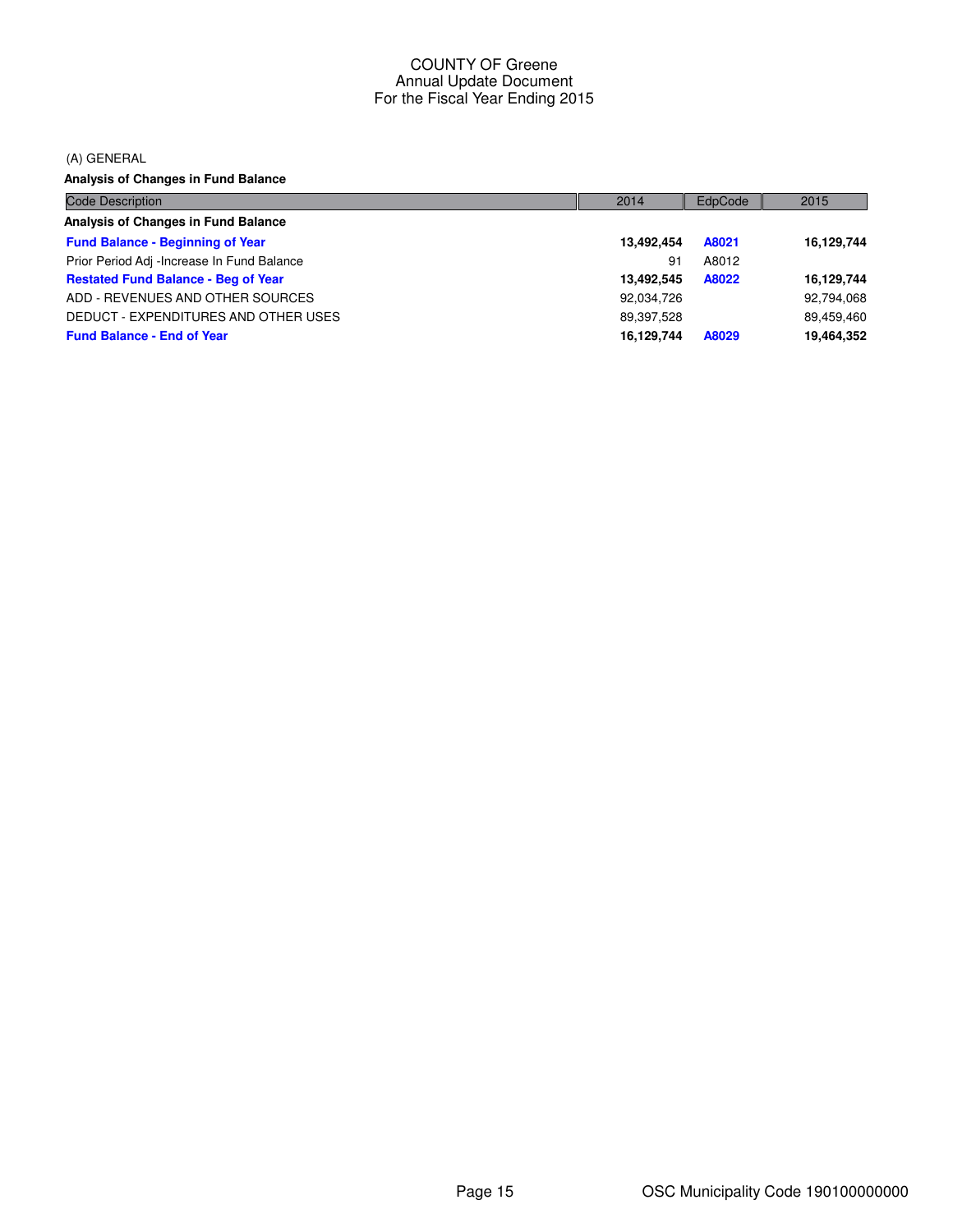# (A) GENERAL

Budget Summary

| <b>Code Description</b>                           | 2015       | EdpCode | 2016       |
|---------------------------------------------------|------------|---------|------------|
| <b>Estimated Revenues</b>                         |            |         |            |
| Est Rev - Real Property Taxes                     | 23,221,839 | A1049N  | 23,757,135 |
| Est Rev - Real Property Tax Items                 | 3,126,418  | A1099N  | 3,200,000  |
| Est Rev - Non Property Tax Items                  | 28,000,000 | A1199N  | 29,000,000 |
| Est Rev - Departmental Income                     | 11,980,781 | A1299N  | 11,581,410 |
| Est Rev - Intergovernmental Charges               | 299,800    | A2399N  | 176,350    |
| Est Rev - Use of Money And Property               | 43,272     | A2499N  | 45,972     |
| Est Rev - Licenses And Permits                    | 47,000     | A2599N  | 47,000     |
| Est Rev - Fines And Forfeitures                   | 332,700    | A2649N  | 323,147    |
| Est Rev - Sale of Prop And Comp For Loss          | 155,000    | A2699N  | 115,000    |
| Est Rev - Miscellaneous Local Sources             | 206,000    | A2799N  | 56,000     |
| Est Rev - Interfund Revenues                      | 350        | A2801N  | 350        |
| Est Rev - State Aid                               | 12,551,955 | A3099N  | 13,493,201 |
| Est Rev - Federal Aid                             | 9,241,199  | A4099N  | 8,688,999  |
| <b>TOTAL Estimated Revenues</b>                   | 89,206,314 |         | 90,484,564 |
| <b>Appropriated Reserve</b>                       | 609,522    | A511N   | 508,562    |
| Appropriated Fund Balance, Part County            | 10,000     | A595N   | 25,000     |
| Appropriated Fund Balance                         | 1,300,000  | A599N   | 2,050,000  |
| <b>TOTAL Estimated Other Sources</b>              | 1,919,522  |         | 2,583,562  |
| <b>TOTAL Estimated Revenues And Other Sources</b> | 91,125,836 |         | 93,068,126 |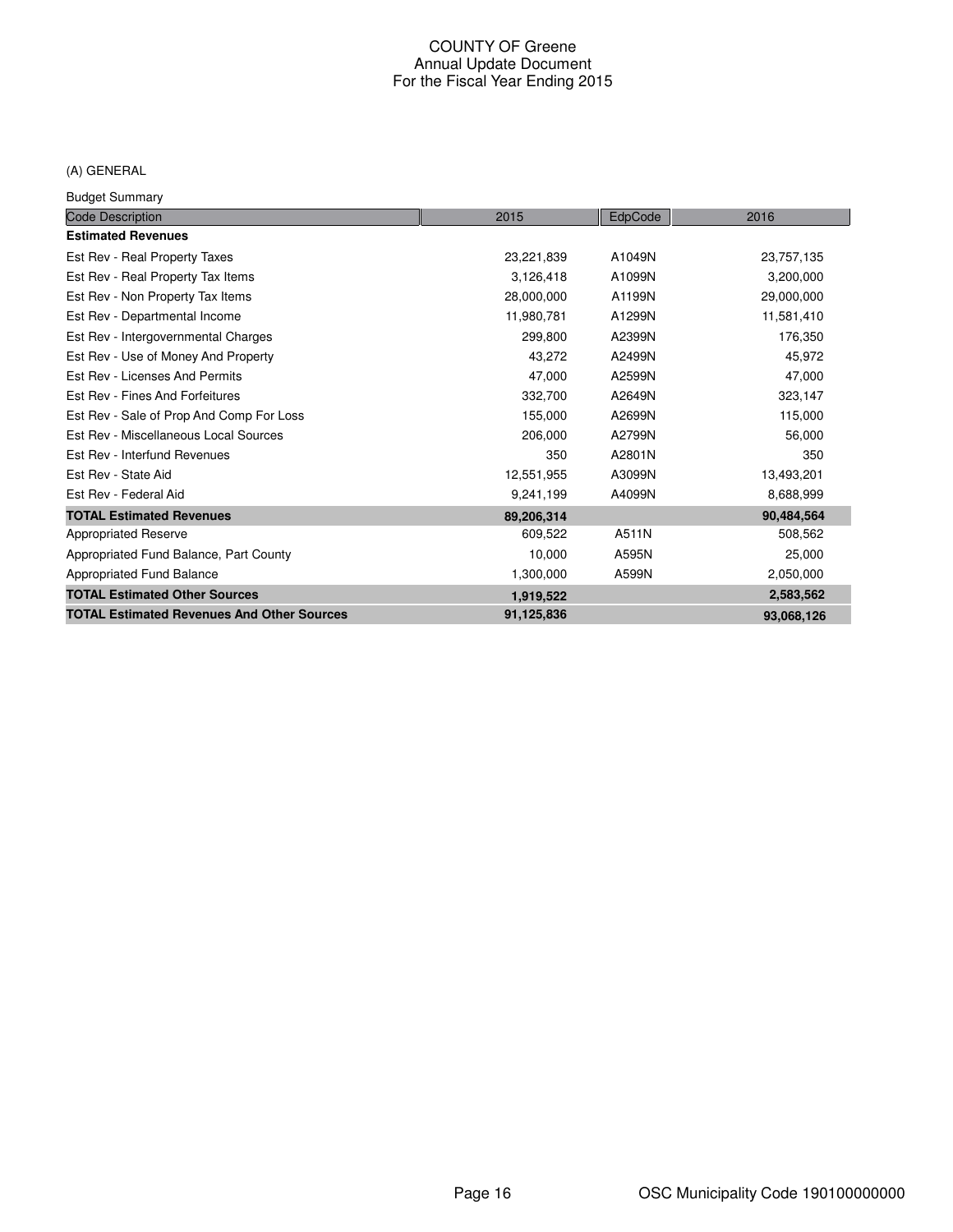# (A) GENERAL

Budget Summary

| paagot oannuary                            |            |         |            |
|--------------------------------------------|------------|---------|------------|
| <b>Code Description</b>                    | 2015       | EdpCode | 2016       |
| <b>Appropriations</b>                      |            |         |            |
| App - General Government Support           | 9,781,559  | A1999N  | 10,800,972 |
| App - Education                            | 6,997,816  | A2999N  | 7,033,858  |
| App - Public Safety                        | 12,319,854 | A3999N  | 13,012,458 |
| App - Health                               | 8,912,697  | A4999N  | 9,475,212  |
| App - Economic Assistance And Opportunity  | 32,955,180 | A6999N  | 32,011,903 |
| App - Culture And Recreation               | 260,841    | A7999N  | 255,225    |
| App - Home And Community Services          | 7,036,166  | A8999N  | 8,022,821  |
| App - Employee Benefits                    | 2,456,731  | A9199N  | 2,295,175  |
| App - Debt Service                         | 1,793,547  | A9899N  | 1,626,094  |
| <b>TOTAL Appropriations</b>                | 82,514,391 |         | 84,533,718 |
| App - Interfund Transfer                   | 8,611,445  | A9999N  | 8,534,408  |
| <b>TOTAL Other Uses</b>                    | 8,611,445  |         | 8,534,408  |
| <b>TOTAL Appropriations And Other Uses</b> | 91,125,836 |         | 93,068,126 |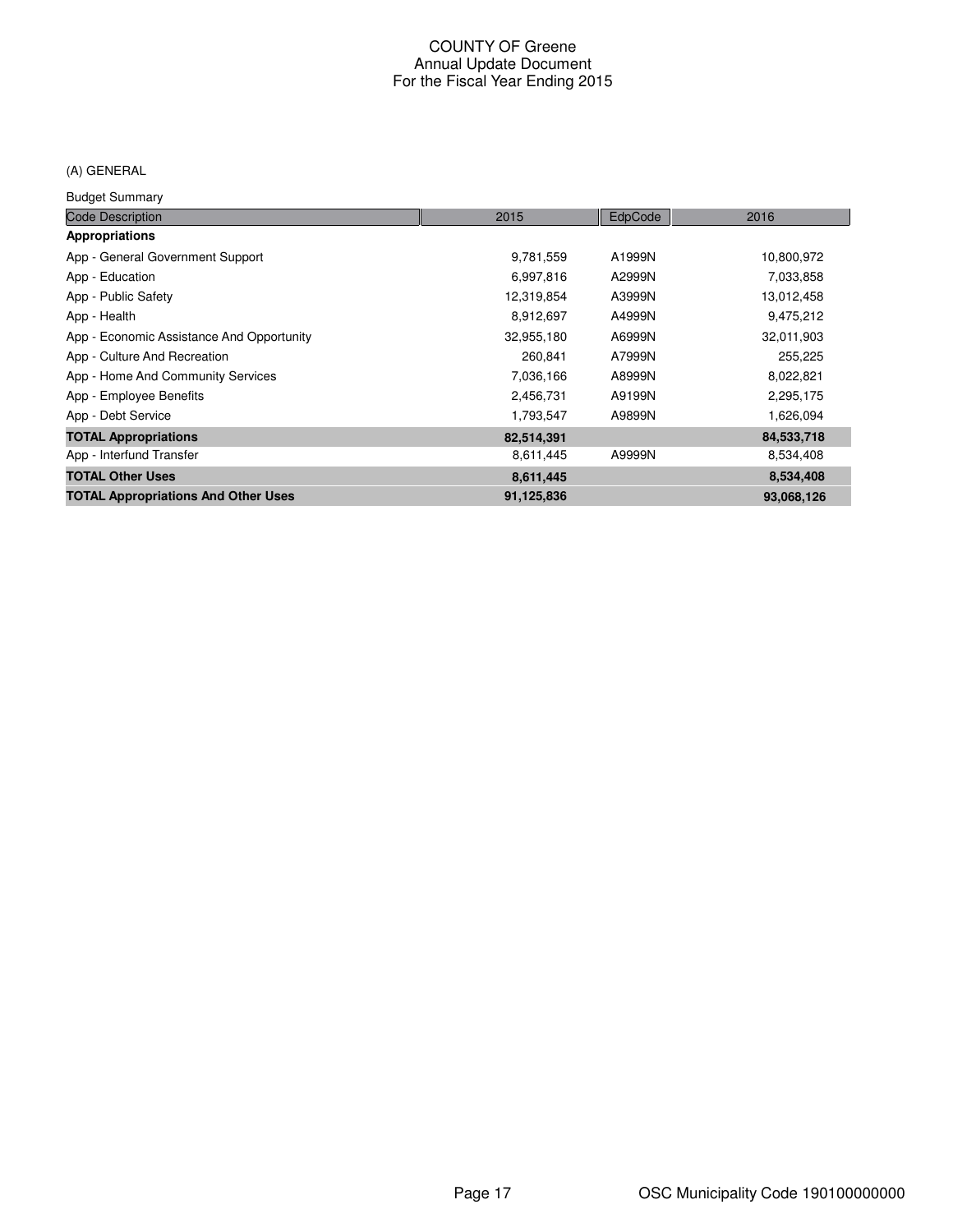## (CD) SPECIAL GRANT

| <b>Balance Sheet</b>                                   |           |                   |           |
|--------------------------------------------------------|-----------|-------------------|-----------|
| <b>Code Description</b>                                | 2014      | EdpCode           | 2015      |
| <b>Assets</b>                                          |           |                   |           |
| Cash                                                   | 240.824   | CD <sub>200</sub> | 334,339   |
| Cash In Time Deposits                                  | 1,058,670 | CD <sub>201</sub> | 1,089,879 |
| <b>TOTAL Cash</b>                                      | 1,299,494 |                   | 1,424,218 |
| Accounts Receivable                                    |           | CD380             |           |
| <b>Rehabilitation Loan Receivable</b>                  | 2,889,363 | CD390             | 2,802,923 |
| <b>TOTAL Other Receivables (net)</b>                   | 2,889,363 |                   | 2,802,923 |
| <b>TOTAL Assets and Deferred Outflows of Resources</b> | 4,188,857 |                   | 4,227,141 |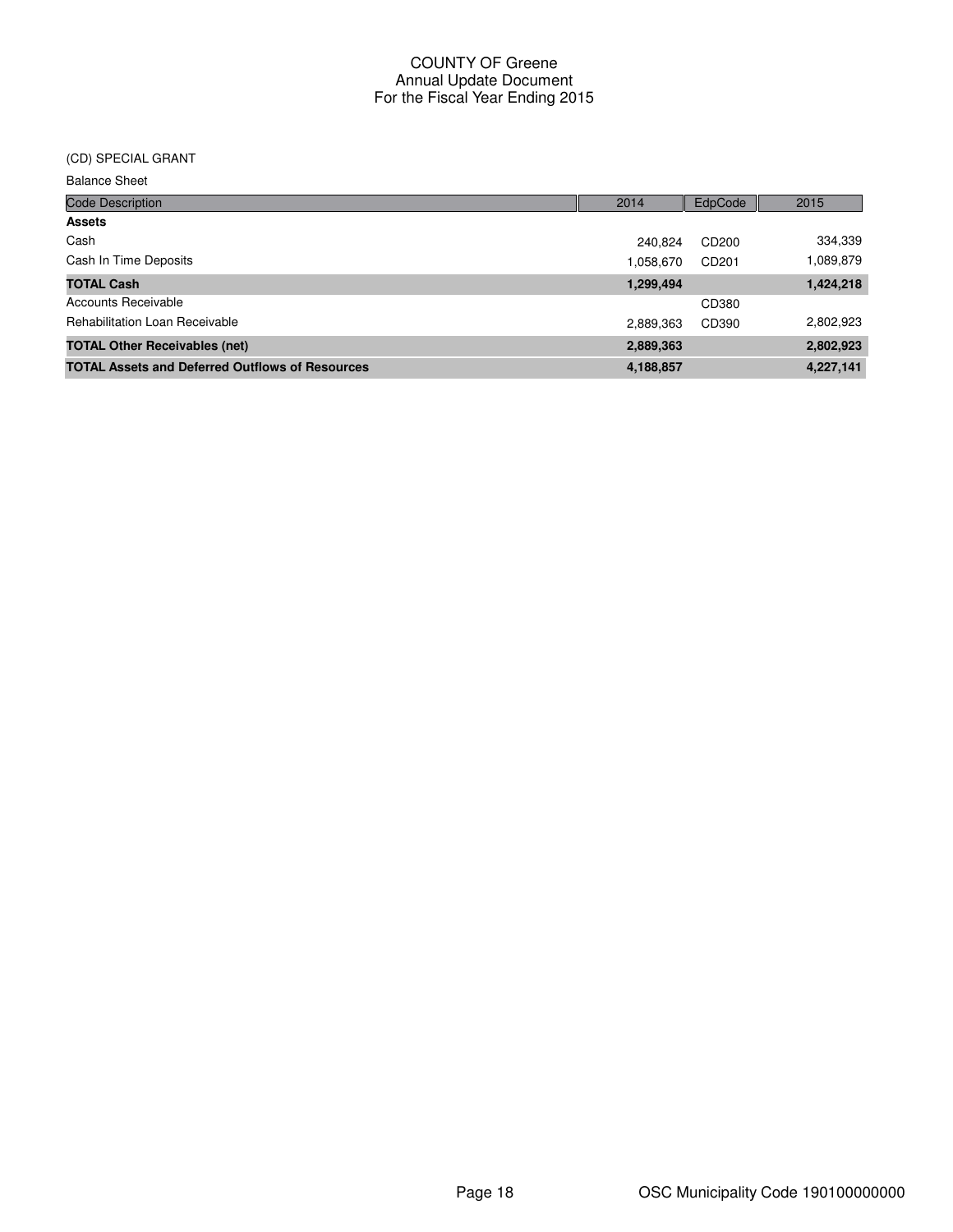# (CD) SPECIAL GRANT

| <b>Balance Sheet</b>                                                 |           |         |             |
|----------------------------------------------------------------------|-----------|---------|-------------|
| <b>Code Description</b>                                              | 2014      | EdpCode | 2015        |
| <b>Accounts Payable</b>                                              |           | CD600   | $-462$      |
| <b>TOTAL Accounts Payable</b>                                        | $\bf{0}$  |         | $-462$      |
| Due To Other Funds                                                   |           | CD630   |             |
| <b>TOTAL Due To Other Funds</b>                                      | $\bf{0}$  |         | $\mathbf 0$ |
| Due To Other Governments                                             | 961       | CD631   | 1,015       |
| <b>TOTAL Due To Other Governments</b>                                | 961       |         | 1,015       |
| <b>TOTAL Liabilities</b>                                             | 961       |         | 553         |
| <b>Deferred Inflows of Resources</b><br>Deferred Inflow of Resources | 2,889,363 | CD691   | 2,802,923   |
| <b>TOTAL Deferred Inflows of Resources</b>                           | 2,889,363 |         | 2,802,923   |
| <b>TOTAL Deferred Inflows of Resources</b>                           | 2,889,363 |         | 2,802,923   |
| <b>Fund Balance</b><br>Assigned Appropriated Fund Balance            |           | CD914   |             |
| Assigned Unappropriated Fund Balance                                 | 1,298,533 | CD915   | 1,423,665   |
| <b>TOTAL Assigned Fund Balance</b>                                   | 1,298,533 |         | 1,423,665   |
| <b>TOTAL Fund Balance</b>                                            | 1,298,533 |         | 1,423,665   |
| <b>TOTAL Liabilities, Deferred Inflows And Fund Balance</b>          | 4,188,857 |         | 4,227,141   |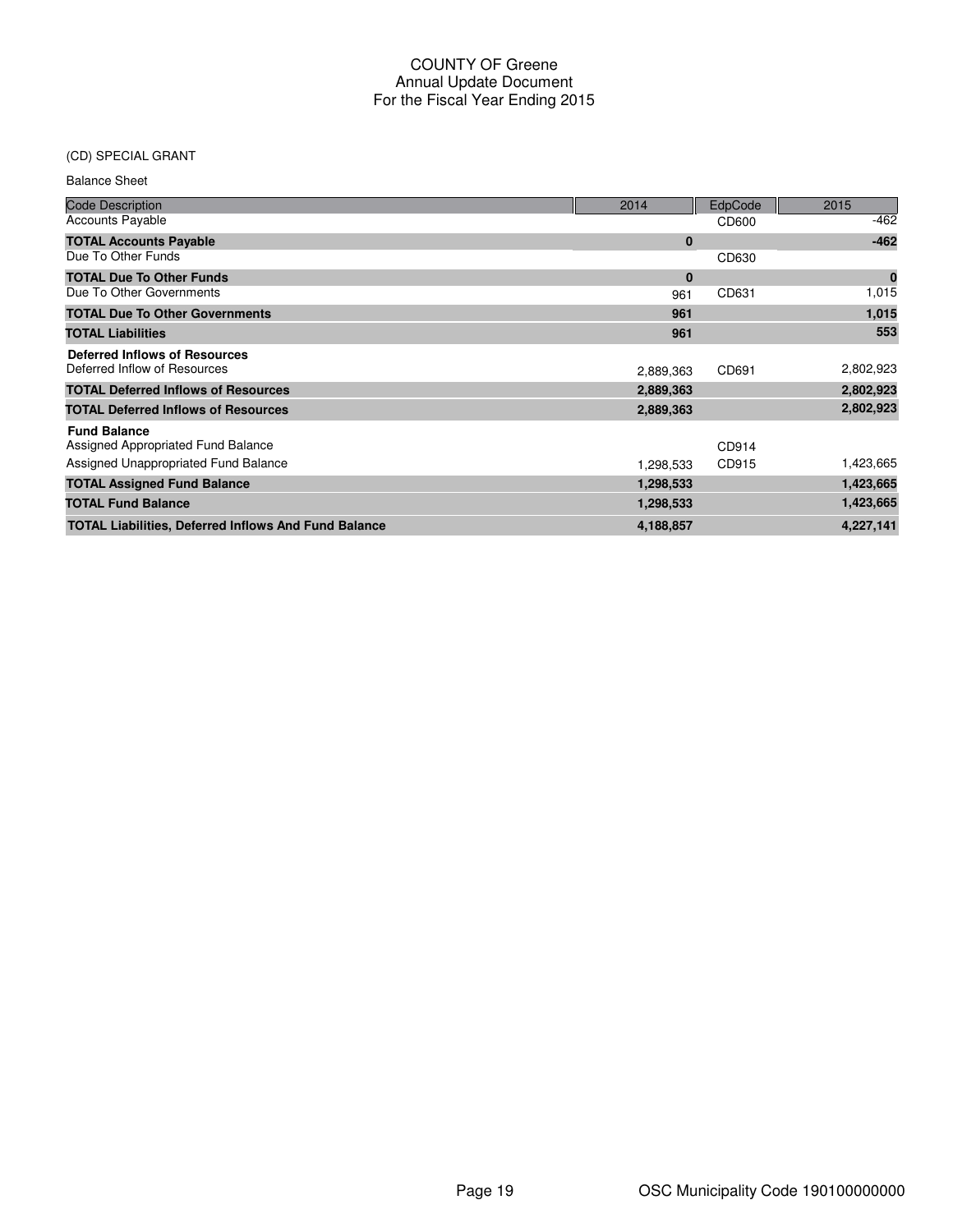# (CD) SPECIAL GRANT

| <b>Code Description</b>                        | 2014         | EdpCode | 2015           |
|------------------------------------------------|--------------|---------|----------------|
| <b>Revenues</b>                                |              |         |                |
| <b>Community Development Income</b>            | 478.255      | CD2170  | 887,265        |
| <b>TOTAL Departmental Income</b>               | 478,255      |         | 887,265        |
| Interest And Earnings                          | 4            | CD2401  | 4              |
| <b>TOTAL Use of Money And Property</b>         | 4            |         | $\overline{4}$ |
| Fed Aid, Community Development Act             |              | CD4910  | 8,000          |
| <b>TOTAL Federal Aid</b>                       | $\mathbf{0}$ |         | 8,000          |
| <b>TOTAL Revenues</b>                          | 478,259      |         | 895,268        |
| Interfund Transfers                            | 20,249       | CD5031  |                |
| <b>TOTAL Interfund Transfers</b>               | 20,249       |         | $\bf{0}$       |
| <b>TOTAL Other Sources</b>                     | 20,249       |         | $\bf{0}$       |
| <b>TOTAL Detail Revenues And Other Sources</b> | 498,508      |         | 895,268        |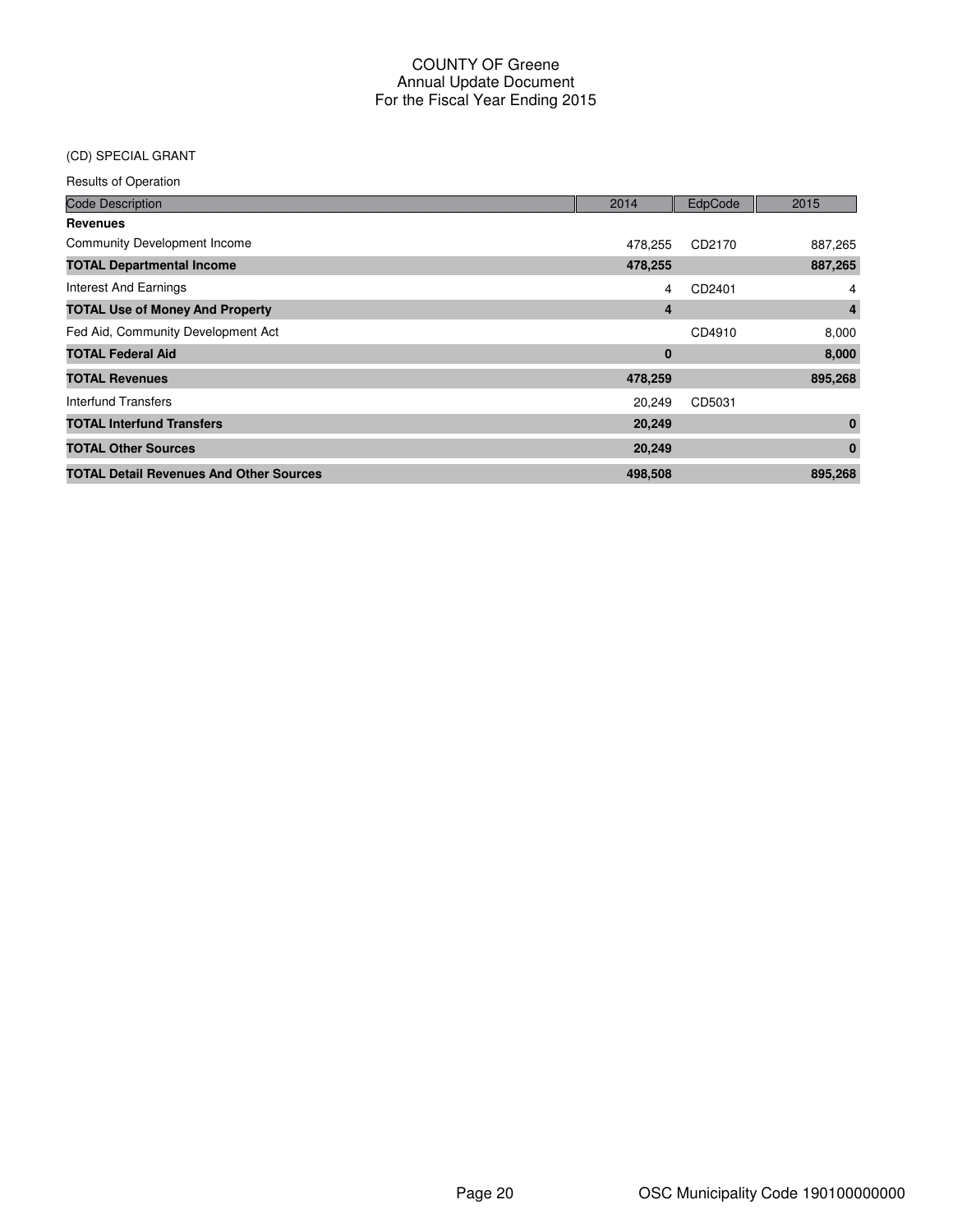#### (CD) SPECIAL GRANT

| <b>Code Description</b>                         | 2014    | EdpCode | 2015     |
|-------------------------------------------------|---------|---------|----------|
| <b>Expenditures</b>                             |         |         |          |
| Rehab Loans & Grant, Contr Expend               | 113.001 | CD86684 | 770,136  |
| <b>TOTAL Rehab Loans &amp; Grant</b>            | 113,001 |         | 770,136  |
| Administration, Contr Expend                    | 49.206  | CD86864 |          |
| <b>TOTAL Administration</b>                     | 49,206  |         | $\bf{0}$ |
| <b>TOTAL Home And Community Services</b>        | 162,207 |         | 770,136  |
| <b>TOTAL Expenditures</b>                       | 162,207 |         | 770,136  |
| <b>TOTAL Detail Expenditures And Other Uses</b> | 162,207 |         | 770,136  |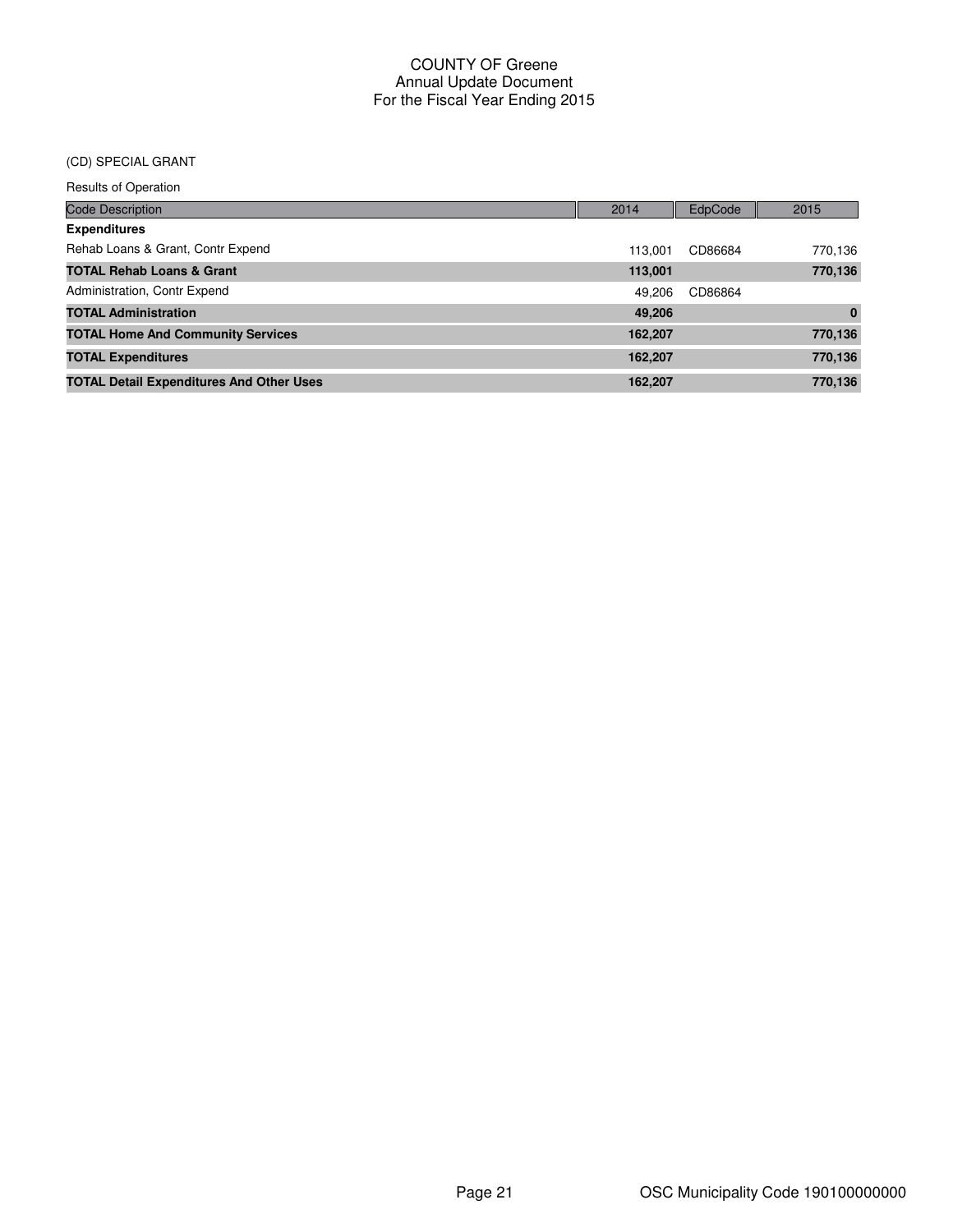#### (CD) SPECIAL GRANT

**Analysis of Changes in Fund Balance**

| <b>Code Description</b>                    | 2014      | EdpCode       | 2015      |
|--------------------------------------------|-----------|---------------|-----------|
| Analysis of Changes in Fund Balance        |           |               |           |
| <b>Fund Balance - Beginning of Year</b>    | 962.232   | CD8021        | 1,298,533 |
| <b>Restated Fund Balance - Beg of Year</b> | 962.232   | CD8022        | 1,298,533 |
| ADD - REVENUES AND OTHER SOURCES           | 498.508   |               | 895,268   |
| DEDUCT - EXPENDITURES AND OTHER USES       | 162.207   |               | 770,136   |
| <b>Fund Balance - End of Year</b>          | 1.298.533 | <b>CD8029</b> | 1,423,665 |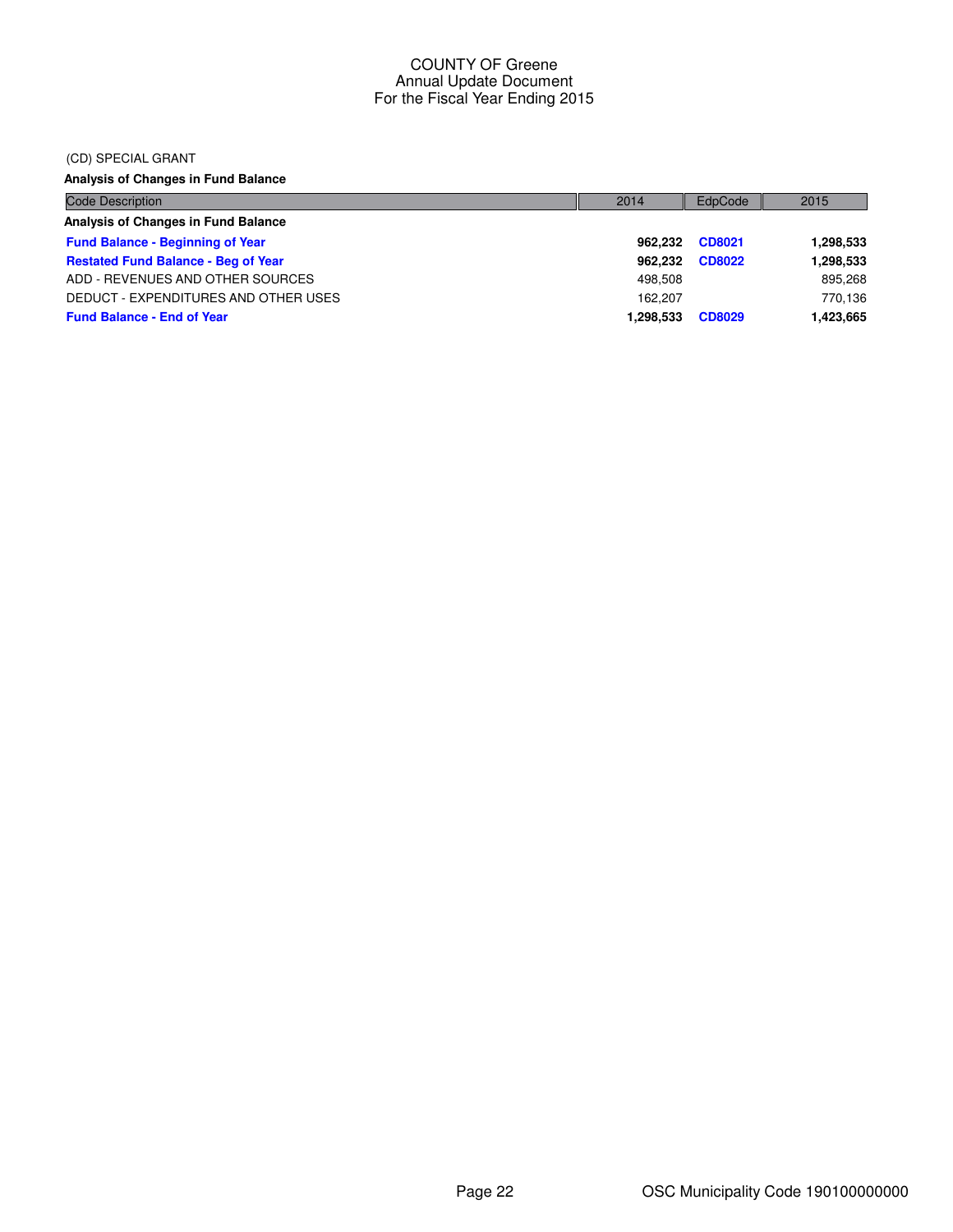# (D) COUNTY ROAD

Balance Sheet

| <b>Code Description</b>                                | 2014      | EdpCode          | 2015      |
|--------------------------------------------------------|-----------|------------------|-----------|
| <b>Assets</b>                                          |           |                  |           |
| Cash                                                   | 149.992   | D <sub>200</sub> | 2,008,138 |
| <b>TOTAL Cash</b>                                      | 149,992   |                  | 2,008,138 |
| <b>Accounts Receivable</b>                             | 12.687    | D380             |           |
| <b>TOTAL Other Receivables (net)</b>                   | 12,687    |                  | $\bf{0}$  |
| Due From State And Federal Government                  |           | D410             | 421,372   |
| <b>TOTAL State And Federal Aid Receivables</b>         | 0         |                  | 421,372   |
| Due From Other Funds                                   | 3,723,559 | D391             | 1,124,384 |
| <b>TOTAL Due From Other Funds</b>                      | 3,723,559 |                  | 1,124,384 |
| <b>Prepaid Expenses</b>                                | 52,414    | D480             | 16,617    |
| <b>TOTAL Prepaid Expenses</b>                          | 52,414    |                  | 16,617    |
| <b>TOTAL Assets and Deferred Outflows of Resources</b> | 3,938,652 |                  | 3,570,512 |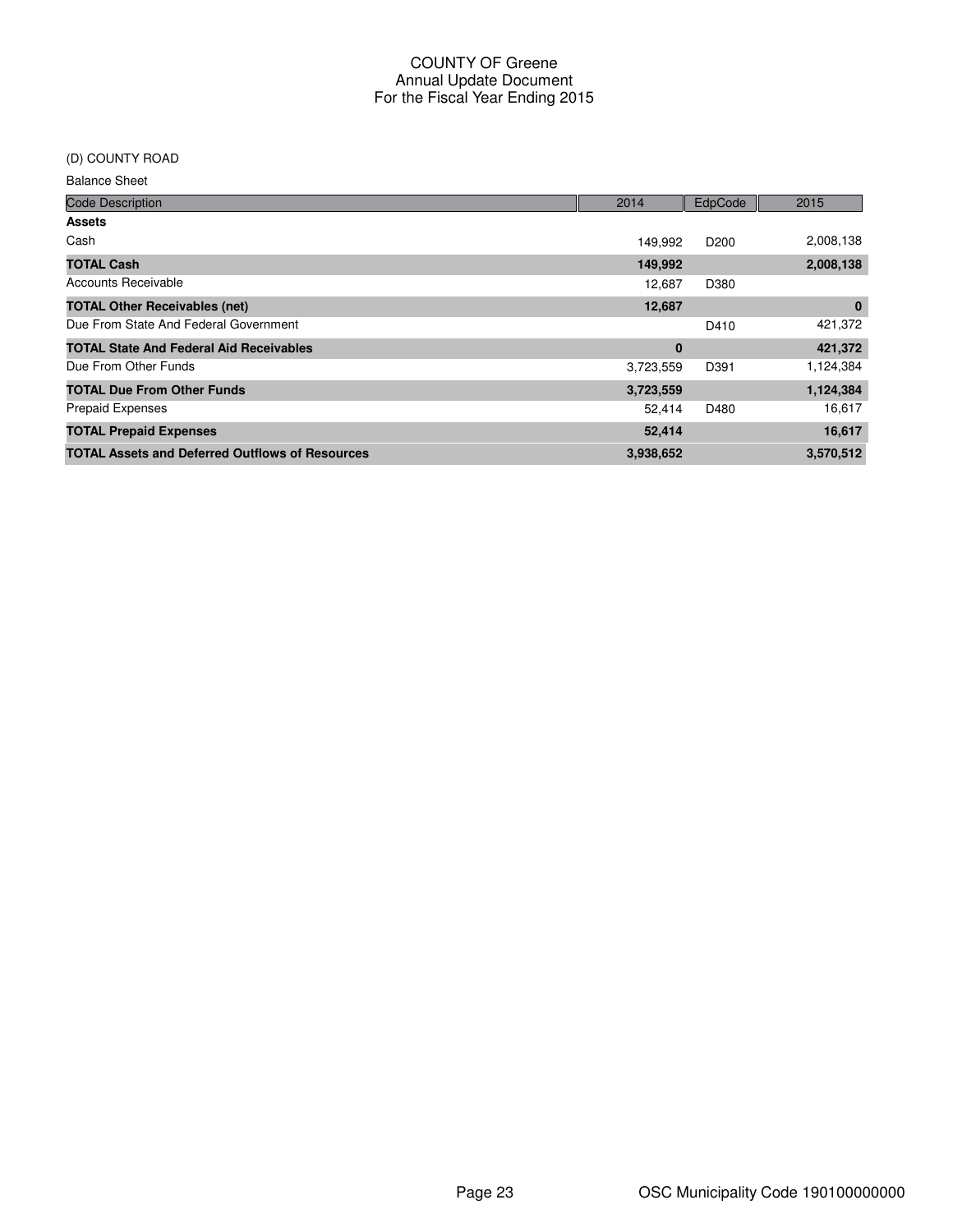# (D) COUNTY ROAD

Balance Sheet

| <b>Code Description</b>                                     | 2014      | EdpCode | 2015      |
|-------------------------------------------------------------|-----------|---------|-----------|
| <b>Accounts Payable</b>                                     | 160,279   | D600    | 169,253   |
| <b>TOTAL Accounts Payable</b>                               | 160,279   |         | 169,253   |
| <b>Accrued Liabilities</b>                                  |           | D601    | 44,504    |
| <b>TOTAL Accrued Liabilities</b>                            | $\bf{0}$  |         | 44,504    |
| Due To Other Funds                                          | 1,816,515 | D630    | 1,448,851 |
| <b>TOTAL Due To Other Funds</b>                             | 1,816,515 |         | 1,448,851 |
| Due To Employees' Retirement System                         | 400,518   | D637    | 264,260   |
| <b>TOTAL Due To Other Governments</b>                       | 400,518   |         | 264,260   |
| <b>TOTAL Liabilities</b>                                    | 2,377,312 |         | 1,926,868 |
| <b>Fund Balance</b>                                         |           |         |           |
| Not in Spendable Form                                       | 52,414    | D806    | 16,617    |
| <b>TOTAL Nonspendable Fund Balance</b>                      | 52,414    |         | 16,617    |
| Reserve For Debt                                            | 507       | D884    | 507       |
| <b>TOTAL Restricted Fund Balance</b>                        | 507       |         | 507       |
| Assigned Appropriated Fund Balance                          | 150,000   | D914    | 400,000   |
| Assigned Unappropriated Fund Balance                        | 1,358,420 | D915    | 1,226,520 |
| <b>TOTAL Assigned Fund Balance</b>                          | 1,508,420 |         | 1,626,520 |
| <b>TOTAL Fund Balance</b>                                   | 1,561,340 |         | 1,643,644 |
| <b>TOTAL Liabilities, Deferred Inflows And Fund Balance</b> | 3,938,652 |         | 3,570,512 |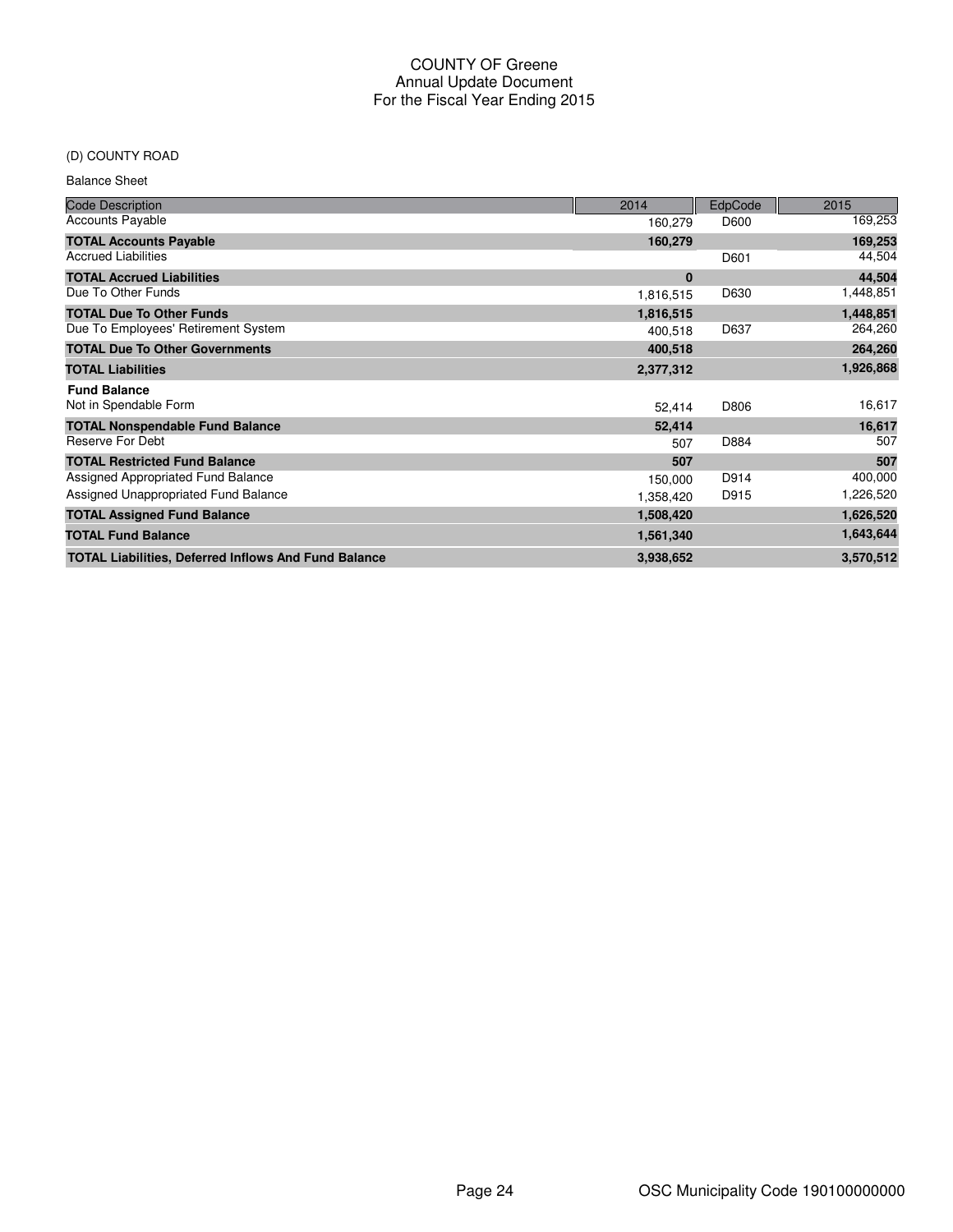# (D) COUNTY ROAD

| <b>Code Description</b>                                 | 2014      | EdpCode           | 2015         |
|---------------------------------------------------------|-----------|-------------------|--------------|
| <b>Revenues</b>                                         |           |                   |              |
| Roads & Bridges Charges Other Govts                     | 9,893     | D2306             |              |
| <b>TOTAL Intergovernmental Charges</b>                  | 9,893     |                   | $\mathbf{0}$ |
| <b>Interest And Earnings</b>                            | 1,947     | D2401             | 693          |
| <b>TOTAL Use of Money And Property</b>                  | 1,947     |                   | 693          |
| Sales of Scrap & Excess Materials                       | 7,021     | D <sub>2650</sub> | 2,553        |
| <b>TOTAL Sale of Property And Compensation For Loss</b> | 7,021     |                   | 2,553        |
| Refunds of Prior Year's Expenditures                    | 11,189    | D <sub>2701</sub> | 4,111        |
| Premium & Accrued Interest On Obligations               |           | D2710             |              |
| Unclassified (specify)                                  | 3,361     | D2770             |              |
| <b>TOTAL Miscellaneous Local Sources</b>                | 14,550    |                   | 4,111        |
| St Aid, Consolidated Highway Aid                        | 1,852,938 | D3501             | 1,889,912    |
| <b>TOTAL State Aid</b>                                  | 1,852,938 |                   | 1,889,912    |
| Fed Aid Other Transportation                            |           | D4589             | 18,434       |
| <b>TOTAL Federal Aid</b>                                | $\bf{0}$  |                   | 18,434       |
| <b>TOTAL Revenues</b>                                   | 1,886,349 |                   | 1,915,704    |
| <b>Interfund Transfers</b>                              | 8,007,013 | D5031             | 8,111,394    |
| <b>TOTAL Interfund Transfers</b>                        | 8,007,013 |                   | 8,111,394    |
| Serial Bonds                                            |           | D5710             |              |
| <b>TOTAL Proceeds of Obligations</b>                    | $\bf{0}$  |                   | $\mathbf{0}$ |
| <b>TOTAL Other Sources</b>                              | 8,007,013 |                   | 8,111,394    |
| <b>TOTAL Detail Revenues And Other Sources</b>          | 9,893,362 |                   | 10,027,098   |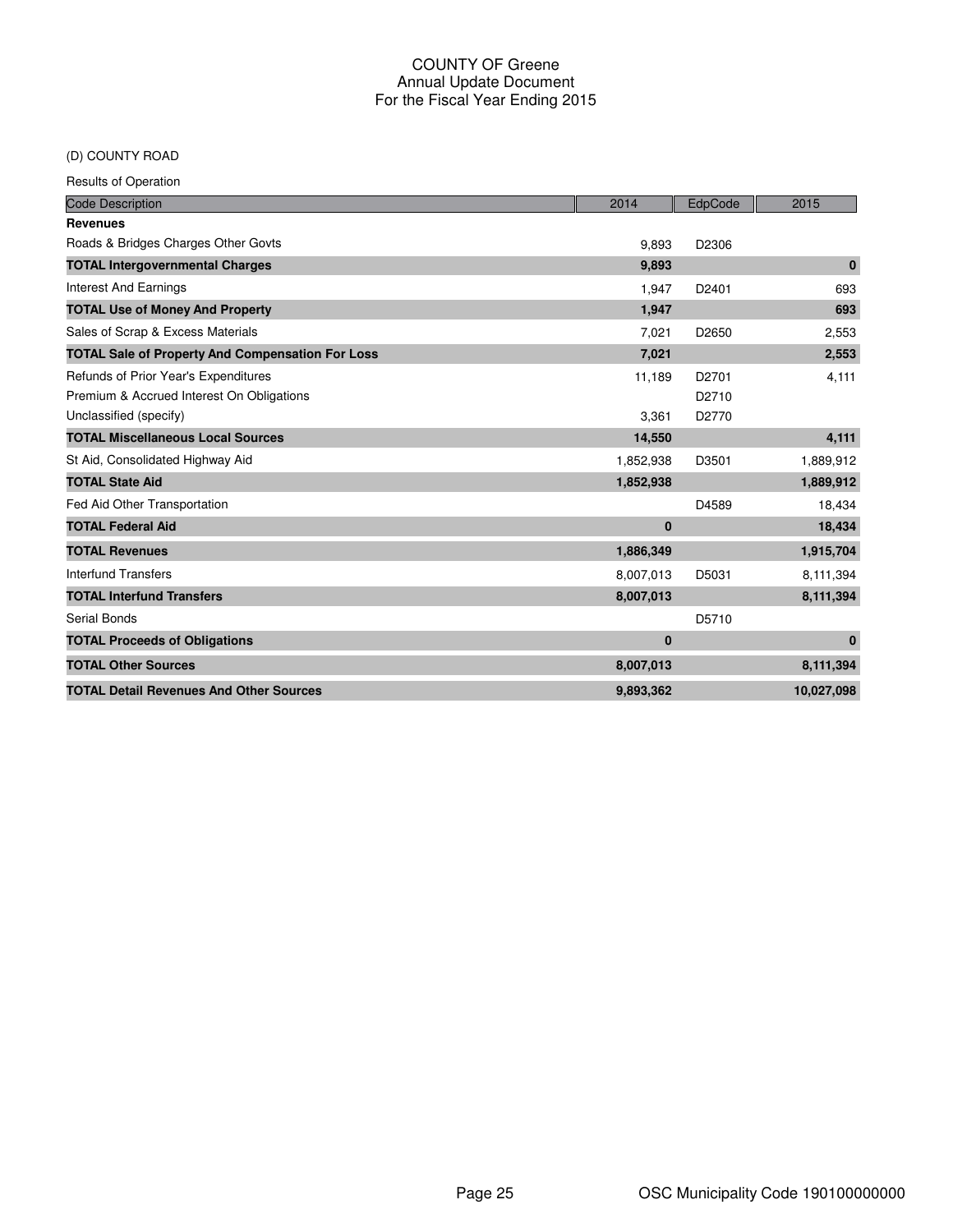#### (D) COUNTY ROAD

| <b>Code Description</b>                    | 2014      | EdpCode | 2015      |
|--------------------------------------------|-----------|---------|-----------|
| <b>Expenditures</b>                        |           |         |           |
| Traffic Control, Pers Serv                 | 144,609   | D33101  | 127,028   |
| Traffic Control, Contr Expen               | 59,779    | D33104  | 57,823    |
| Traffic Control, Empl Bnfts                | 112,589   | D33108  | 95,058    |
| <b>TOTAL Traffic Control</b>               | 316,977   |         | 279,908   |
| <b>TOTAL Public Safety</b>                 | 316,977   |         | 279,908   |
| Street Admin, Pers Serv                    | 279,608   | D50101  | 347,401   |
| Street Admin, Equip & Cap Outlay           | 140       | D50102  | 162       |
| Street Admin, Contr Expend                 | 84,212    | D50104  | 19,167    |
| Street Admin, Empl Bnfts                   | 170,699   | D50108  | 148,192   |
| <b>TOTAL Street Admin</b>                  | 534,658   |         | 514,922   |
| Engineering, Pers Serv                     | 163,851   | D50201  | 164,509   |
| Engineering, Equip & Cap Outlay            |           | D50202  |           |
| Engineering, Contr Expend                  | 707       | D50204  | 207       |
| Engineering, Empl Bnfts                    | 102,629   | D50208  | 74,832    |
| <b>TOTAL Engineering</b>                   | 267,186   |         | 239,548   |
| Maint of Streets, Pers Serv                | 959,656   | D51101  | 959,145   |
| Maint of Streets, Contr Expend             | 1,374,949 | D51104  | 1,446,079 |
| Maint of Streets, Empl Bnfts               | 1,683,589 | D51108  | 1,130,765 |
| <b>TOTAL Maint of Streets</b>              | 4,018,194 |         | 3,535,989 |
| Perm Improve Highway, Equip & Cap Outlay   | 1,634,181 | D51122  | 1,486,652 |
| <b>TOTAL Perm Improve Highway</b>          | 1,634,181 |         | 1,486,652 |
| Brush And Weeds, Contr Expend              | 3,077     | D51404  | 2,942     |
| <b>TOTAL Brush And Weeds</b>               | 3,077     |         | 2,942     |
| Snow Removal, Pers Serv                    | 942,639   | D51421  | 832,171   |
| Snow Removal, Contr Expend                 | 882,693   | D51424  | 866,904   |
| <b>TOTAL Snow Removal</b>                  | 1,825,332 |         | 1,699,075 |
| <b>TOTAL Transportation</b>                | 8,282,629 |         | 7,479,128 |
| State Retirement, Empl Bnfts               |           | D90108  |           |
| Social Security, Empl Bnfts                |           | D90308  | 34        |
| Worker's Compensation, Empl Bnfts          | 67,425    | D90408  | 65,663    |
| Unemployment Insurance, Empl Bnfts         |           | D90508  |           |
| Disability Insurance, Empl Bnfts           | 2,762     | D90558  | 2,748     |
| Hospital & Medical (dental) Ins, Empl Bnft |           | D90608  | 514,061   |
|                                            |           |         |           |
| <b>TOTAL Employee Benefits</b>             | 70,187    |         | 582,505   |
| Debt Principal, Serial Bonds               | 392,450   | D97106  | 401,850   |
|                                            |           |         |           |
| <b>TOTAL Debt Principal</b>                | 392,450   |         | 401,850   |
| Debt Interest, Serial Bonds                | 157,291   | D97107  | 149,061   |
| <b>TOTAL Debt Interest</b>                 | 157,291   |         | 149,061   |
| <b>TOTAL Expenditures</b>                  | 9,219,534 |         | 8,892,452 |
| Transfers, Other Funds                     |           | D99019  | 927,000   |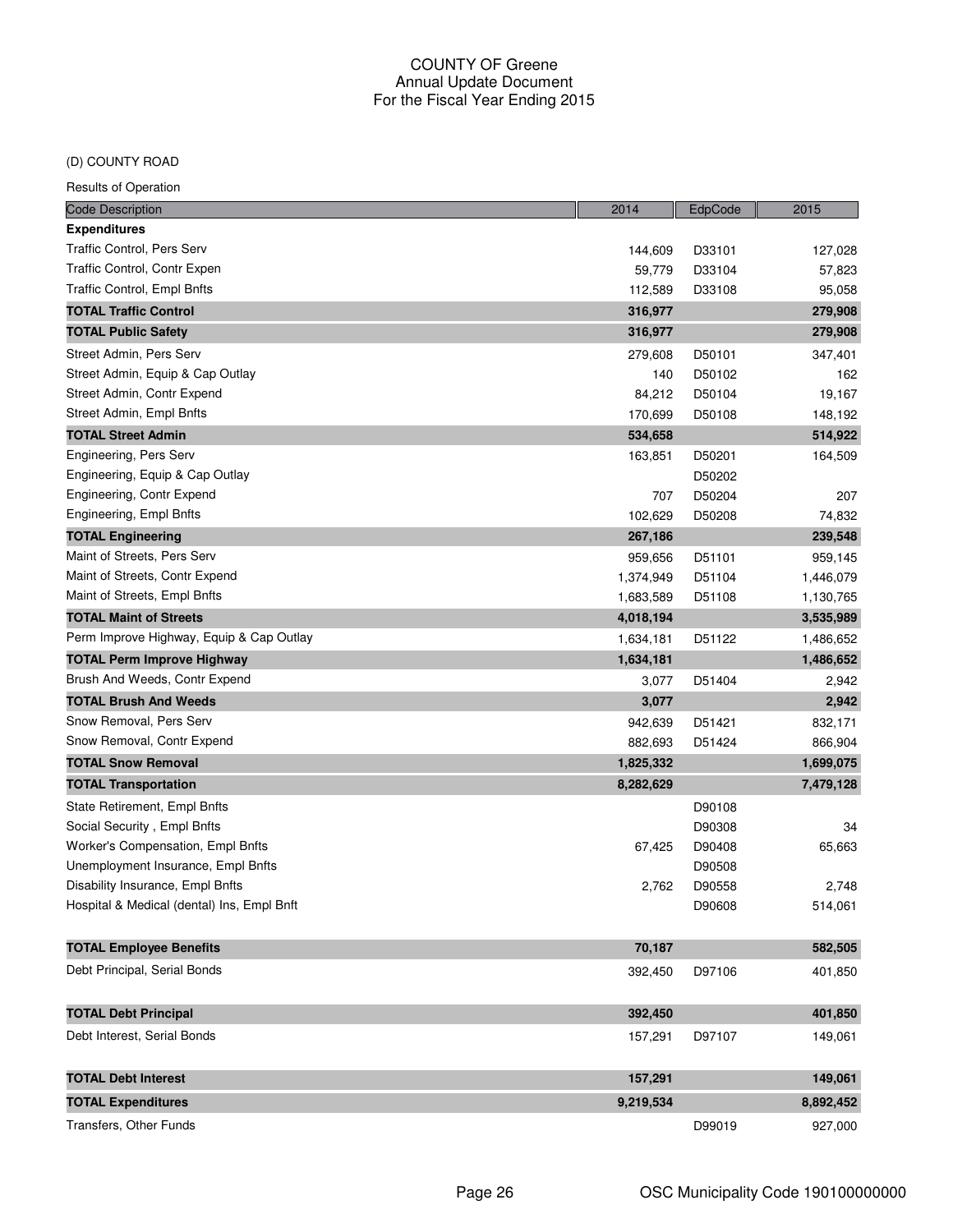#### (D) COUNTY ROAD

| Code Description                                | 2014      | EdpCode | 2015      |
|-------------------------------------------------|-----------|---------|-----------|
| <b>Other Uses</b>                               |           |         |           |
| Transfers, Capital Projects Fund                | 154.139   | D99509  | 125,342   |
| <b>TOTAL Operating Transfers</b>                | 154,139   |         | 1,052,342 |
| <b>TOTAL Other Uses</b>                         | 154,139   |         | 1,052,342 |
| <b>TOTAL Detail Expenditures And Other Uses</b> | 9,373,672 |         | 9,944,794 |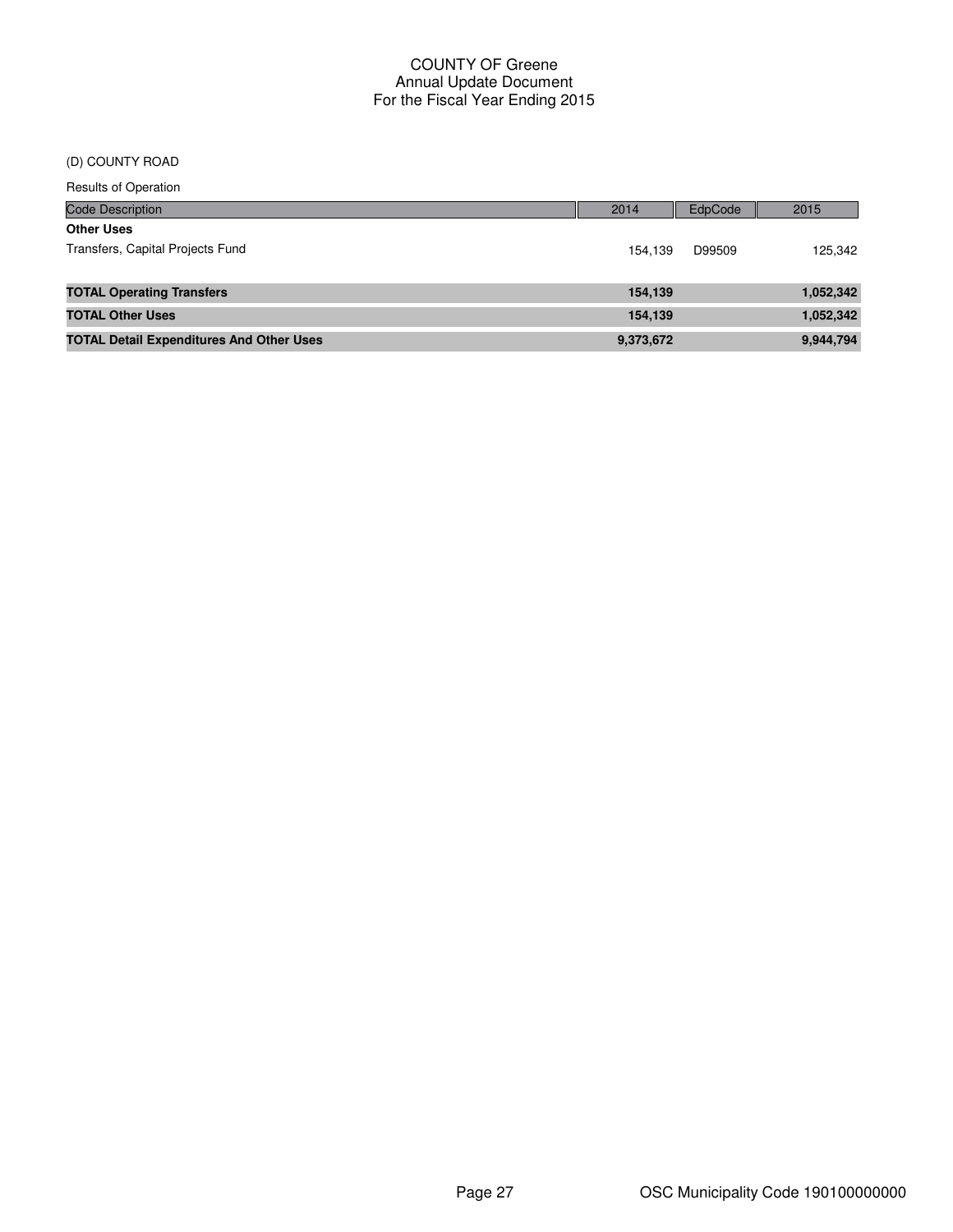#### (D) COUNTY ROAD

**Analysis of Changes in Fund Balance**

| <b>Code Description</b>                    | 2014      | EdpCode      | 2015       |
|--------------------------------------------|-----------|--------------|------------|
| Analysis of Changes in Fund Balance        |           |              |            |
| <b>Fund Balance - Beginning of Year</b>    | 1,041,741 | <b>D8021</b> | 1,561,430  |
| Prior Period Adj -Decrease In Fund Balance |           | D8015        | 90         |
| <b>Restated Fund Balance - Beg of Year</b> | 1,041,741 | <b>D8022</b> | 1,561,340  |
| ADD - REVENUES AND OTHER SOURCES           | 9,893,362 |              | 10,027,098 |
| DEDUCT - EXPENDITURES AND OTHER USES       | 9,373,672 |              | 9.944.794  |
| <b>Fund Balance - End of Year</b>          | 1.561.430 | <b>D8029</b> | 1.643.644  |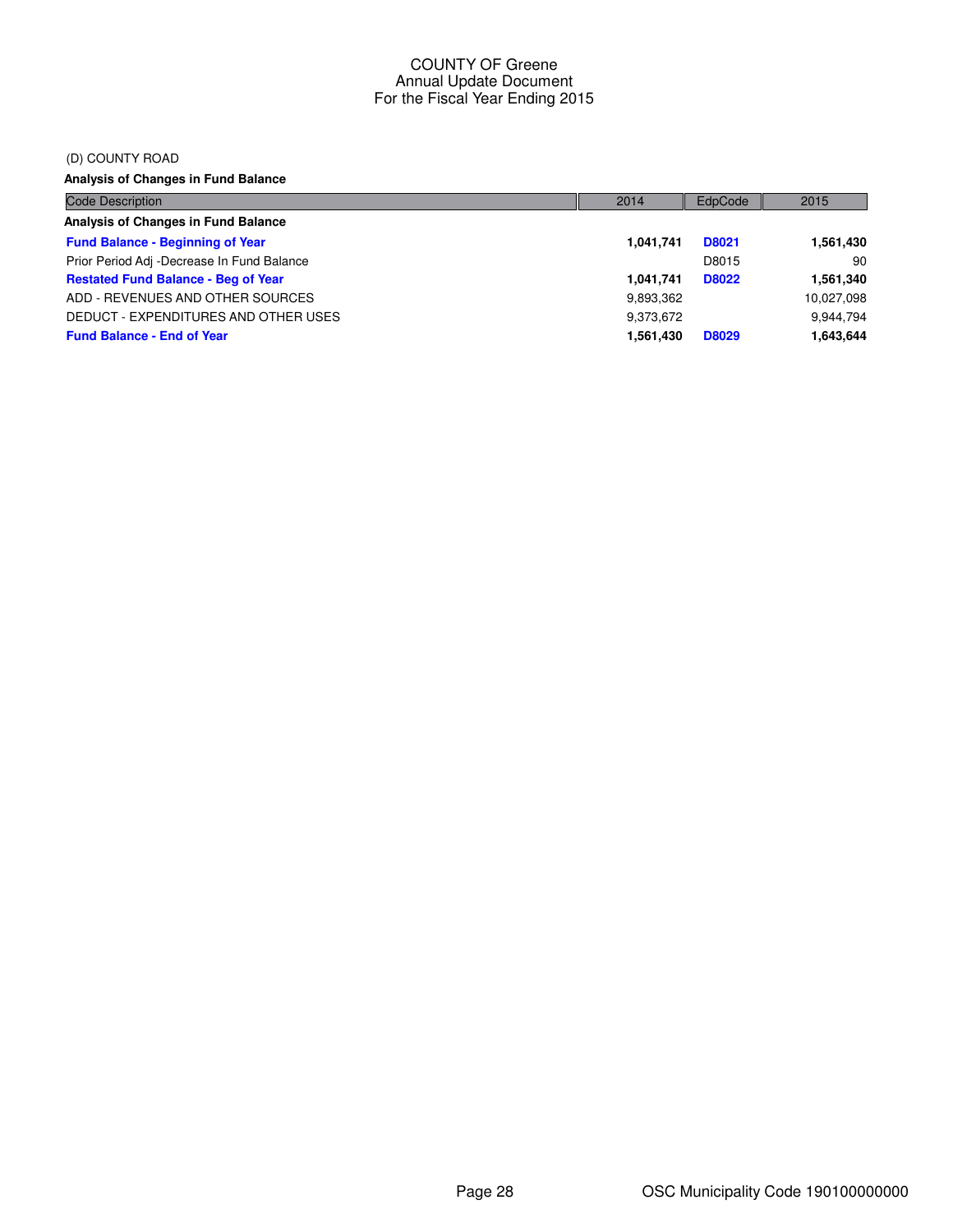# (D) COUNTY ROAD

| <b>Budget Summary</b>                             |           |              |            |
|---------------------------------------------------|-----------|--------------|------------|
| <b>Code Description</b>                           | 2015      | EdpCode      | 2016       |
| <b>Estimated Revenues</b>                         |           |              |            |
| Est Rev - Intergovernmental Charges               | 6.000     | D2399N       | 0          |
| Est Rev - Sale of Prop And Comp For Loss          | 500       | D2699N       | 500        |
| Est Rev - State Aid                               | 1,701,727 | D3099N       | 1,701,727  |
| <b>TOTAL Estimated Revenues</b>                   | 1,708,227 |              | 1,702,227  |
| Estimated - Interfund Transfer                    | 8,111,394 | D5031N       | 8,176,256  |
| Appropriated Fund Balance                         | 150.000   | <b>D599N</b> | 400.000    |
| <b>TOTAL Estimated Other Sources</b>              | 8,261,394 |              | 8,576,256  |
| <b>TOTAL Estimated Revenues And Other Sources</b> | 9,969,621 |              | 10.278.483 |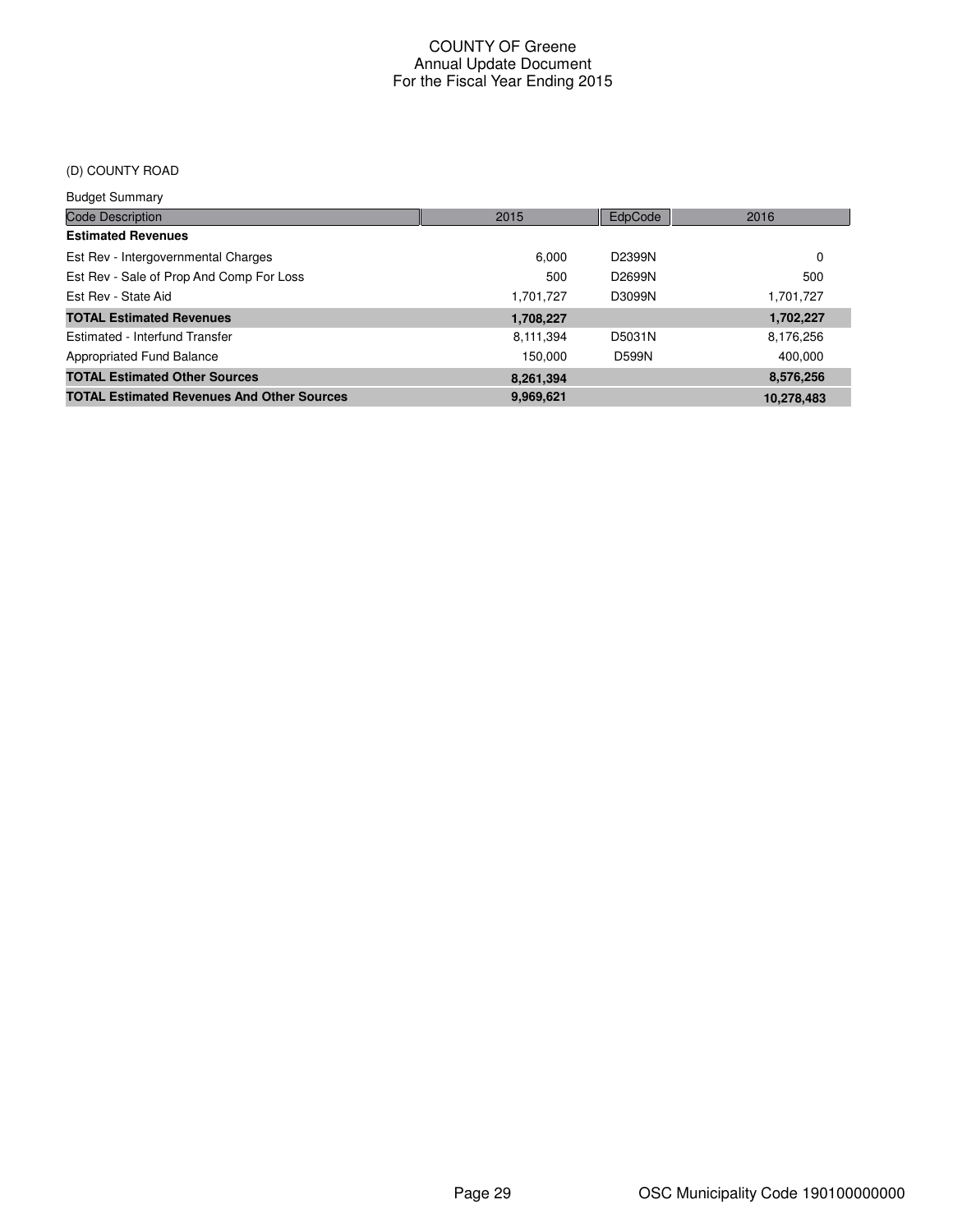# (D) COUNTY ROAD

| <b>Budget Summary</b>                      |           |         |            |
|--------------------------------------------|-----------|---------|------------|
| <b>Code Description</b>                    | 2015      | EdpCode | 2016       |
| <b>Appropriations</b>                      |           |         |            |
| App - Transportation                       | 7,351,187 | D5999N  | 7,496,667  |
| App - Employee Benefits                    | 2,067,523 | D9199N  | 2,229,566  |
| App - Debt Service                         | 550.911   | D9899N  | 552.250    |
| <b>TOTAL Appropriations</b>                | 9,969,621 |         | 10,278,483 |
| <b>TOTAL Appropriations And Other Uses</b> | 9,969,621 |         | 10,278,483 |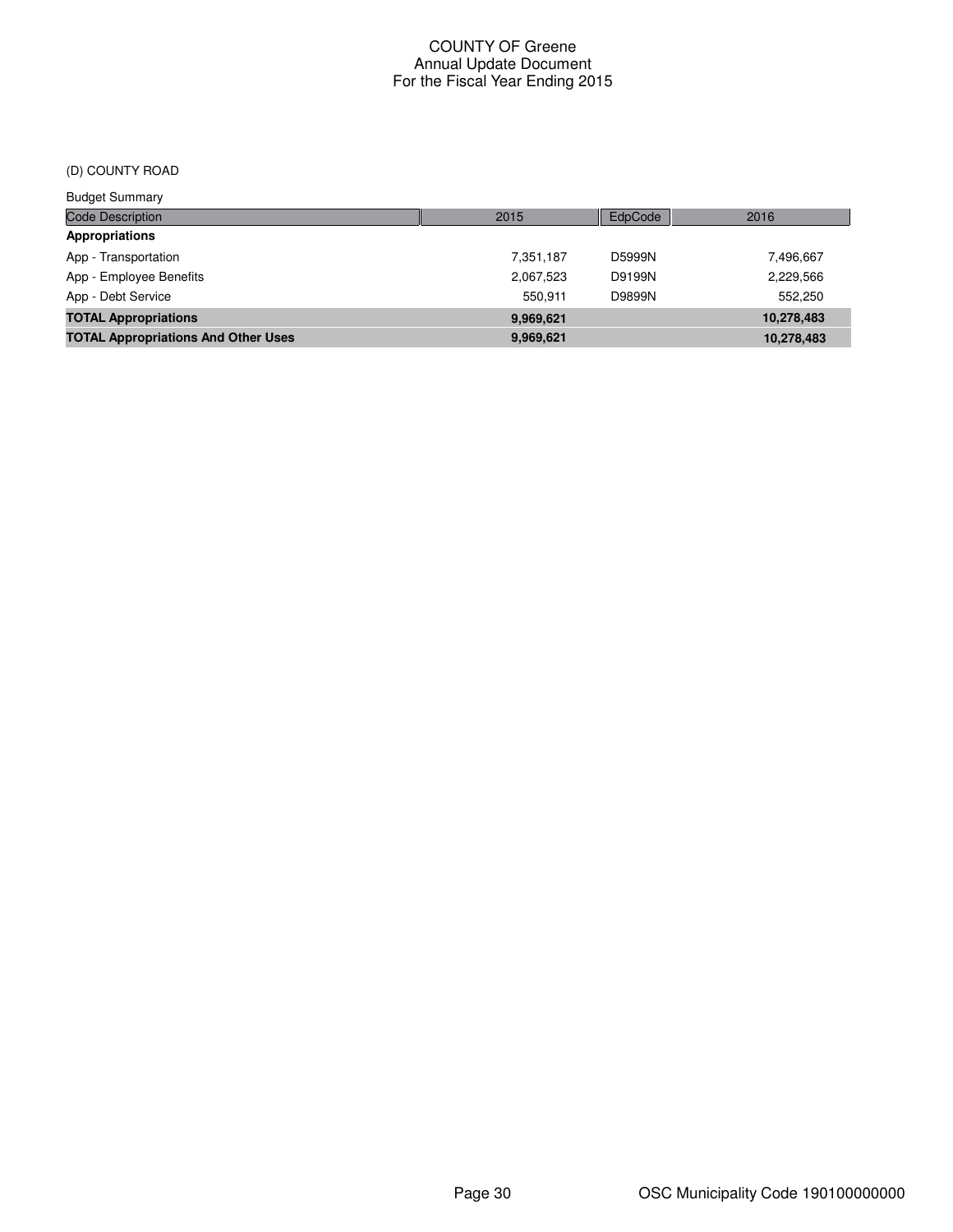## (DM) ROAD MACHINERY

Balance Sheet

| <b>Code Description</b>                                | 2014      | EdpCode      | 2015      |
|--------------------------------------------------------|-----------|--------------|-----------|
| <b>Assets</b>                                          |           |              |           |
| Cash                                                   | 81,695    | <b>DM200</b> | 281,058   |
| <b>TOTAL Cash</b>                                      | 81,695    |              | 281,058   |
| Accounts Receivable                                    | 65,611    | <b>DM380</b> | 27,732    |
| <b>TOTAL Other Receivables (net)</b>                   | 65,611    |              | 27,732    |
| Due From Other Funds                                   | 830,211   | DM391        | 1,473,608 |
| <b>TOTAL Due From Other Funds</b>                      | 830,211   |              | 1,473,608 |
| <b>Prepaid Expenses</b>                                | 8,149     | <b>DM480</b> | 3,077     |
| <b>TOTAL Prepaid Expenses</b>                          | 8,149     |              | 3,077     |
| <b>Cash Special Reserves</b>                           | 21,135    | DM230        | 2,554     |
| <b>TOTAL Restricted Assets</b>                         | 21,135    |              | 2,554     |
| <b>TOTAL Assets and Deferred Outflows of Resources</b> | 1,006,801 |              | 1,788,029 |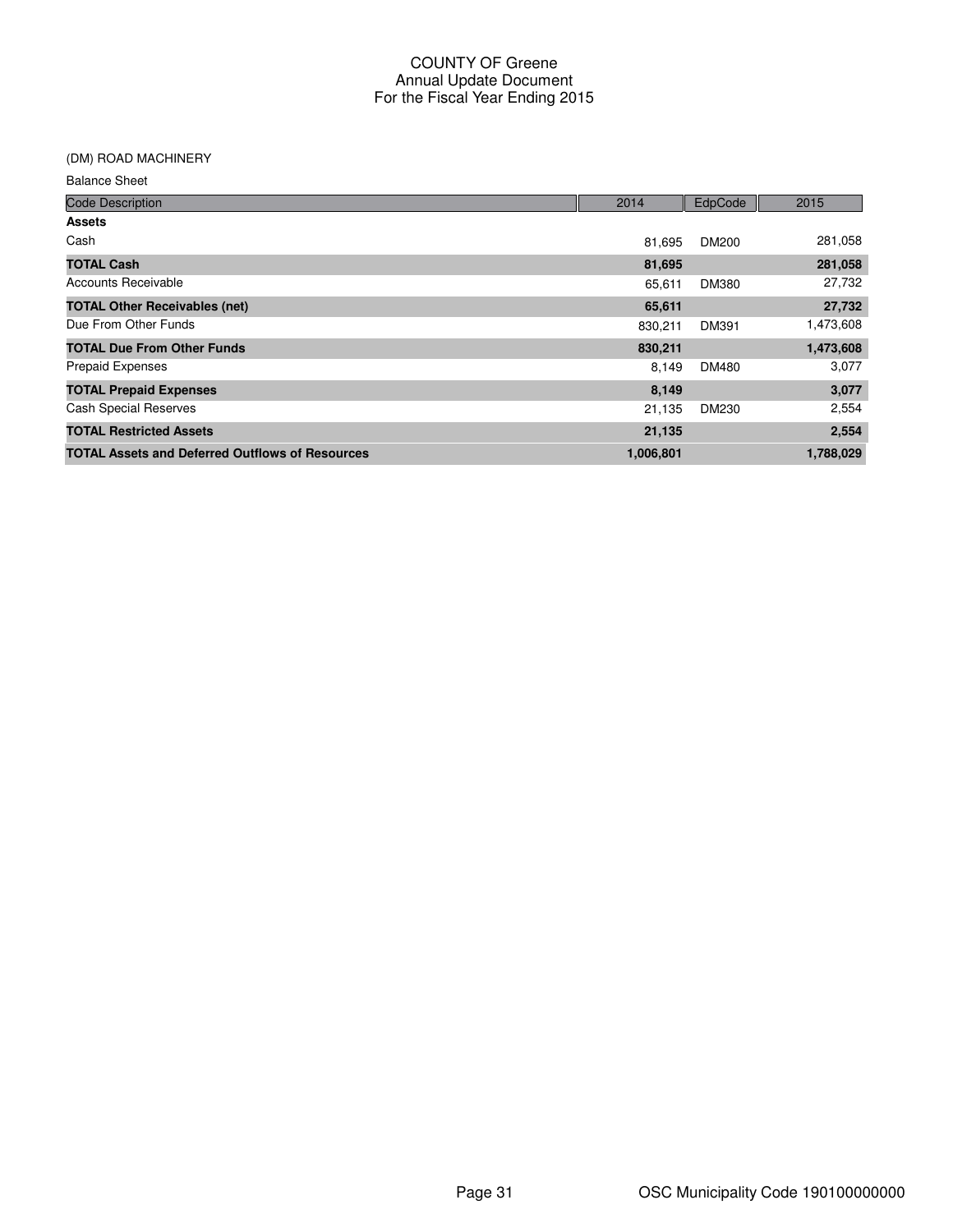# (DM) ROAD MACHINERY

| <b>Code Description</b>                                     | 2014      | EdpCode      | 2015      |
|-------------------------------------------------------------|-----------|--------------|-----------|
| <b>Accounts Payable</b>                                     | 114,708   | <b>DM600</b> | 80,832    |
| <b>TOTAL Accounts Payable</b>                               | 114,708   |              | 80,832    |
| <b>Accrued Liabilities</b>                                  |           | <b>DM601</b> | 4,392     |
| <b>TOTAL Accrued Liabilities</b>                            | $\bf{0}$  |              | 4,392     |
| Due To Other Funds                                          |           | DM630        | 1,244     |
| <b>TOTAL Due To Other Funds</b>                             | $\bf{0}$  |              | 1,244     |
| Due To Employees' Retirement System                         | 61,618    | <b>DM637</b> | 29,362    |
| <b>TOTAL Due To Other Governments</b>                       | 61,618    |              | 29,362    |
| <b>TOTAL Liabilities</b>                                    | 176,326   |              | 115,830   |
| <b>Fund Balance</b>                                         |           |              |           |
| Not in Spendable Form                                       | 8,149     | <b>DM806</b> | 3,077     |
| <b>TOTAL Nonspendable Fund Balance</b>                      | 8,149     |              | 3,077     |
| <b>Reserve For Repairs</b>                                  | 18,582    | <b>DM882</b> |           |
| <b>Reserve For Debt</b>                                     | 2,554     | <b>DM884</b> | 2,554     |
| Other Restricted Fund Balance                               |           | DM899        |           |
| <b>TOTAL Restricted Fund Balance</b>                        | 21,135    |              | 2,554     |
| Assigned Appropriated Fund Balance                          | 250,000   | <b>DM914</b> | 250,000   |
| Assigned Unappropriated Fund Balance                        | 551,190   | DM915        | 1,416,568 |
| <b>TOTAL Assigned Fund Balance</b>                          | 801,190   |              | 1,666,568 |
| <b>TOTAL Fund Balance</b>                                   | 830,474   |              | 1,672,199 |
| <b>TOTAL Liabilities, Deferred Inflows And Fund Balance</b> | 1,006,801 |              | 1,788,029 |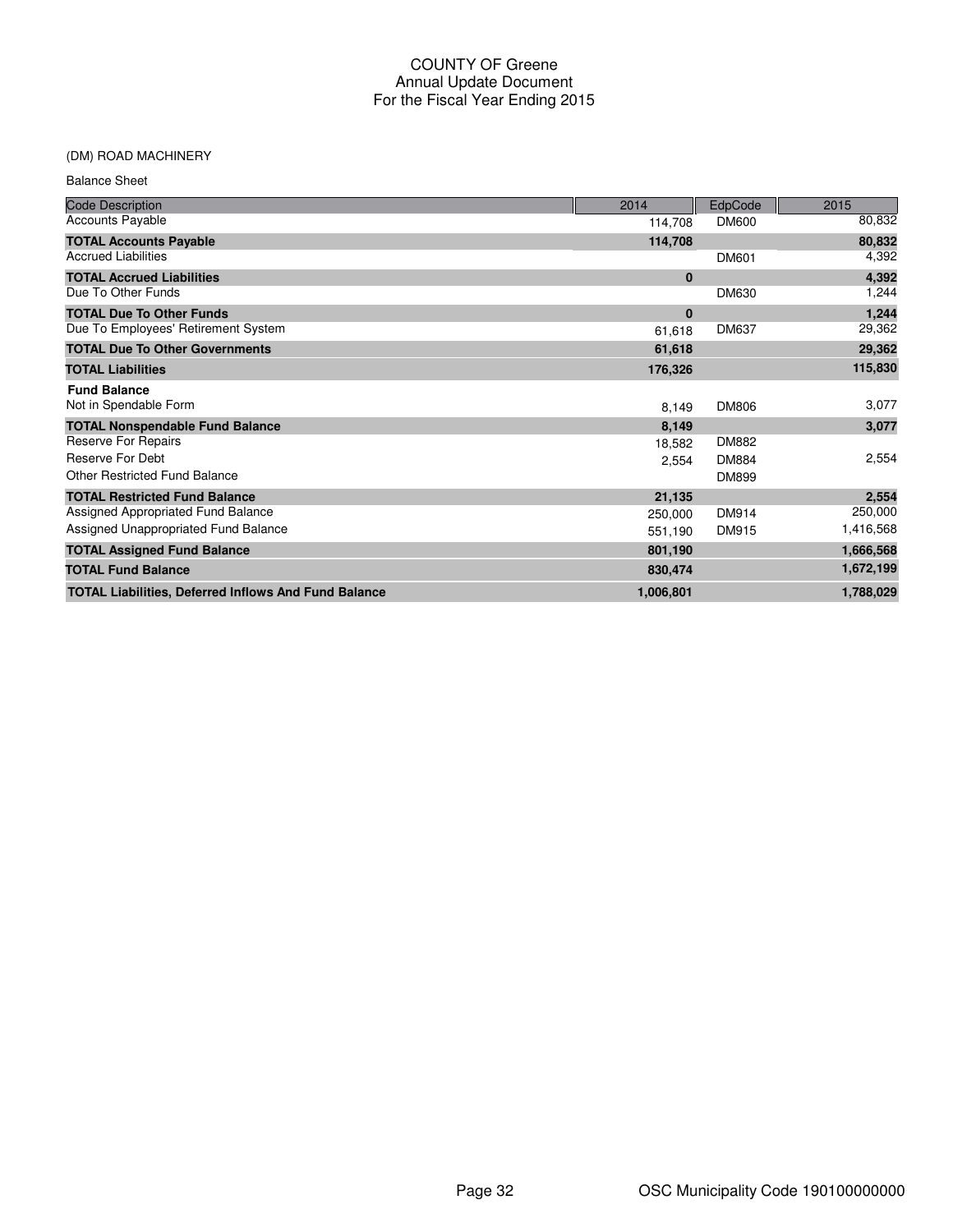# (DM) ROAD MACHINERY

| <b>Code Description</b>                                 | 2014      | EdpCode | 2015      |
|---------------------------------------------------------|-----------|---------|-----------|
| <b>Revenues</b>                                         |           |         |           |
| Interest And Earnings                                   | 98        | DM2401  | 97        |
| <b>TOTAL Use of Money And Property</b>                  | 98        |         | 97        |
| Sales of Scrap & Excess Materials                       | 41,410    | DM2650  | 10,820    |
| Sales, Other                                            | 488,804   | DM2655  | 327,874   |
| Insurance Recoveries                                    | 12,984    | DM2680  | 522       |
| <b>TOTAL Sale of Property And Compensation For Loss</b> | 543,198   |         | 339,215   |
| Refunds of Prior Year's Expenditures                    |           | DM2701  |           |
| Unclassified (specify)                                  | 108,069   | DM2770  | 90,395    |
| <b>TOTAL Miscellaneous Local Sources</b>                | 108,069   |         | 90,395    |
| Interfund Revenues                                      | 990,820   | DM2801  | 1,010,540 |
| <b>TOTAL Interfund Revenues</b>                         | 990,820   |         | 1,010,540 |
| <b>TOTAL Revenues</b>                                   | 1,642,185 |         | 1,440,247 |
| Interfund Transfers                                     | 886,202   | DM5031  | 1,427,051 |
| <b>TOTAL Interfund Transfers</b>                        | 886,202   |         | 1,427,051 |
| <b>TOTAL Other Sources</b>                              | 886,202   |         | 1,427,051 |
| <b>TOTAL Detail Revenues And Other Sources</b>          | 2,528,387 |         | 2,867,298 |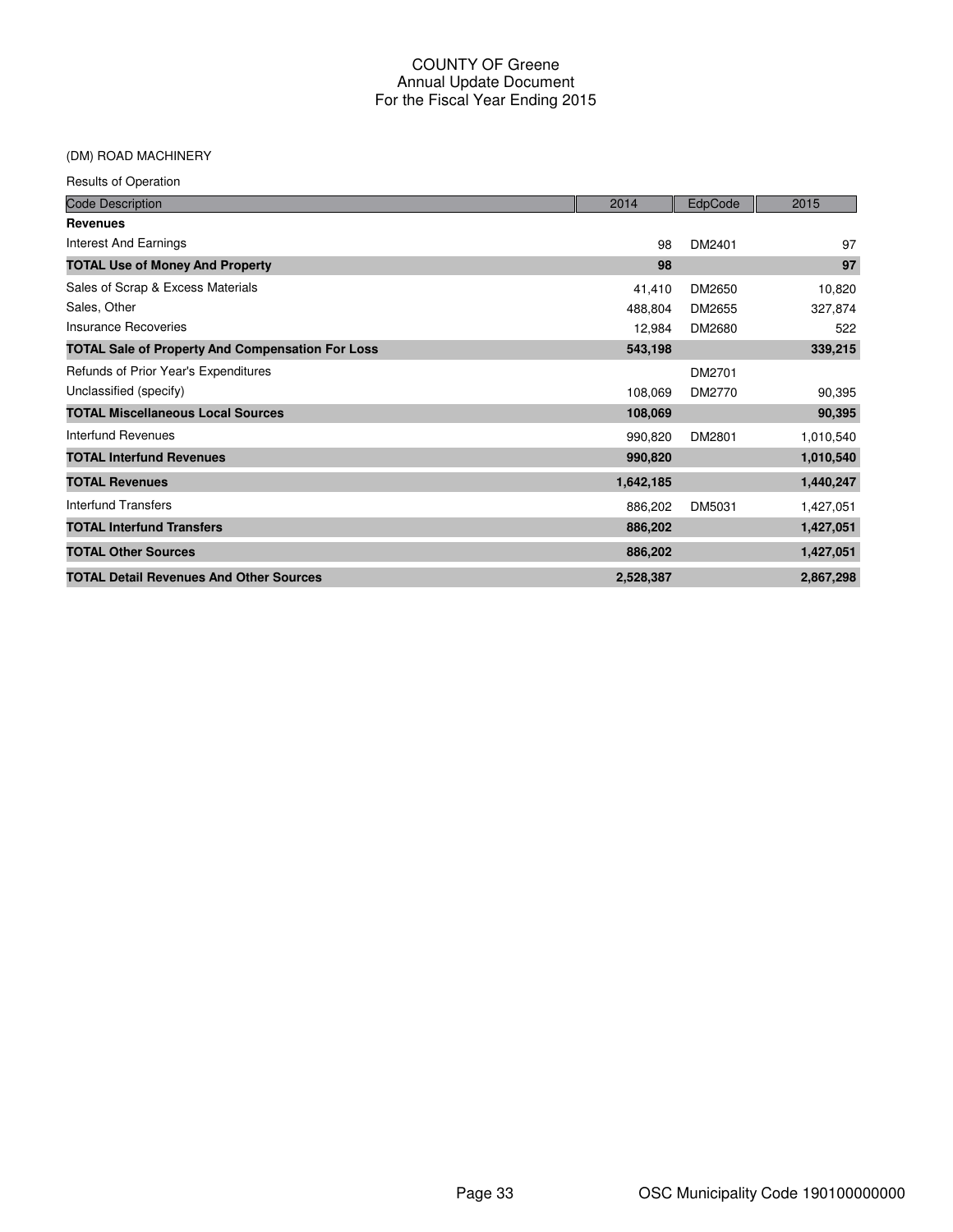#### (DM) ROAD MACHINERY

| <b>Code Description</b>                         | 2014      | EdpCode | 2015      |
|-------------------------------------------------|-----------|---------|-----------|
| <b>Expenditures</b>                             |           |         |           |
| Machinery, Pers Serv                            | 303.276   | DM51301 | 319,007   |
| Machinery, Equip & Cap Outlay                   | 192.300   | DM51302 | 119,763   |
| Machinery, Contr Expend                         | 1,476,282 | DM51304 | 1,140,505 |
| Machinery, Empl Bnfts                           | 337,878   | DM51308 | 194,759   |
| <b>TOTAL Machinery</b>                          | 2,309,737 |         | 1,774,033 |
| <b>TOTAL Transportation</b>                     | 2,309,737 |         | 1,774,033 |
| State Retirement, Empl Bnfts                    |           | DM90108 |           |
| Worker's Compensation, Empl Bnfts               |           | DM90408 |           |
| Disability Insurance, Empl Bnfts                |           | DM90558 |           |
| Hospital & Medical (dental) Ins, Empl Bnft      |           | DM90608 | 122,603   |
| <b>TOTAL Employee Benefits</b>                  | $\bf{0}$  |         | 122,603   |
| Debt Principal, Serial Bonds                    | 91,850    | DM97106 | 94,050    |
| <b>TOTAL Debt Principal</b>                     | 91,850    |         | 94,050    |
| Debt Interest, Serial Bonds                     | 36,813    | DM97107 | 34,887    |
| <b>TOTAL Debt Interest</b>                      | 36,813    |         | 34,887    |
| <b>TOTAL Expenditures</b>                       | 2,438,400 |         | 2,025,573 |
| <b>TOTAL Detail Expenditures And Other Uses</b> | 2,438,400 |         | 2,025,573 |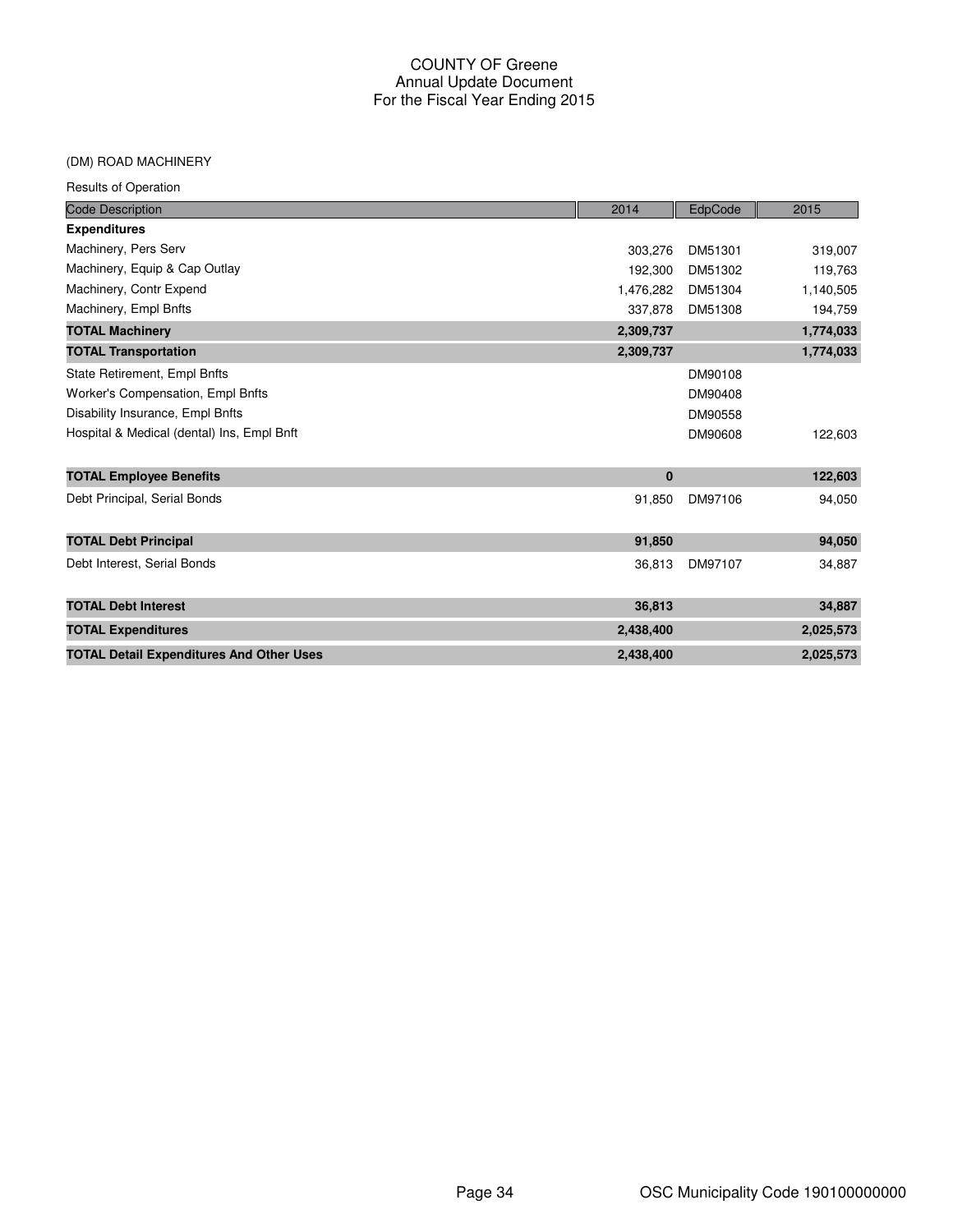#### (DM) ROAD MACHINERY

# **Analysis of Changes in Fund Balance**

| <b>Code Description</b>                    | 2014      | EdpCode       | 2015      |
|--------------------------------------------|-----------|---------------|-----------|
| Analysis of Changes in Fund Balance        |           |               |           |
| <b>Fund Balance - Beginning of Year</b>    | 740.487   | <b>DM8021</b> | 830,474   |
| <b>Restated Fund Balance - Beg of Year</b> | 740.487   | <b>DM8022</b> | 830,474   |
| ADD - REVENUES AND OTHER SOURCES           | 2,528,387 |               | 2,867,298 |
| DEDUCT - EXPENDITURES AND OTHER USES       | 2.438.400 |               | 2.025.573 |
| <b>Fund Balance - End of Year</b>          | 830.474   | <b>DM8029</b> | 1,672,199 |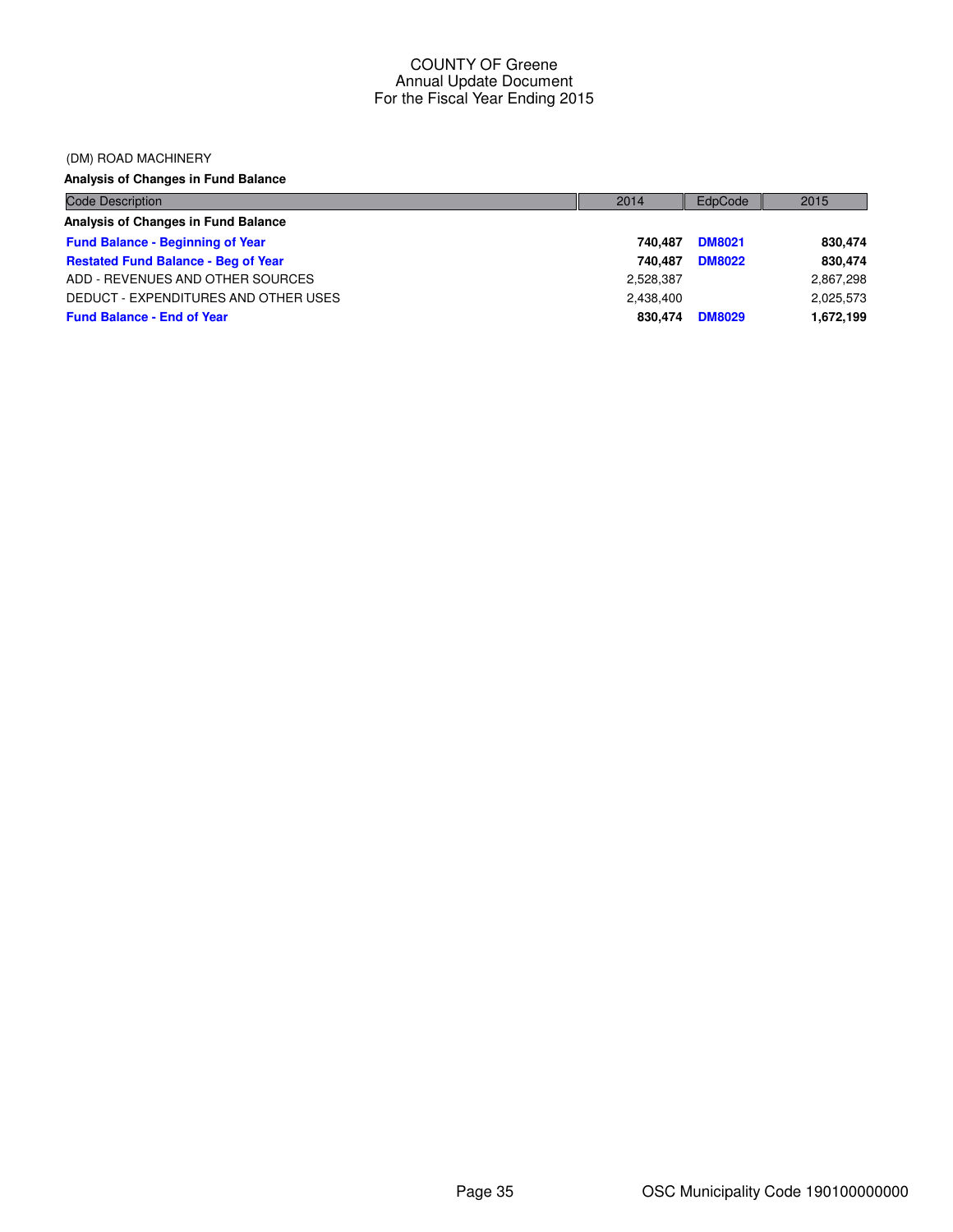# (DM) ROAD MACHINERY

| <b>Budget Summary</b>                             |           |                |           |
|---------------------------------------------------|-----------|----------------|-----------|
| <b>Code Description</b>                           | 2015      | EdpCode        | 2016      |
| <b>Estimated Revenues</b>                         |           |                |           |
| Sale of Property And ComP. For Loss               | 540.000   | DM2699N        | 500,000   |
| Miscellaneous Local Sources                       | 80,000    | <b>DM2799N</b> | 80.000    |
| Interfund Revenues                                | 989.820   | DM2801N        | 989.820   |
| <b>TOTAL Estimated Revenues</b>                   | 1,609,820 |                | 1,569,820 |
| Interfund Transfers                               | 500.051   | DM5031N        | 358,152   |
| Appropriated Fund Balance                         | 250,000   | <b>DM599N</b>  | 250,000   |
| <b>TOTAL Estimated Other Sources</b>              | 750.051   |                | 608,152   |
| <b>TOTAL Estimated Revenues And Other Sources</b> | 2,359,871 |                | 2,177,972 |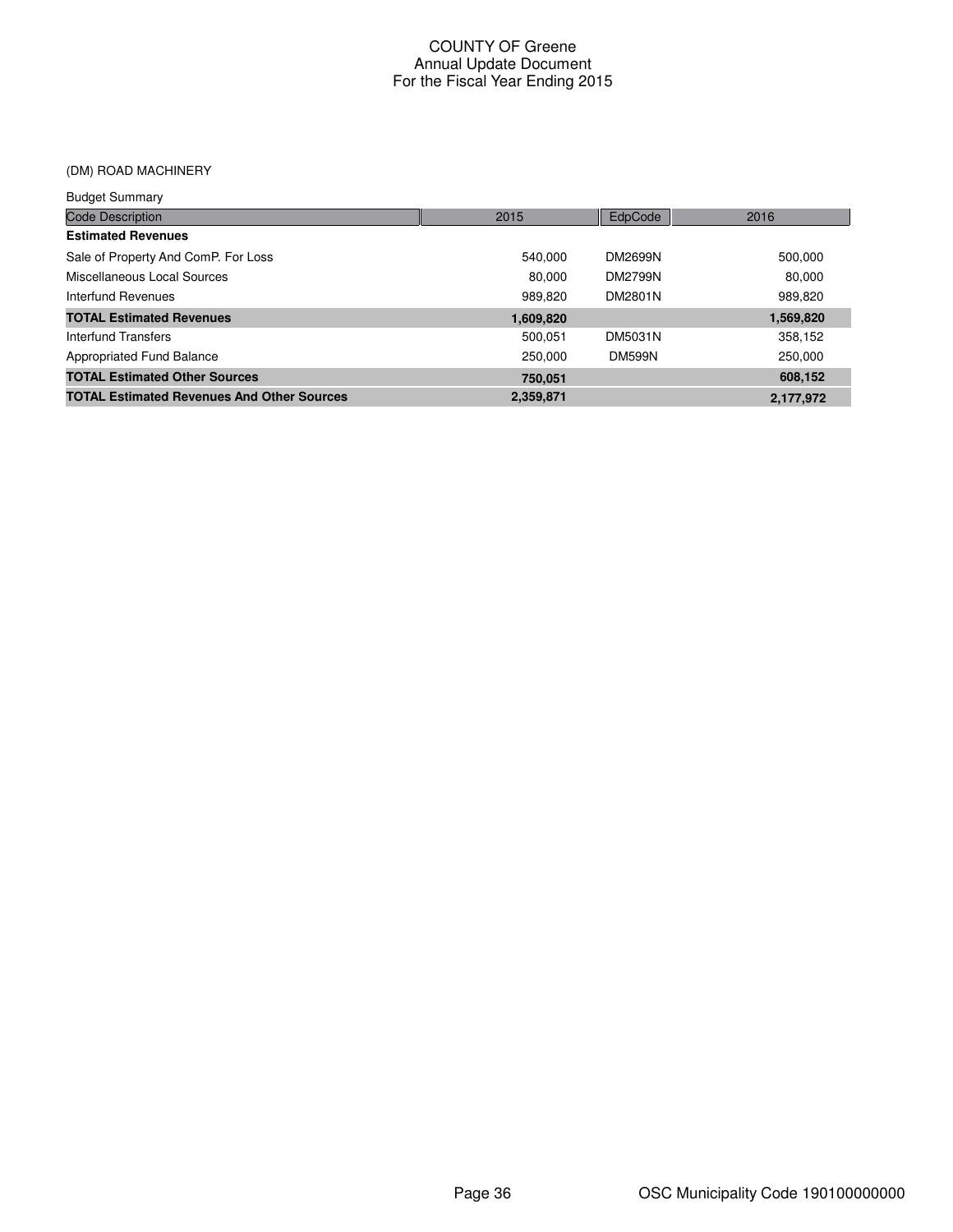### (DM) ROAD MACHINERY

| <b>Budget Summary</b>                      |           |                |           |
|--------------------------------------------|-----------|----------------|-----------|
| <b>Code Description</b>                    | 2015      | EdpCode        | 2016      |
| Appropriations                             |           |                |           |
| Transportation                             | 1,892,305 | <b>DM5999N</b> | 1,685,337 |
| <b>Employee Benefits</b>                   | 338,629   | <b>DM9199N</b> | 363,385   |
| Debt Service (principal & InT.)            | 128.937   | <b>DM9899N</b> | 129,250   |
| <b>TOTAL Appropriations</b>                | 2,359,871 |                | 2,177,972 |
| Interfund Transfers                        |           | <b>DM9999N</b> | 0         |
| <b>TOTAL Other Uses</b>                    | $\bf{0}$  |                | $\bf{0}$  |
| <b>TOTAL Appropriations And Other Uses</b> | 2,359,871 |                | 2,177,972 |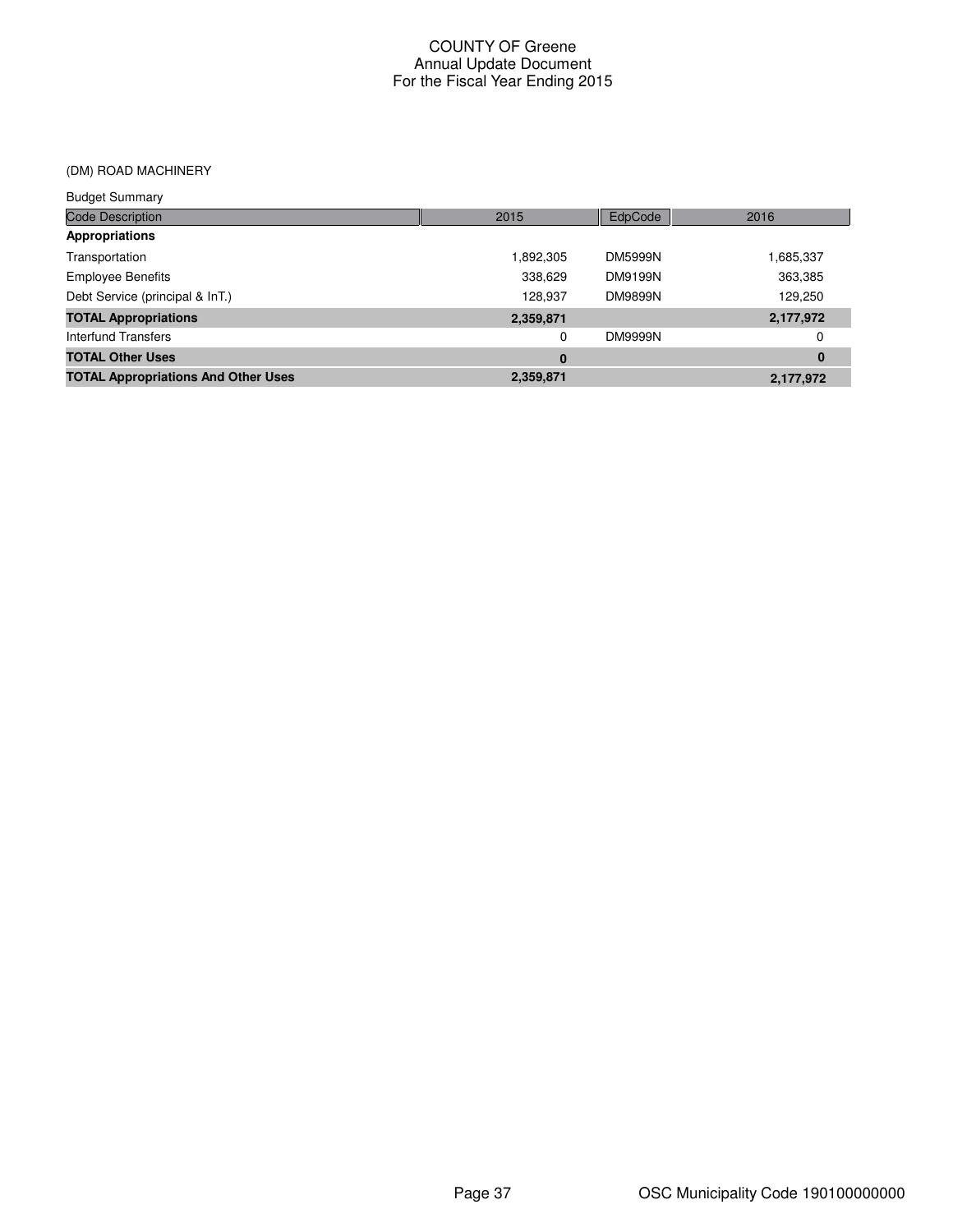### (H) CAPITAL PROJECTS

| <b>Code Description</b>                                | 2014      | EdpCode          | 2015      |
|--------------------------------------------------------|-----------|------------------|-----------|
| <b>Assets</b>                                          |           |                  |           |
| Cash                                                   | 1,391,748 | H <sub>200</sub> | 494.158   |
| Cash In Time Deposits                                  |           | H <sub>201</sub> |           |
| <b>TOTAL Cash</b>                                      | 1,391,748 |                  | 494,158   |
| Due From State And Federal Government                  | 5,569,114 | H410             | 2,977,643 |
| <b>TOTAL State And Federal Aid Receivables</b>         | 5,569,114 |                  | 2,977,643 |
| Due From Other Funds                                   |           | H <sub>391</sub> |           |
| <b>TOTAL Due From Other Funds</b>                      | 0         |                  | $\bf{0}$  |
| <b>TOTAL Assets and Deferred Outflows of Resources</b> | 6,960,863 |                  | 3,471,801 |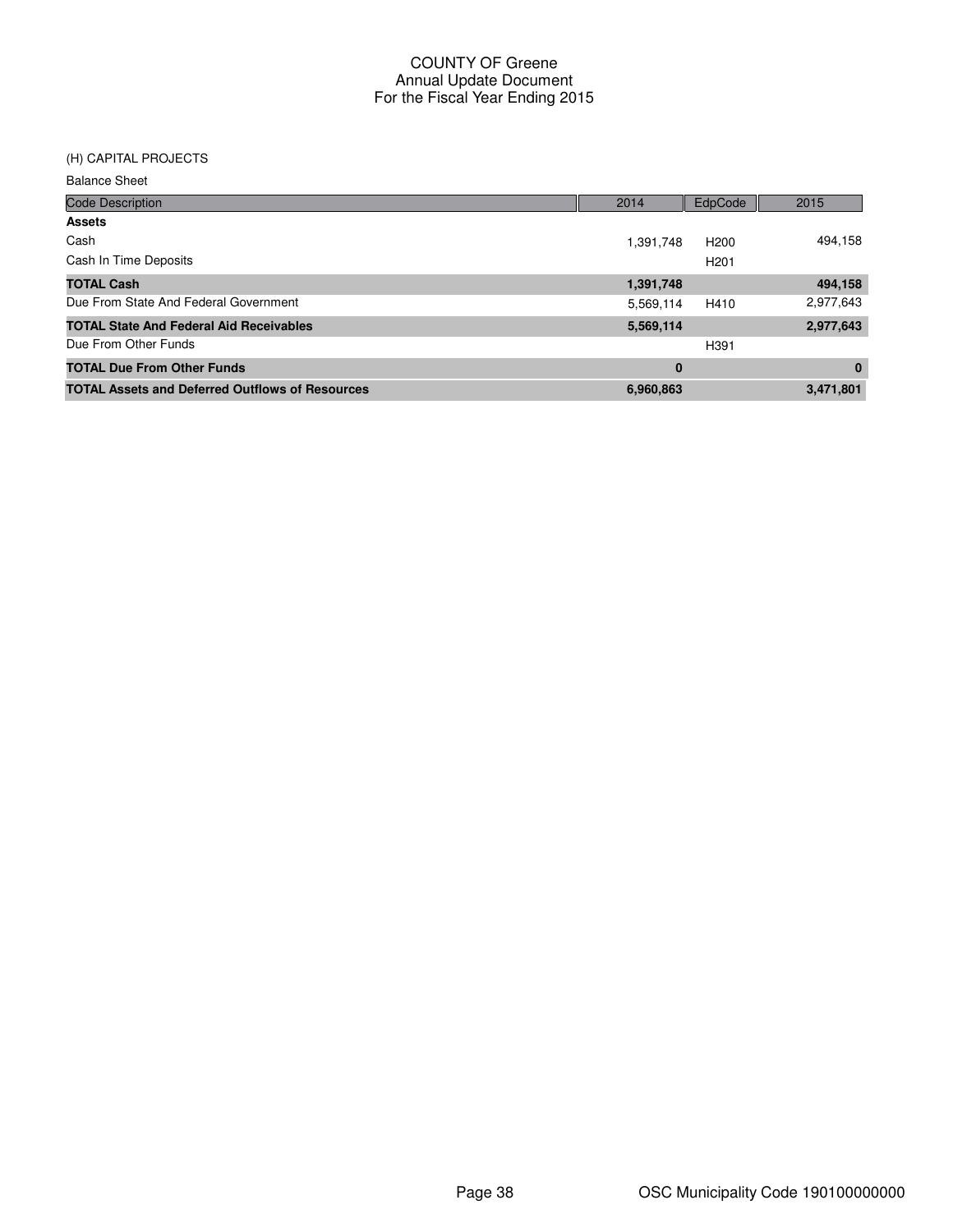### (H) CAPITAL PROJECTS

| <b>Balance Sheet</b> |  |
|----------------------|--|
|----------------------|--|

| <b>Code Description</b>                                              | 2014      | EdpCode | 2015      |
|----------------------------------------------------------------------|-----------|---------|-----------|
| <b>Accounts Payable</b>                                              | 221,461   | H600    | 705,930   |
| <b>TOTAL Accounts Payable</b>                                        | 221,461   |         | 705,930   |
| Due To Other Funds                                                   | 5,663,545 | H630    | 2,411,267 |
| <b>TOTAL Due To Other Funds</b>                                      | 5,663,545 |         | 2,411,267 |
| Due To Other Governments                                             | 5,840     | H631    | 5,840     |
| <b>TOTAL Due To Other Governments</b>                                | 5,840     |         | 5,840     |
| <b>TOTAL Liabilities</b>                                             | 5,890,846 |         | 3,123,037 |
| <b>Deferred Inflows of Resources</b><br>Deferred Inflow of Resources |           | H691    |           |
| <b>TOTAL Deferred Inflows of Resources</b>                           | $\bf{0}$  |         | $\bf{0}$  |
| <b>TOTAL Deferred Inflows of Resources</b>                           | 0         |         | 0         |
| <b>Fund Balance</b>                                                  |           |         |           |
| Assigned Unappropriated Fund Balance                                 | 1,070,016 | H915    | 348,764   |
| <b>TOTAL Assigned Fund Balance</b>                                   | 1,070,016 |         | 348,764   |
| <b>TOTAL Fund Balance</b>                                            | 1,070,016 |         | 348,764   |
| <b>TOTAL Liabilities, Deferred Inflows And Fund Balance</b>          | 6,960,863 |         | 3,471,801 |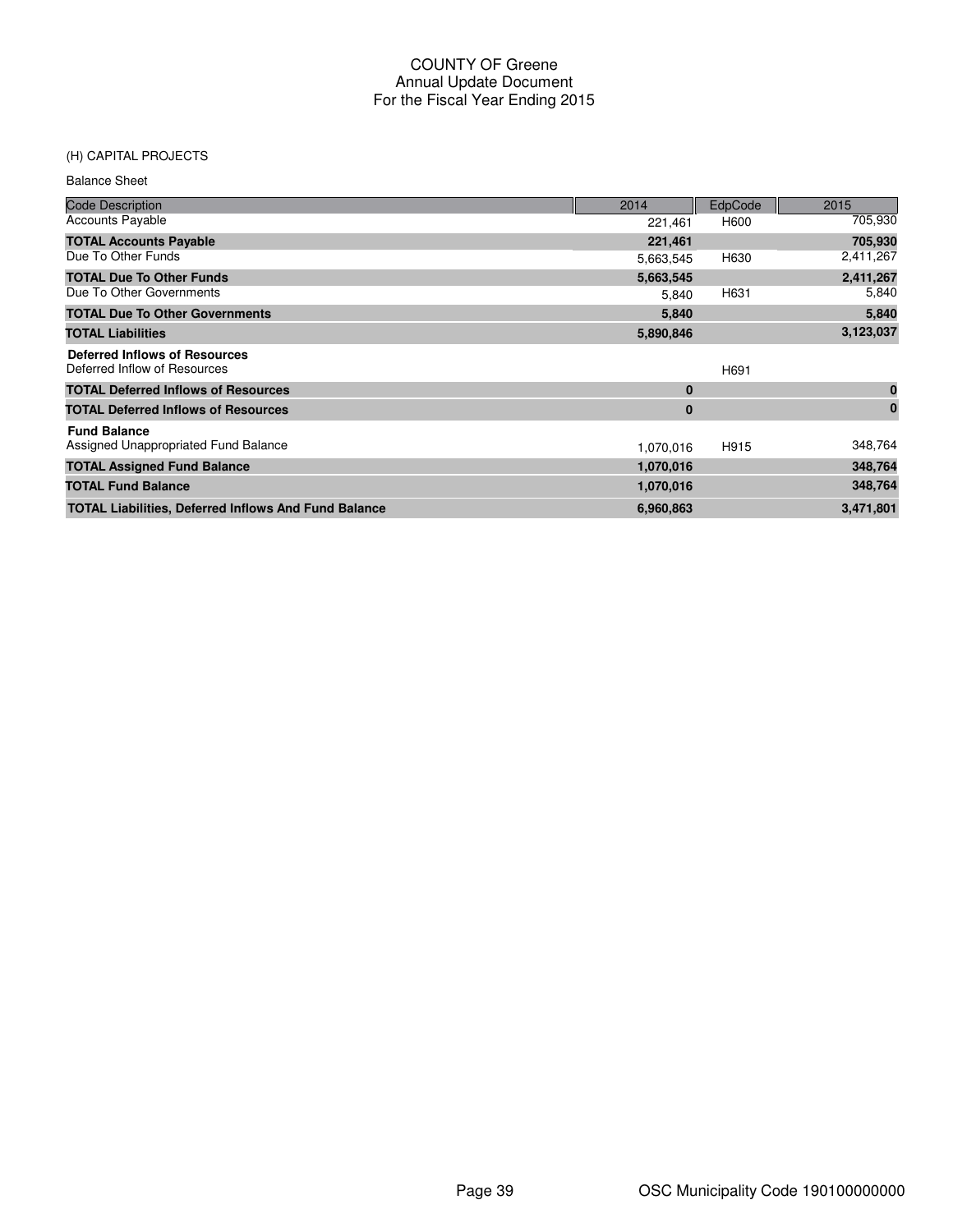### (H) CAPITAL PROJECTS

Results of Operation

| <b>Code Description</b>                                 | 2014      | EdpCode           | 2015      |
|---------------------------------------------------------|-----------|-------------------|-----------|
| <b>Revenues</b>                                         |           |                   |           |
| Insurance Recoveries                                    |           | H2680             | 4,300     |
| <b>TOTAL Sale of Property And Compensation For Loss</b> | $\bf{0}$  |                   | 4,300     |
| Unclassified (specify)                                  | 82,133    | H <sub>2770</sub> | 126,751   |
| <b>TOTAL Miscellaneous Local Sources</b>                | 82,133    |                   | 126,751   |
| St Aid, Community College Construction                  |           | H3285             |           |
| St Aid, Highway Cap Projects                            | 1,028,124 | H3591             | 811,347   |
| St Aid, Culture & Rec-Capital Proj                      | 45.000    | H3897             |           |
| State Aid Emergency Disaster                            | 8,267     | H3960             |           |
| <b>TOTAL State Aid</b>                                  | 1,081,391 |                   | 811,347   |
| Fed Aid - Cap Projects                                  | 2,858,899 | H4097             | 3,390,010 |
| Fed Aid, Emergency Disaster Assistance                  | 51,415    | H4960             |           |
| <b>TOTAL Federal Aid</b>                                | 2,910,314 |                   | 3,390,010 |
| <b>TOTAL Revenues</b>                                   | 4,073,839 |                   | 4,332,408 |
| <b>Interfund Transfers</b>                              | 298,016   | H5031             | 275,342   |
| <b>TOTAL Interfund Transfers</b>                        | 298,016   |                   | 275,342   |
| <b>Bans Redeemed From Appropriations</b>                |           | H5731             |           |
| Installment Purchase Debt                               |           | H5785             |           |
| <b>TOTAL Proceeds of Obligations</b>                    | $\bf{0}$  |                   | $\bf{0}$  |
| <b>TOTAL Other Sources</b>                              | 298,016   |                   | 275,342   |
| <b>TOTAL Detail Revenues And Other Sources</b>          | 4,371,855 |                   | 4,607,750 |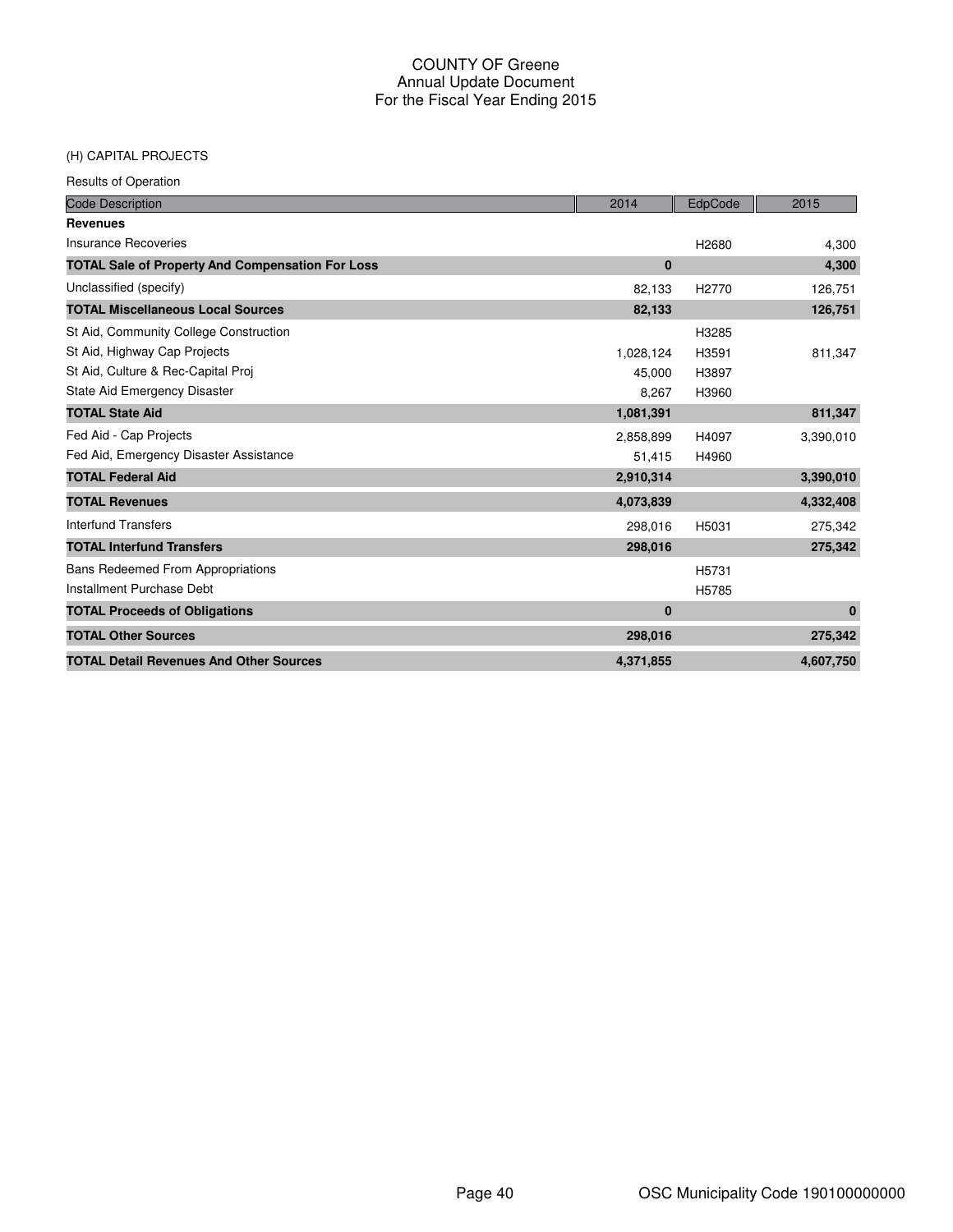#### (H) CAPITAL PROJECTS

Results of Operation

| <b>Code Description</b>                         | 2014      | EdpCode | 2015         |
|-------------------------------------------------|-----------|---------|--------------|
| <b>Expenditures</b>                             |           |         |              |
| Comm College - Capital Projects                 |           | H24972  |              |
| <b>TOTAL Comm College -Capital Projects</b>     | $\bf{0}$  |         | $\mathbf{0}$ |
| <b>TOTAL Education</b>                          | $\bf{0}$  |         | $\bf{0}$     |
| Highway, Capital Projects                       | 3,710,312 | H51972  | 4,815,593    |
| <b>TOTAL Highway</b>                            | 3,710,312 |         | 4,815,593    |
| <b>TOTAL Transportation</b>                     | 3,710,312 |         | 4,815,593    |
| Parks, Equip & Cap Outlay                       | 45,350    | H71102  | 69,448       |
| <b>TOTAL Parks</b>                              | 45,350    |         | 69,448       |
| <b>TOTAL Culture And Recreation</b>             | 45,350    |         | 69,448       |
| Debt Principal, Bond Anticipation Notes         |           | H97306  |              |
| <b>TOTAL Debt Principal</b>                     | $\bf{0}$  |         | $\bf{0}$     |
| <b>TOTAL Expenditures</b>                       | 3,755,662 |         | 4,885,041    |
| Transfers, Other Funds                          | 636,398   | H99019  | 443,961      |
| <b>TOTAL Operating Transfers</b>                | 636,398   |         | 443,961      |
| <b>TOTAL Other Uses</b>                         | 636,398   |         | 443,961      |
| <b>TOTAL Detail Expenditures And Other Uses</b> | 4,392,060 |         | 5,329,002    |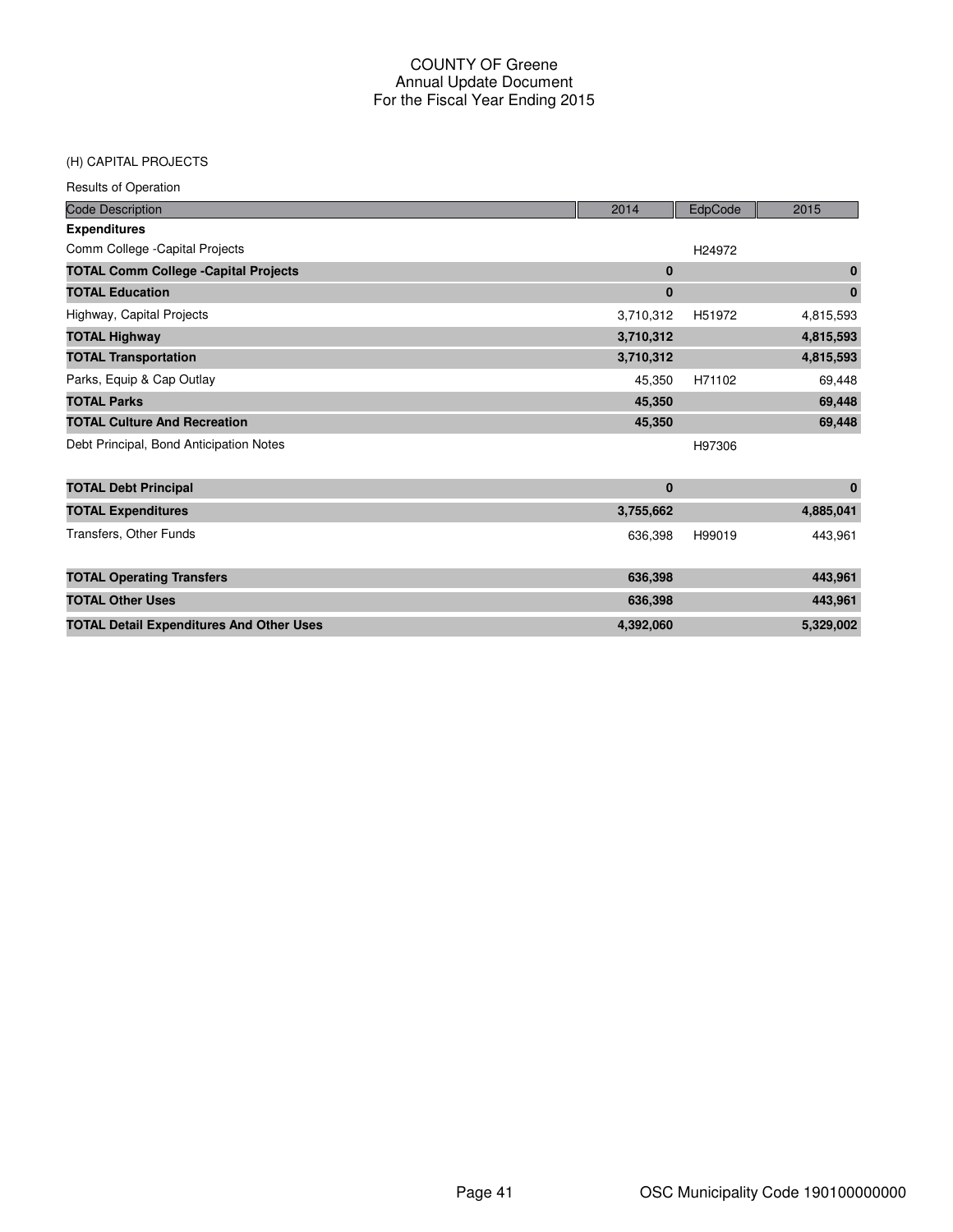### (H) CAPITAL PROJECTS

### **Analysis of Changes in Fund Balance**

| <b>Code Description</b>                    | 2014      | EdpCode | 2015      |
|--------------------------------------------|-----------|---------|-----------|
| Analysis of Changes in Fund Balance        |           |         |           |
| <b>Fund Balance - Beginning of Year</b>    | 1,090,229 | H8021   | 1,070,016 |
| Prior Period Adj -Increase In Fund Balance |           | H8012   |           |
| Prior Period Adj -Decrease In Fund Balance |           | H8015   |           |
| <b>Restated Fund Balance - Beg of Year</b> | 1,090,222 | H8022   | 1,070,016 |
| ADD - REVENUES AND OTHER SOURCES           | 4,371,855 |         | 4,607,750 |
| DEDUCT - EXPENDITURES AND OTHER USES       | 4,392,060 |         | 5,329,002 |
| <b>Fund Balance - End of Year</b>          | 1,070,016 | H8029   | 348,762   |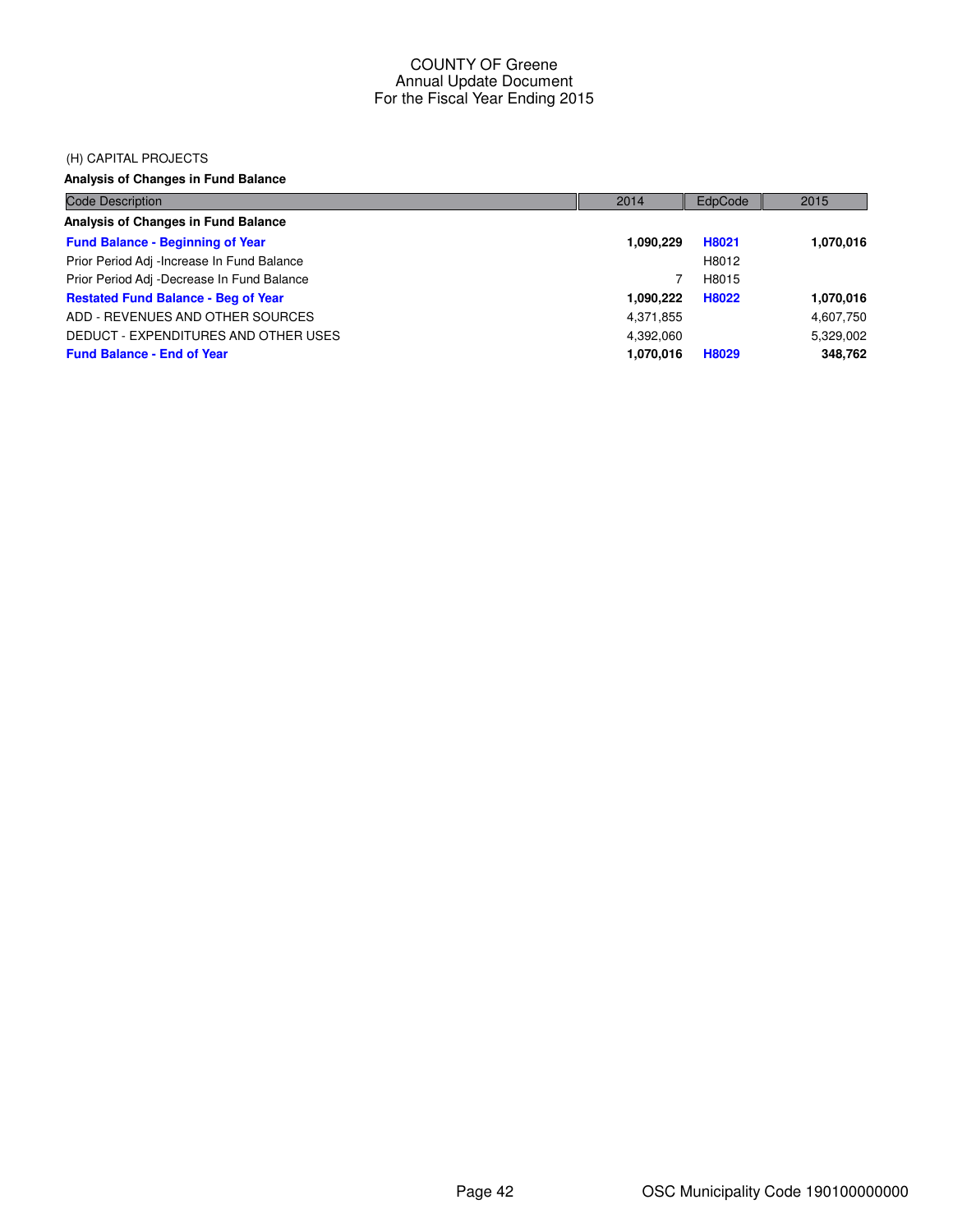### (K) GENERAL FIXED ASSETS

#### Balance Sheet

| <b>Code Description</b>                                | 2014           | EdpCode          | 2015             |
|--------------------------------------------------------|----------------|------------------|------------------|
| <b>Assets</b>                                          |                |                  |                  |
| Land                                                   | 1.924.400      | K <sub>101</sub> | 2,043,264        |
| <b>Buildings</b>                                       | 52,979,002     | K <sub>102</sub> | 52,951,117       |
| Machinery And Equipment                                | 16,284,590     | K <sub>104</sub> | 16,561,537       |
| <b>Construction Work In Progress</b>                   | 12,261,529     | K <sub>105</sub> | 9,717,645        |
| Infrastructure                                         | 188,380,480    | K106             | 198,618,495      |
| Accum Deprec, Buildings                                | $-16,413,965$  | K <sub>112</sub> | $-18,052,016$    |
| Accum Depr, Machinery & Equip                          | -14,713,679    | K114             | $-14,966,578$    |
| Accum Deprec, Infrastructure                           | $-106.926.986$ | K116             | $-110, 176, 838$ |
| <b>TOTAL Fixed Assets (net)</b>                        | 133,775,371    |                  | 136,696,627      |
| <b>TOTAL Assets and Deferred Outflows of Resources</b> | 133,775,371    |                  | 136.696.627      |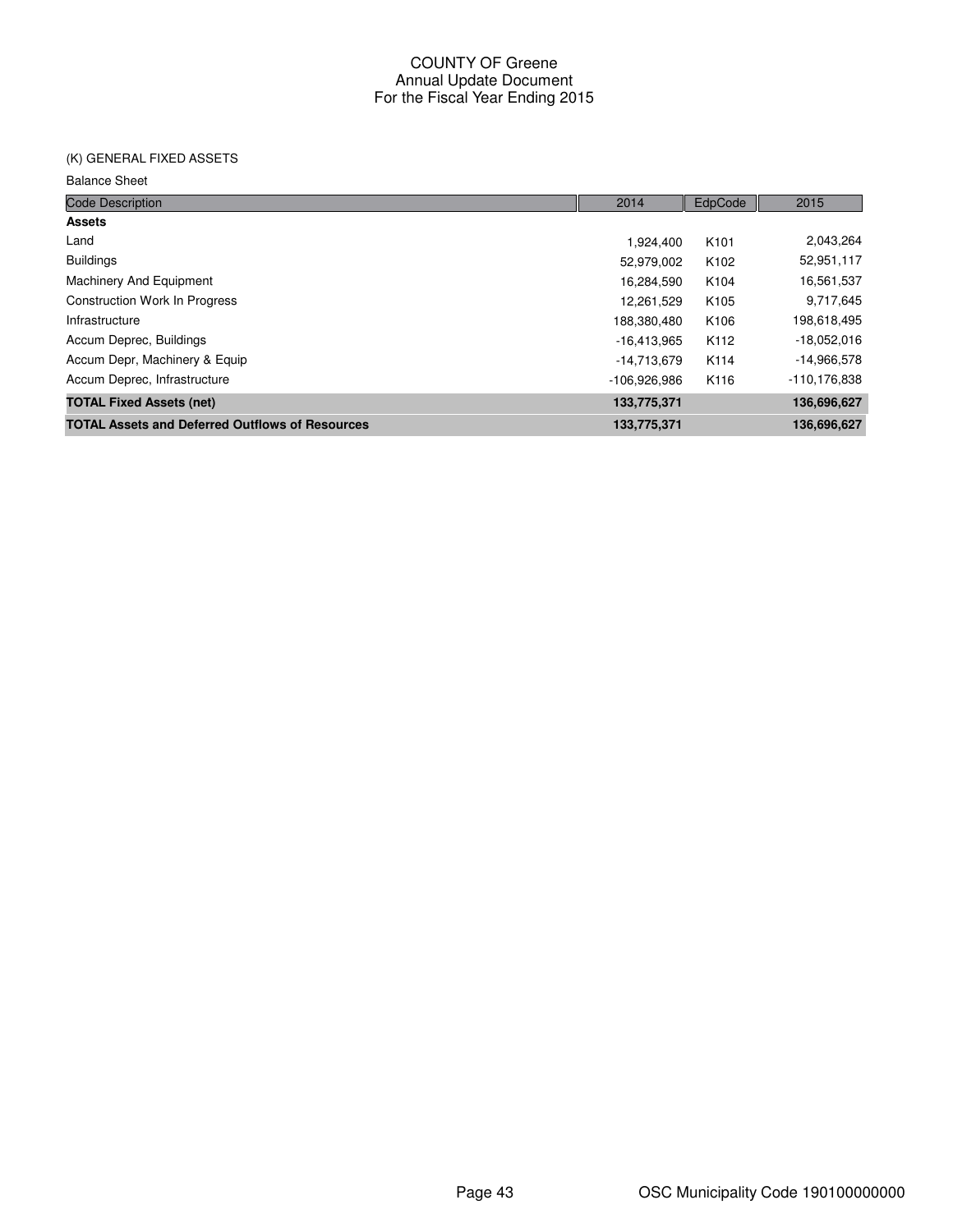### (K) GENERAL FIXED ASSETS

| <b>Balance Sheet</b>                                                                   |             |                  |             |
|----------------------------------------------------------------------------------------|-------------|------------------|-------------|
| <b>Code Description</b>                                                                | 2014        | EdpCode          | 2015        |
| Liabilities, Deferred Inflows And Fund Balance<br><b>Total Non-Current Govt Assets</b> | 133,775,371 | K <sub>159</sub> | 136,696,627 |
| <b>TOTAL Investments in Non-Current Government Assets</b>                              | 133,775,371 |                  | 136,696,627 |
| <b>TOTAL Fund Balance</b>                                                              | 133,775,371 |                  | 136,696,627 |
| <b>TOTAL</b>                                                                           | 133,775,371 |                  | 136,696,627 |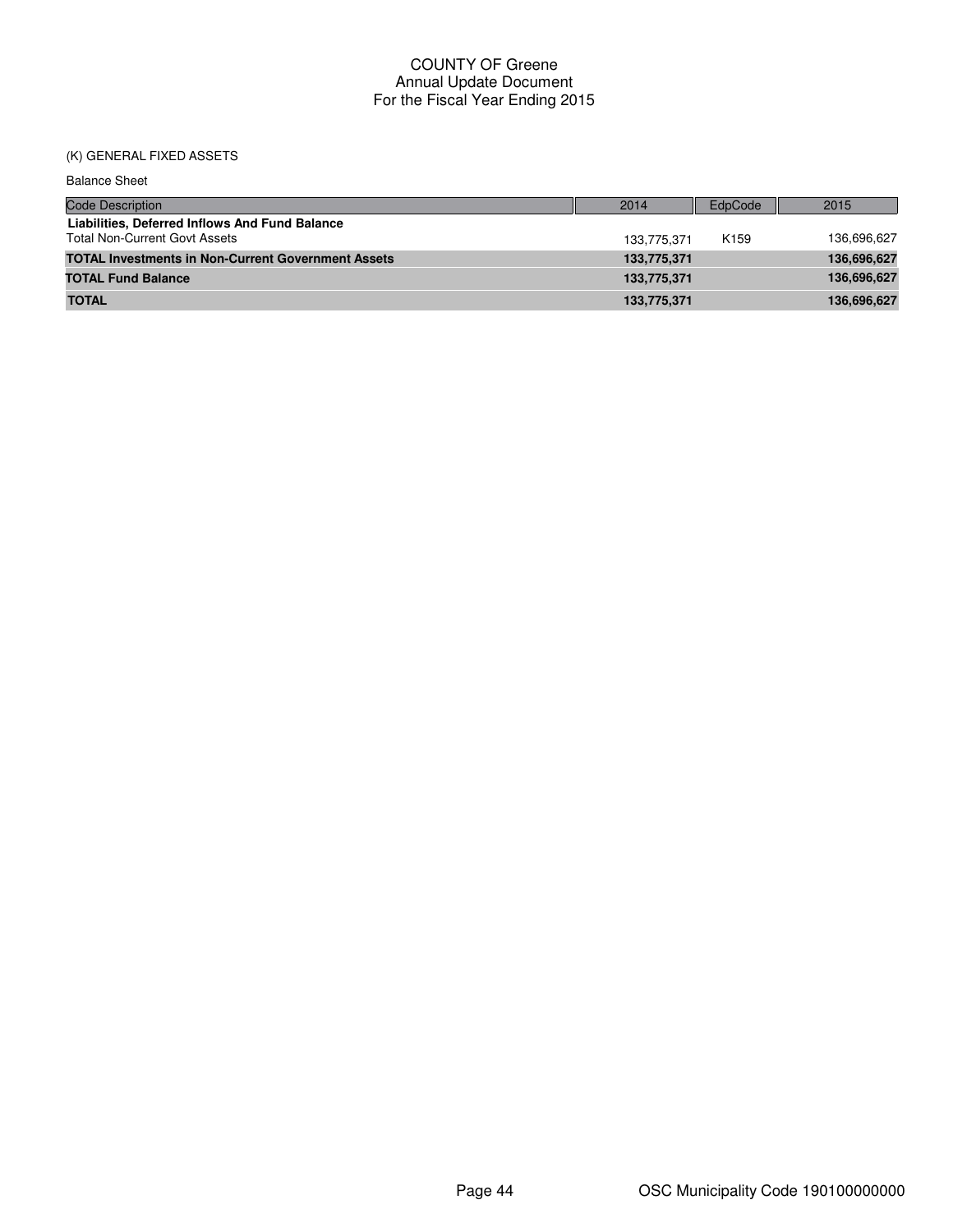### (S) WORKERS COMPENSATION

Balance Sheet

| <b>Code Description</b>                                | 2014    | EdpCode          | 2015    |
|--------------------------------------------------------|---------|------------------|---------|
| <b>Assets</b>                                          |         |                  |         |
| Cash                                                   | 40.291  | S <sub>200</sub> | 274,148 |
| Cash In Time Deposits                                  | 21,928  | S <sub>201</sub> |         |
| <b>TOTAL Cash</b>                                      | 62,218  |                  | 274,148 |
| Accounts Receivable                                    | 113.794 | S380             | 178,131 |
| <b>TOTAL Other Receivables (net)</b>                   | 113,794 |                  | 178,131 |
| <b>TOTAL Assets and Deferred Outflows of Resources</b> | 176,012 |                  | 452,279 |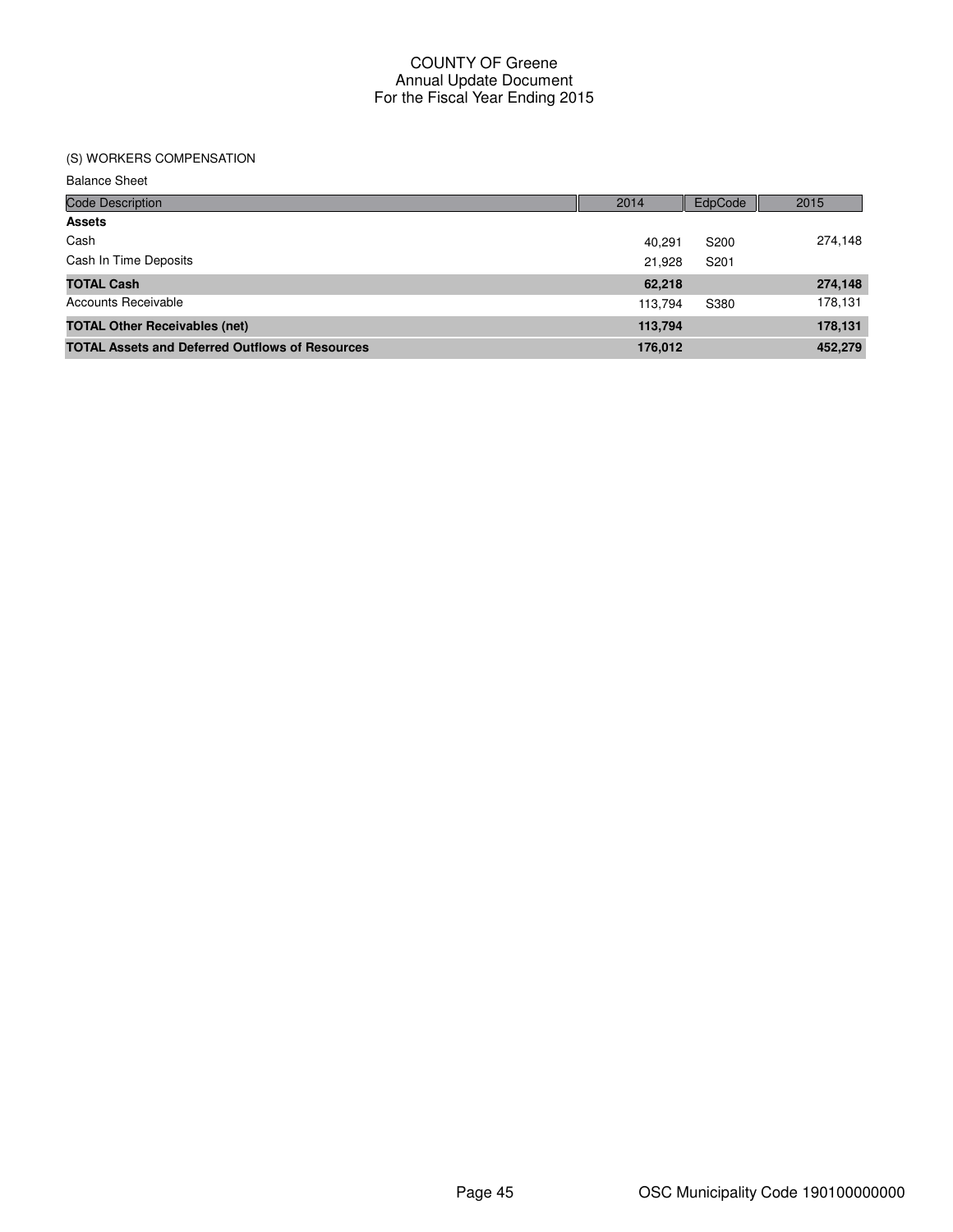## (S) WORKERS COMPENSATION

Balance Sheet

| <b>Code Description</b>                                     | 2014         | EdpCode | 2015         |
|-------------------------------------------------------------|--------------|---------|--------------|
| <b>Accounts Payable</b>                                     | 1.000        | S600    | 45,513       |
| <b>TOTAL Accounts Payable</b>                               | 1.000        |         | 45,513       |
| <b>Accrued Liabilities</b>                                  | 4,067,058    | S601    | 3,728,953    |
| <b>TOTAL Accrued Liabilities</b>                            | 4,067,058    |         | 3,728,953    |
| Due To Other Funds                                          | 1.448.308    | S630    | 1,160,234    |
| <b>TOTAL Due To Other Funds</b>                             | 1,448,308    |         | 1,160,234    |
| <b>TOTAL Liabilities</b>                                    | 5,516,366    |         | 4,934,700    |
| <b>Fund Balance</b>                                         |              |         |              |
| Unassigned Fund Balance                                     | $-5,340,353$ | S917    | $-4,482,421$ |
| <b>TOTAL Unassigned Fund Balance</b>                        | $-5,340,353$ |         | $-4,482,421$ |
| <b>TOTAL Fund Balance</b>                                   | $-5,340,353$ |         | $-4,482,421$ |
| <b>TOTAL Liabilities, Deferred Inflows And Fund Balance</b> | 176,012      |         | 452,279      |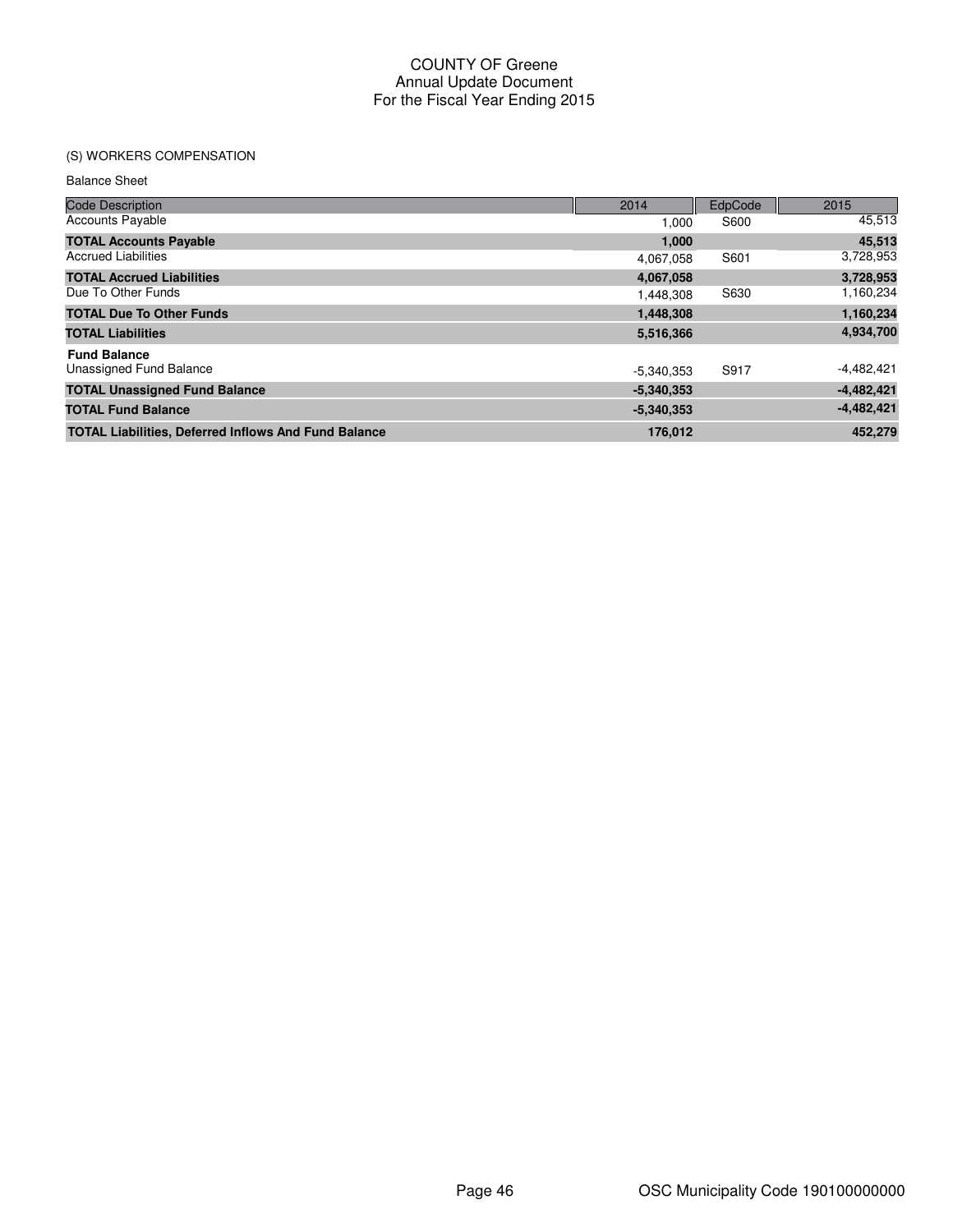## (S) WORKERS COMPENSATION

| <b>Results of Operation</b>                    |           |         |           |
|------------------------------------------------|-----------|---------|-----------|
| <b>Code Description</b>                        | 2014      | EdpCode | 2015      |
| <b>Revenues</b>                                |           |         |           |
| <b>Participants Assessments</b>                | 1,573,937 | S2222   | 1,814,338 |
| <b>TOTAL Intergovernmental Charges</b>         | 1,573,937 |         | 1,814,338 |
| Interest And Earnings                          | 11        | S2401   | 1.769     |
| <b>TOTAL Use of Money And Property</b>         | 11        |         | 1,769     |
| Refunds of Prior Year's Expenditures           | 78.753    | S2701   | 76,236    |
| <b>TOTAL Miscellaneous Local Sources</b>       | 78,753    |         | 76,236    |
| <b>TOTAL Revenues</b>                          | 1,652,701 |         | 1,892,343 |
| <b>TOTAL Detail Revenues And Other Sources</b> | 1,652,701 |         | 1,892,343 |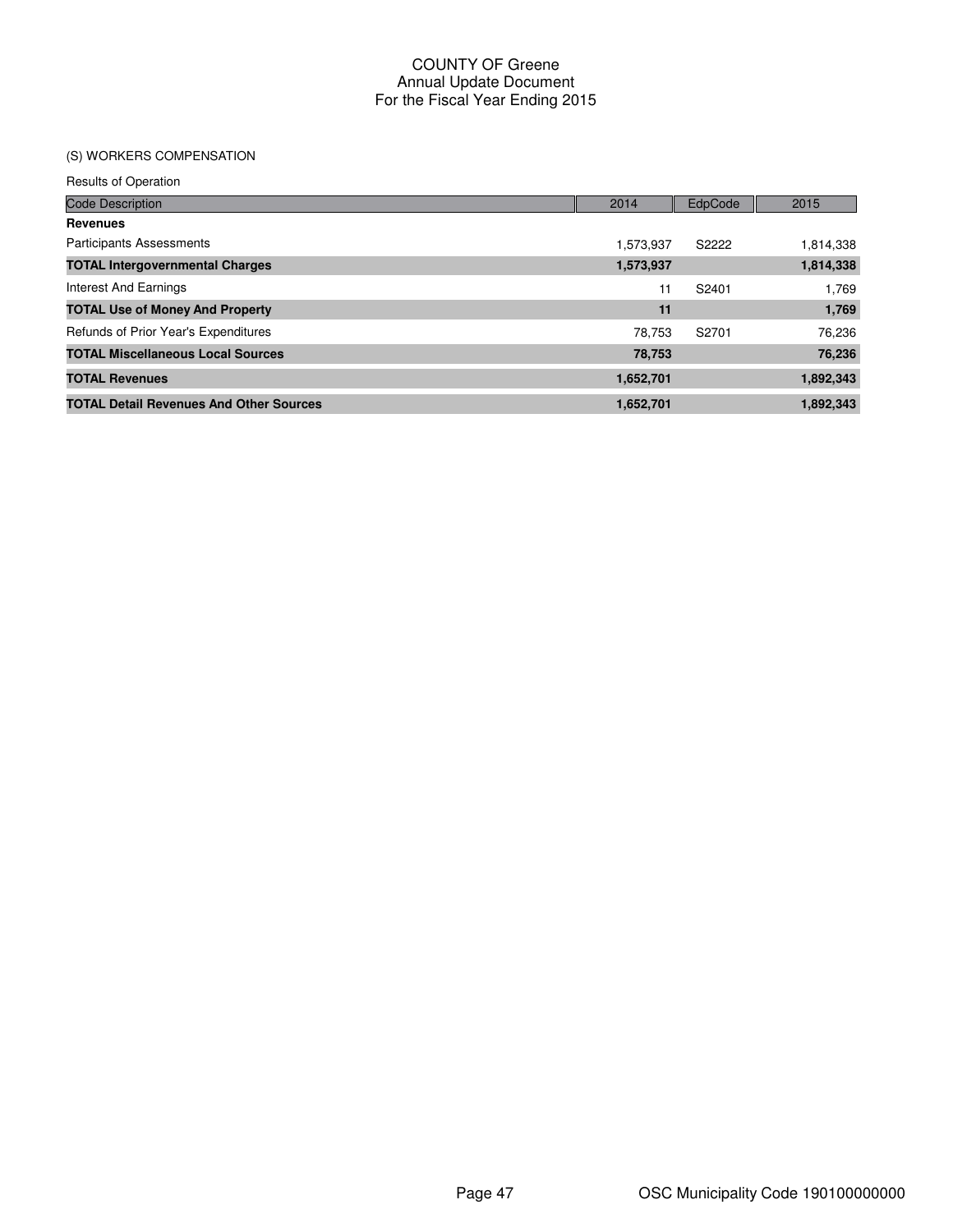### (S) WORKERS COMPENSATION

Results of Operation

| <b>Code Description</b>                         | 2014      | EdpCode            | 2015         |
|-------------------------------------------------|-----------|--------------------|--------------|
| <b>Expenditures</b>                             |           |                    |              |
| Self Insurance Admin, Contr Expend              | 33.786    | S <sub>17104</sub> |              |
| <b>TOTAL Self Insurance Admin</b>               | 33,786    |                    | $\bf{0}$     |
| Benefits And Awards, Contr Expend               | 1,700,007 | S17204             | 1,034,411    |
| <b>TOTAL Benefits And Awards</b>                | 1,700,007 |                    | 1,034,411    |
| Excess Or Catastrophe, Contr Expend             |           | S17224             |              |
| <b>TOTAL Excess Or Catastrophe</b>              | $\bf{0}$  |                    | $\mathbf{0}$ |
| <b>TOTAL General Government Support</b>         | 1,733,793 |                    | 1,034,411    |
| <b>TOTAL Expenditures</b>                       | 1,733,793 |                    | 1,034,411    |
| <b>TOTAL Detail Expenditures And Other Uses</b> | 1,733,793 |                    | 1,034,411    |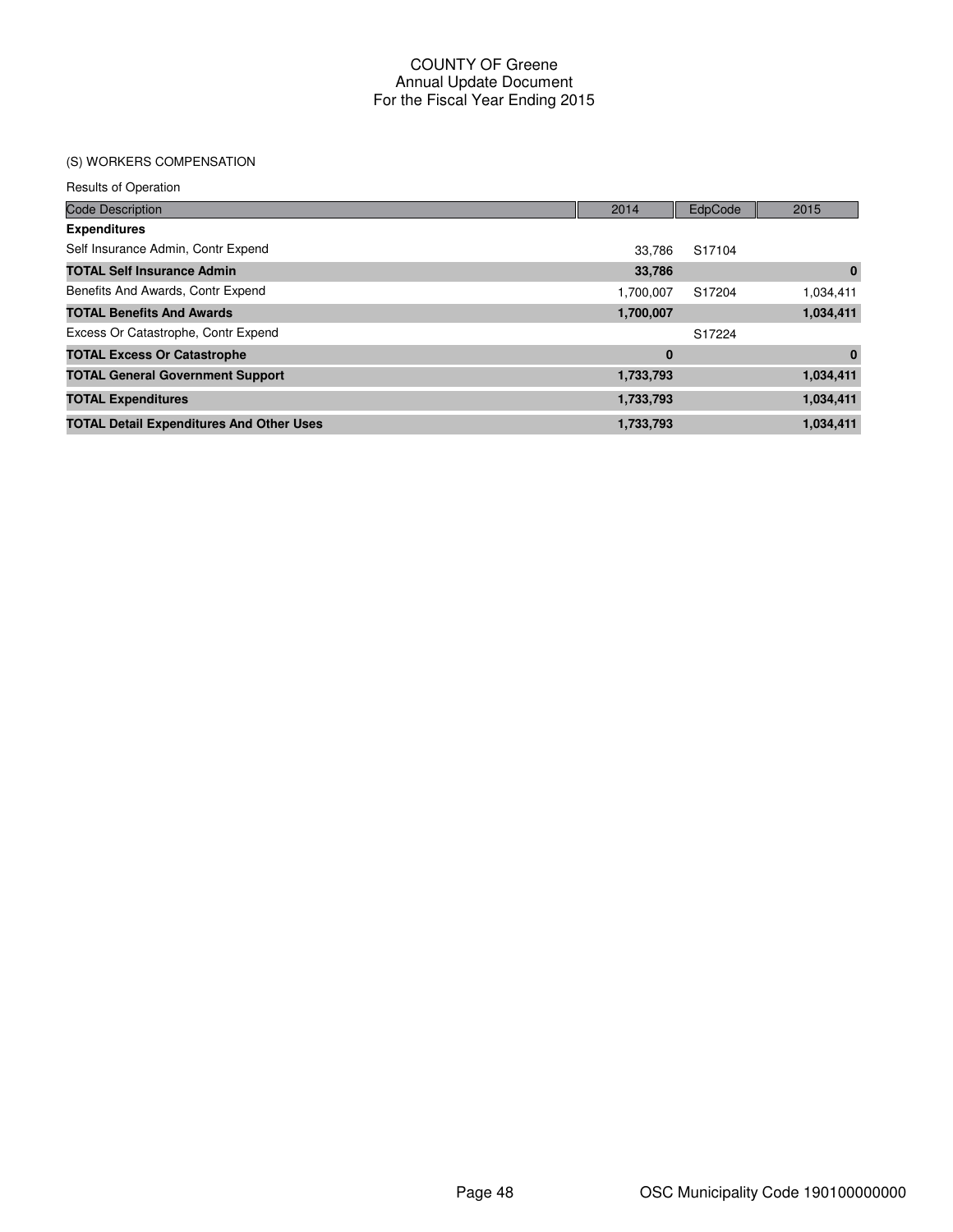#### (S) WORKERS COMPENSATION

## **Analysis of Changes in Fund Balance**

| <b>Code Description</b>                    | 2014         | EdpCode      | 2015         |
|--------------------------------------------|--------------|--------------|--------------|
| Analysis of Changes in Fund Balance        |              |              |              |
| <b>Fund Balance - Beginning of Year</b>    | -5.259.261   | S8021        | $-5,340,353$ |
| <b>Restated Fund Balance - Beg of Year</b> | $-5.259.261$ | <b>S8022</b> | $-5,340,353$ |
| ADD - REVENUES AND OTHER SOURCES           | 1.652.701    |              | 1,892,343    |
| DEDUCT - EXPENDITURES AND OTHER USES       | 1.733.793    |              | 1,034,411    |
| <b>Fund Balance - End of Year</b>          | $-5,340,353$ | <b>S8029</b> | -4,482,421   |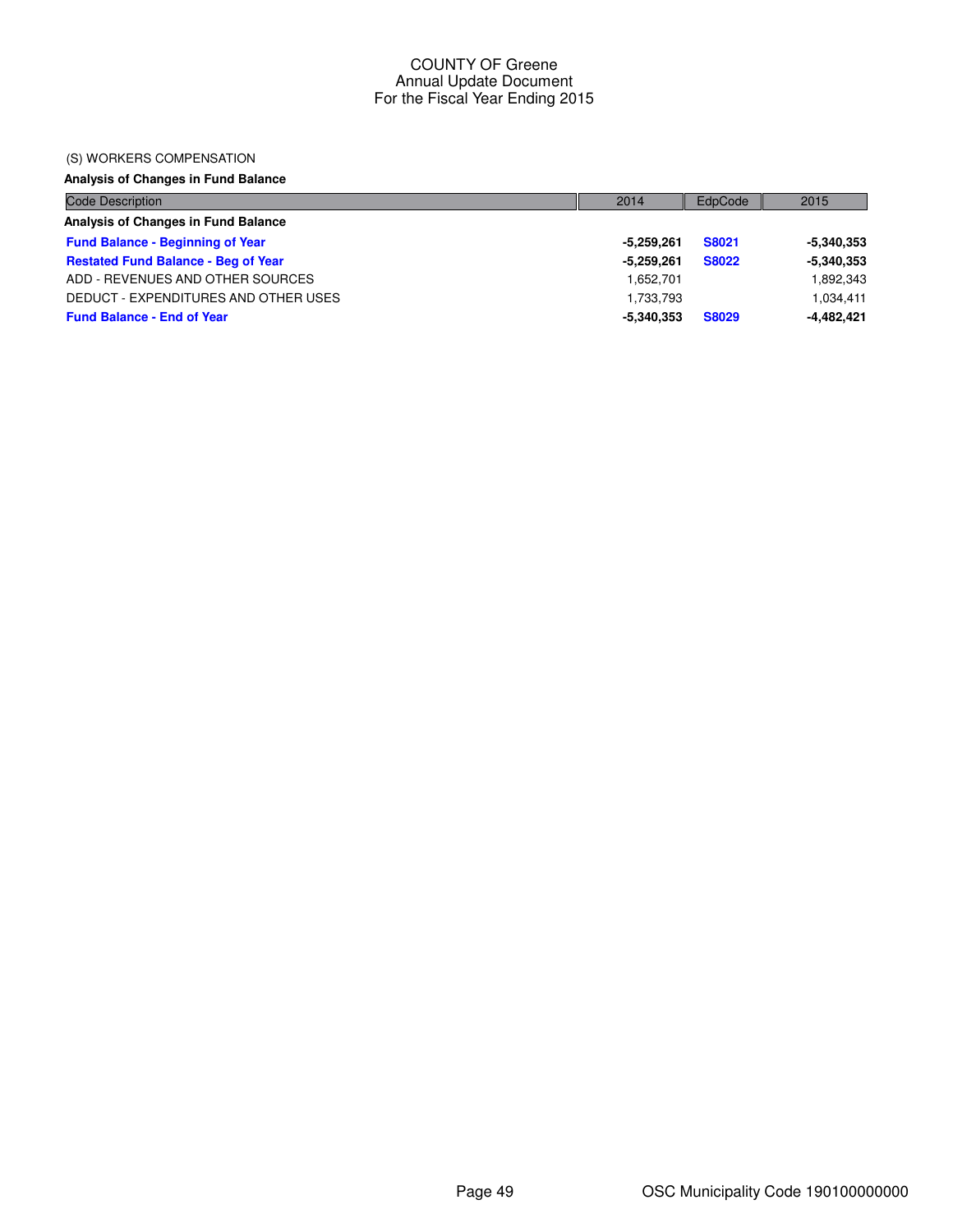#### (TA) AGENCY

Balance Sheet

| <b>Code Description</b>                                | 2014      | EdpCode      | 2015      |
|--------------------------------------------------------|-----------|--------------|-----------|
| <b>Assets</b>                                          |           |              |           |
| Cash                                                   | 2,485,786 | <b>TA200</b> | 3,166,718 |
| Cash, Court & Trust                                    | 227,398   | TA205        | 254,301   |
| <b>TOTAL Cash</b>                                      | 2,713,184 |              | 3,421,018 |
| Securities & Mortg Bank Coll                           |           | TA459        |           |
| <b>TOTAL Investments</b>                               | 0         |              | $\bf{0}$  |
| Due From Other Funds                                   | 21,986    | TA391        |           |
| <b>TOTAL Due From Other Funds</b>                      | 21,986    |              | $\bf{0}$  |
| <b>TOTAL Assets and Deferred Outflows of Resources</b> | 2,735,170 |              | 3,421,018 |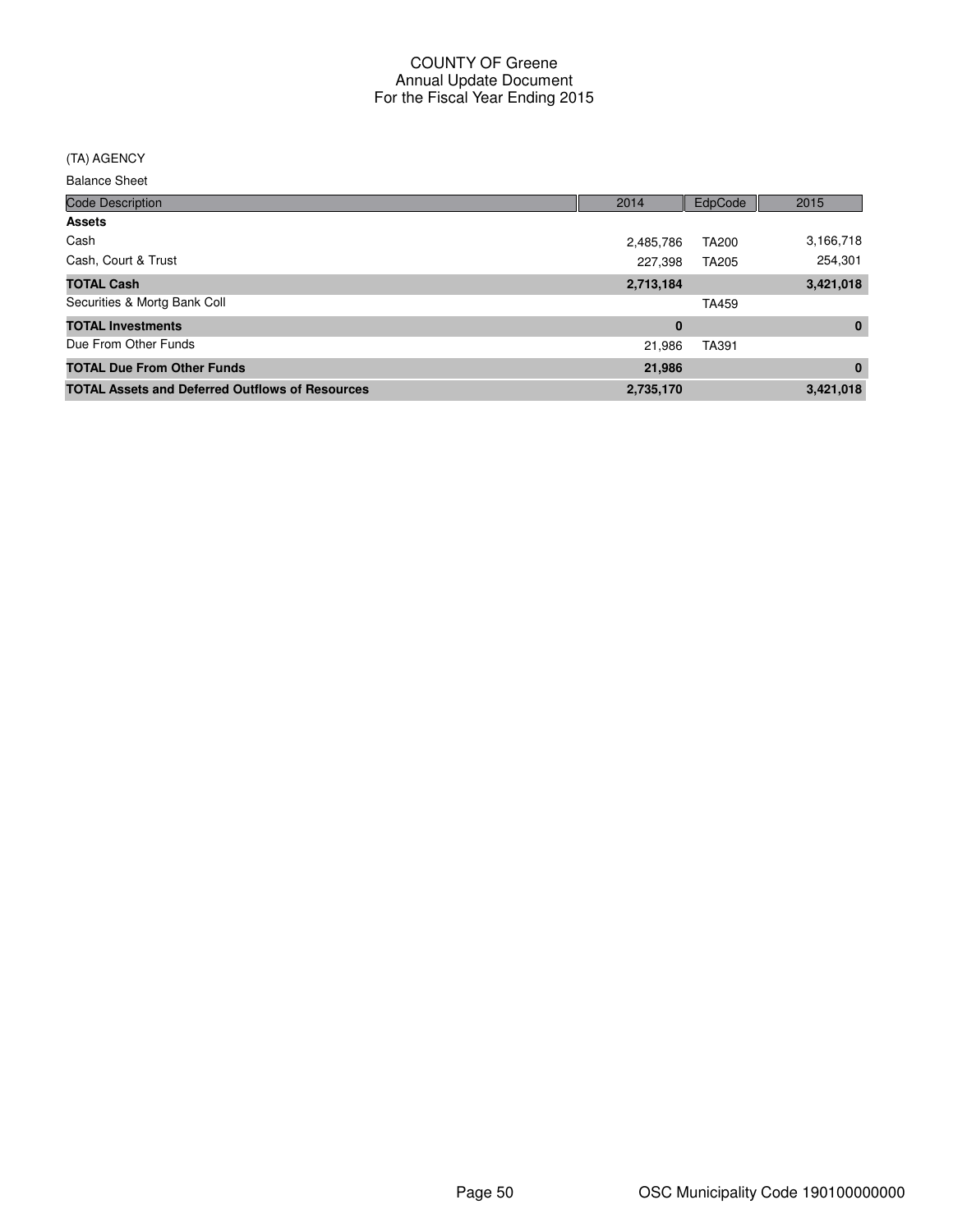### (TA) AGENCY

Balance Sheet

| <b>Code Description</b>                                     | 2014      | EdpCode     | 2015      |
|-------------------------------------------------------------|-----------|-------------|-----------|
| Due To Other Funds                                          | 9,178     | TA630       | 1,271     |
| <b>TOTAL Due To Other Funds</b>                             | 9,178     |             | 1,271     |
| <b>Consolidated Payroll</b>                                 | $-221$    | <b>TA10</b> | $-131$    |
| Deferred Compensation                                       |           | <b>TA17</b> |           |
| <b>State Retirement</b>                                     |           | <b>TA18</b> |           |
| Group Insurance                                             | 682,974   | <b>TA20</b> | 341,740   |
| Social Security Tax                                         |           | TA26        |           |
| Guaranty & Bid Deposits                                     | 31,915    | <b>TA30</b> | 3,565     |
| Deposit of Securities By Bank                               |           | <b>TA32</b> |           |
| <b>Bail Deposits</b>                                        | 101,270   | <b>TA35</b> | 93,170    |
| <b>Court Order Deposits</b>                                 | 4,936     | <b>TA36</b> | 4,936     |
| <b>Child Support Collections</b>                            | 3,713     | <b>TA49</b> | 3,713     |
| Payments, Ssi                                               | $-311$    | <b>TA51</b> | $-311$    |
| <b>Social Services Trust</b>                                | 265,172   | <b>TA53</b> | 176,633   |
| Dog Money                                                   | 442       | <b>TA57</b> | 442       |
| Mortgage Tax                                                | 131,720   | <b>TA58</b> | 161,139   |
| Court & Trust Fund                                          | 227,398   | <b>TA61</b> | 254,301   |
| Other Funds (specify)                                       | 1,276,984 | <b>TA85</b> | 2,380,551 |
| <b>TOTAL Agency Liabilities</b>                             | 2,725,992 |             | 3,419,748 |
| <b>TOTAL Liabilities</b>                                    | 2,735,170 |             | 3,421,018 |
| <b>TOTAL Liabilities, Deferred Inflows And Fund Balance</b> | 2,735,170 |             | 3,421,018 |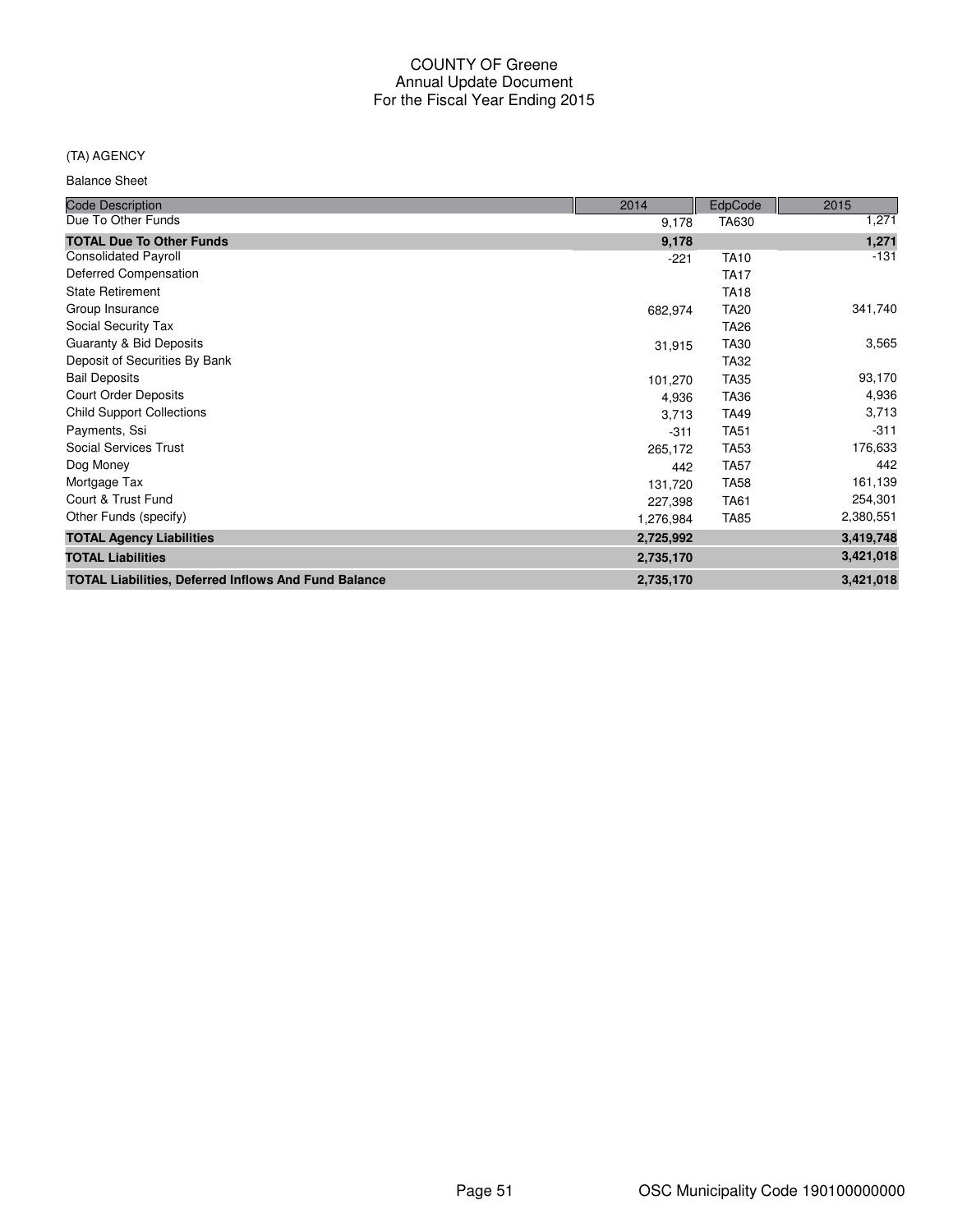| <b>Balance Sheet</b>                                   |        |              |        |
|--------------------------------------------------------|--------|--------------|--------|
| <b>Code Description</b>                                | 2014   | EdpCode      | 2015   |
| <b>Assets</b>                                          |        |              |        |
| Cash                                                   | 27.409 | <b>TE200</b> | 31,702 |
| <b>TOTAL Cash</b>                                      | 27,409 |              | 31,702 |
| <b>TOTAL Assets and Deferred Outflows of Resources</b> | 27,409 |              | 31,702 |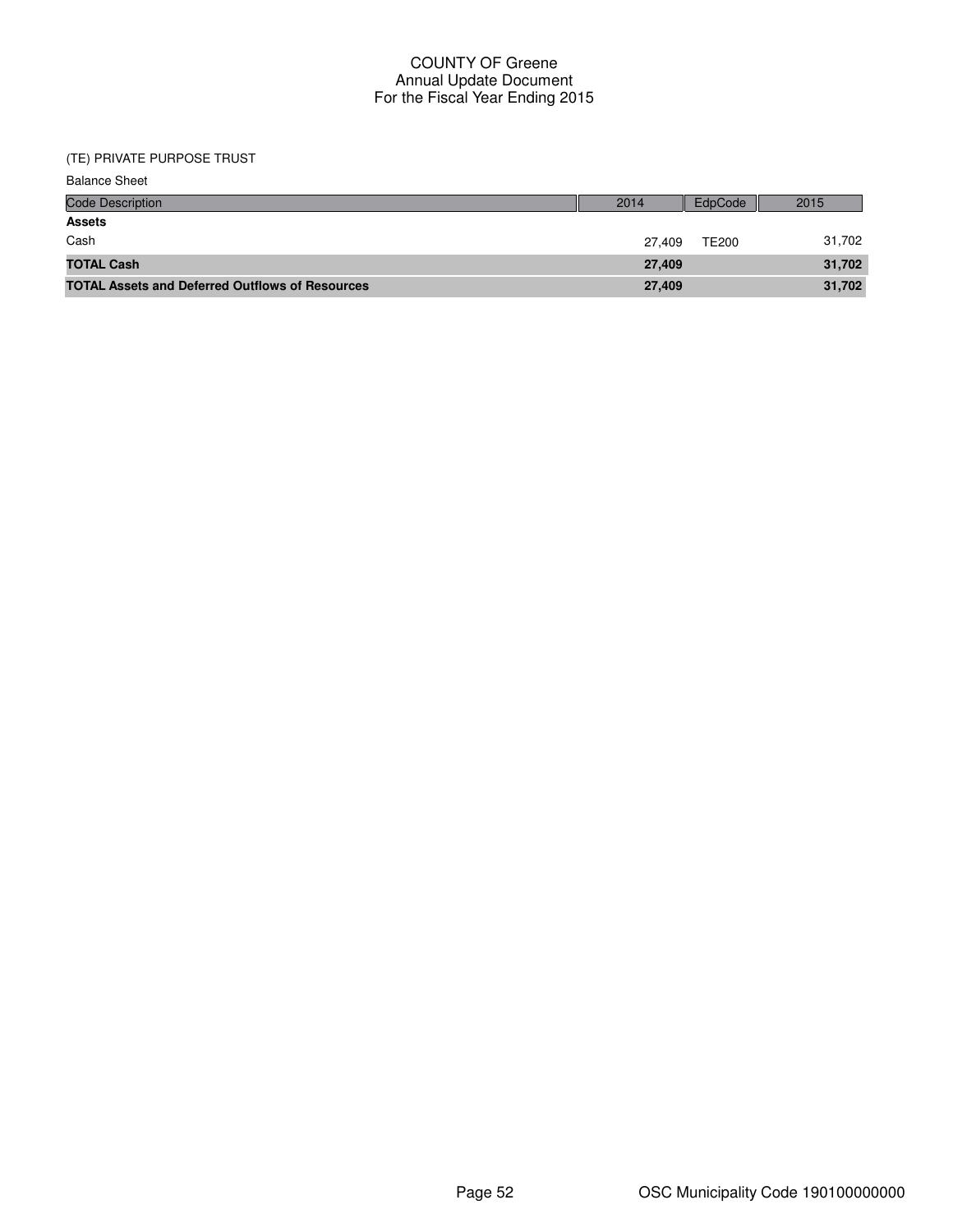| <b>Balance Sheet</b>                                            |        |         |        |
|-----------------------------------------------------------------|--------|---------|--------|
| <b>Code Description</b>                                         | 2014   | EdpCode | 2015   |
| <b>Fund Balance</b><br>Net Assets-Restricted For Other Purposes | 27.409 | TE923   | 31,702 |
| <b>TOTAL Assigned Fund Balance</b>                              | 27,409 |         | 31,702 |
| <b>TOTAL Fund Balance</b>                                       | 27,409 |         | 31,702 |
| <b>TOTAL Liabilities, Deferred Inflows And Fund Balance</b>     | 27,409 |         | 31,702 |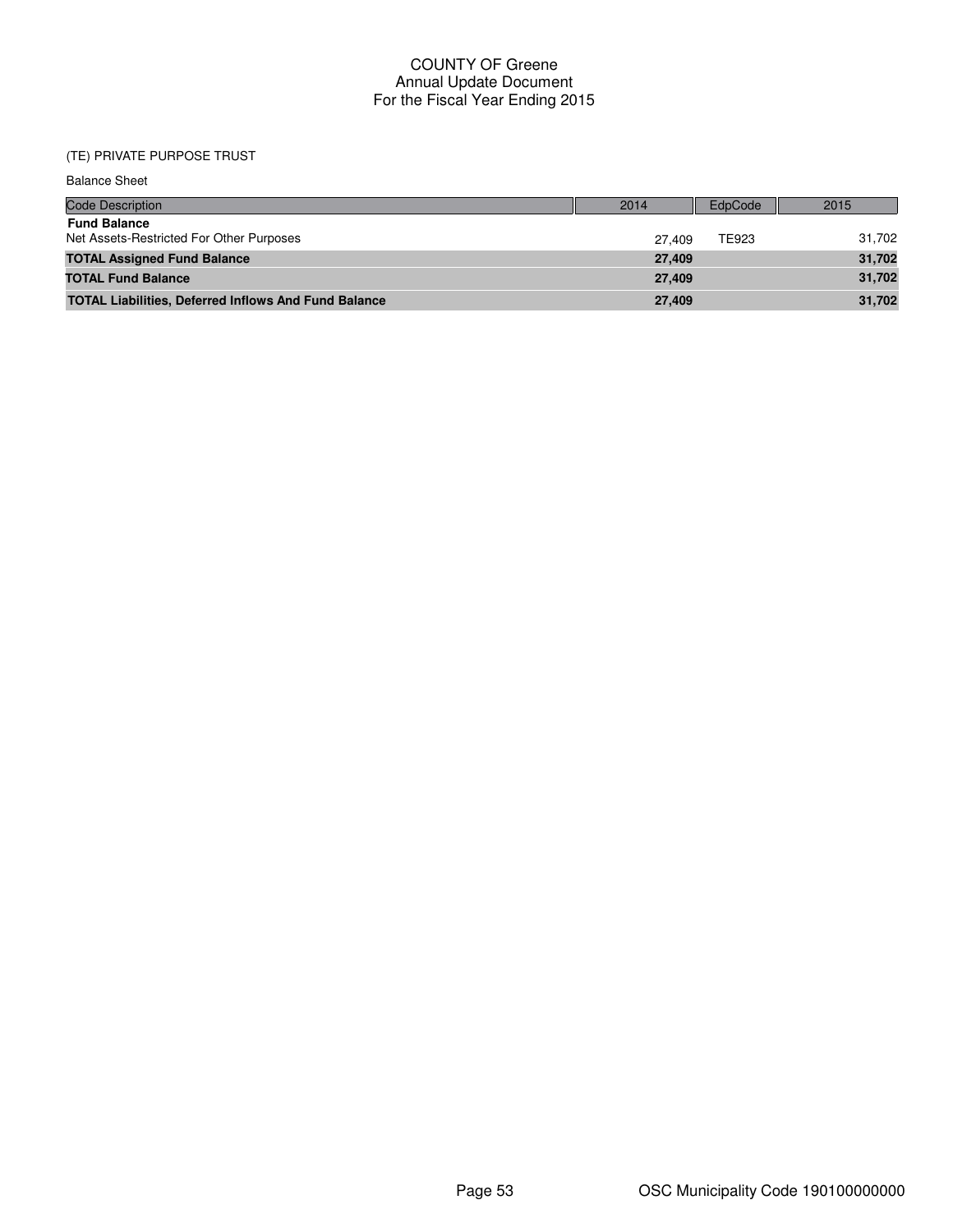| <b>Results of Operation</b>                    |        |         |        |
|------------------------------------------------|--------|---------|--------|
| <b>Code Description</b>                        | 2014   | EdpCode | 2015   |
| <b>Revenues</b>                                |        |         |        |
| <b>Interest And Earnings</b>                   |        | TE2401  |        |
| <b>TOTAL Use of Money And Property</b>         |        |         |        |
| <b>Gifts And Donations</b>                     | 11,666 | TE2705  | 19,137 |
| <b>TOTAL Miscellaneous Local Sources</b>       | 11,666 |         | 19,137 |
| <b>TOTAL Revenues</b>                          | 11,667 |         | 19,138 |
| <b>TOTAL Detail Revenues And Other Sources</b> | 11,667 |         | 19,138 |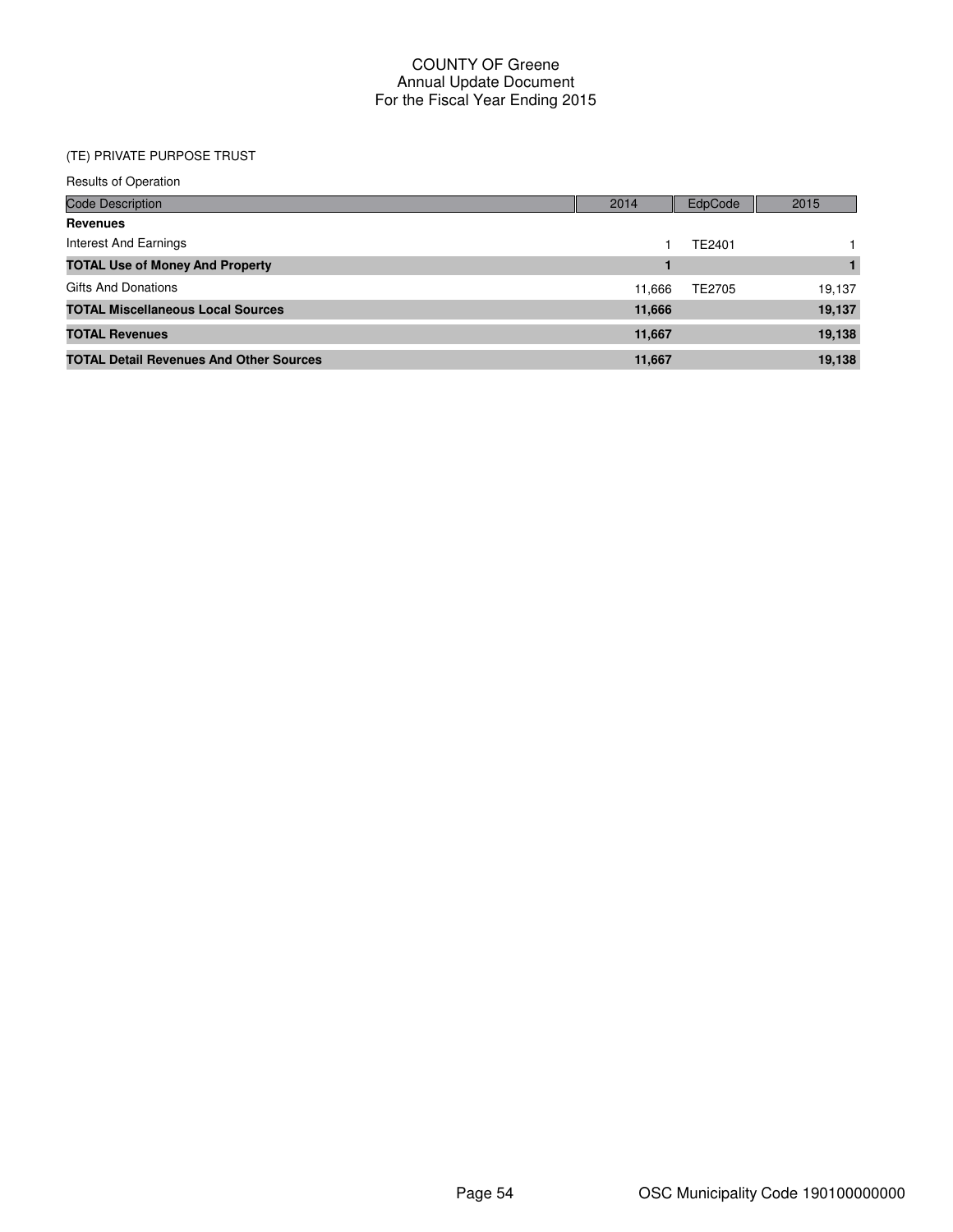| <b>Results of Operation</b>                     |        |         |        |
|-------------------------------------------------|--------|---------|--------|
| <b>Code Description</b>                         | 2014   | EdpCode | 2015   |
| <b>Expenditures</b>                             |        |         |        |
| Misc Home & Comm Serv, Cont Expend              | 11.619 | TE89894 | 14.845 |
| <b>TOTAL Misc Home &amp; Comm Serv</b>          | 11,619 |         | 14,845 |
| <b>TOTAL Home And Community Services</b>        | 11,619 |         | 14,845 |
| <b>TOTAL Expenditures</b>                       | 11,619 |         | 14,845 |
| <b>TOTAL Detail Expenditures And Other Uses</b> | 11,619 |         | 14,845 |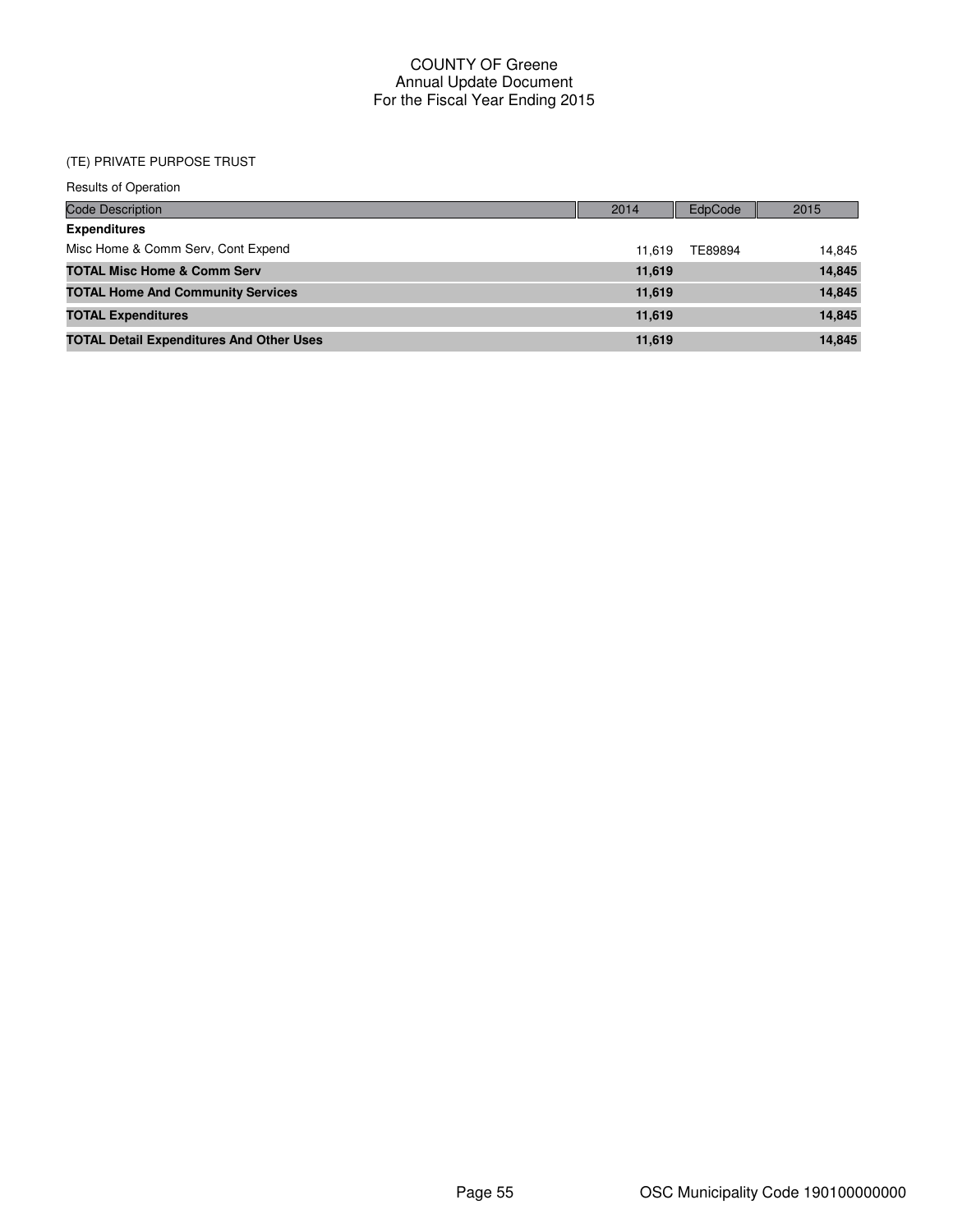#### (TE) PRIVATE PURPOSE TRUST

### **Analysis of Changes in Net Position**

| <b>Code Description</b>                    | 2014   | EdpCode       | 2015   |
|--------------------------------------------|--------|---------------|--------|
| Analysis of Changes in Net Position        |        |               |        |
| <b>Fund Balance - Beginning of Year</b>    | 27.361 | <b>TE8021</b> | 27,409 |
| <b>Restated Fund Balance - Beg of Year</b> | 27.361 | <b>TE8022</b> | 27,409 |
| ADD - REVENUES AND OTHER SOURCES           | 11.667 |               | 19,138 |
| DEDUCT - EXPENDITURES AND OTHER USES       | 11.619 |               | 14.845 |
| <b>Fund Balance - End of Year</b>          | 27.409 | <b>TE8029</b> | 31,702 |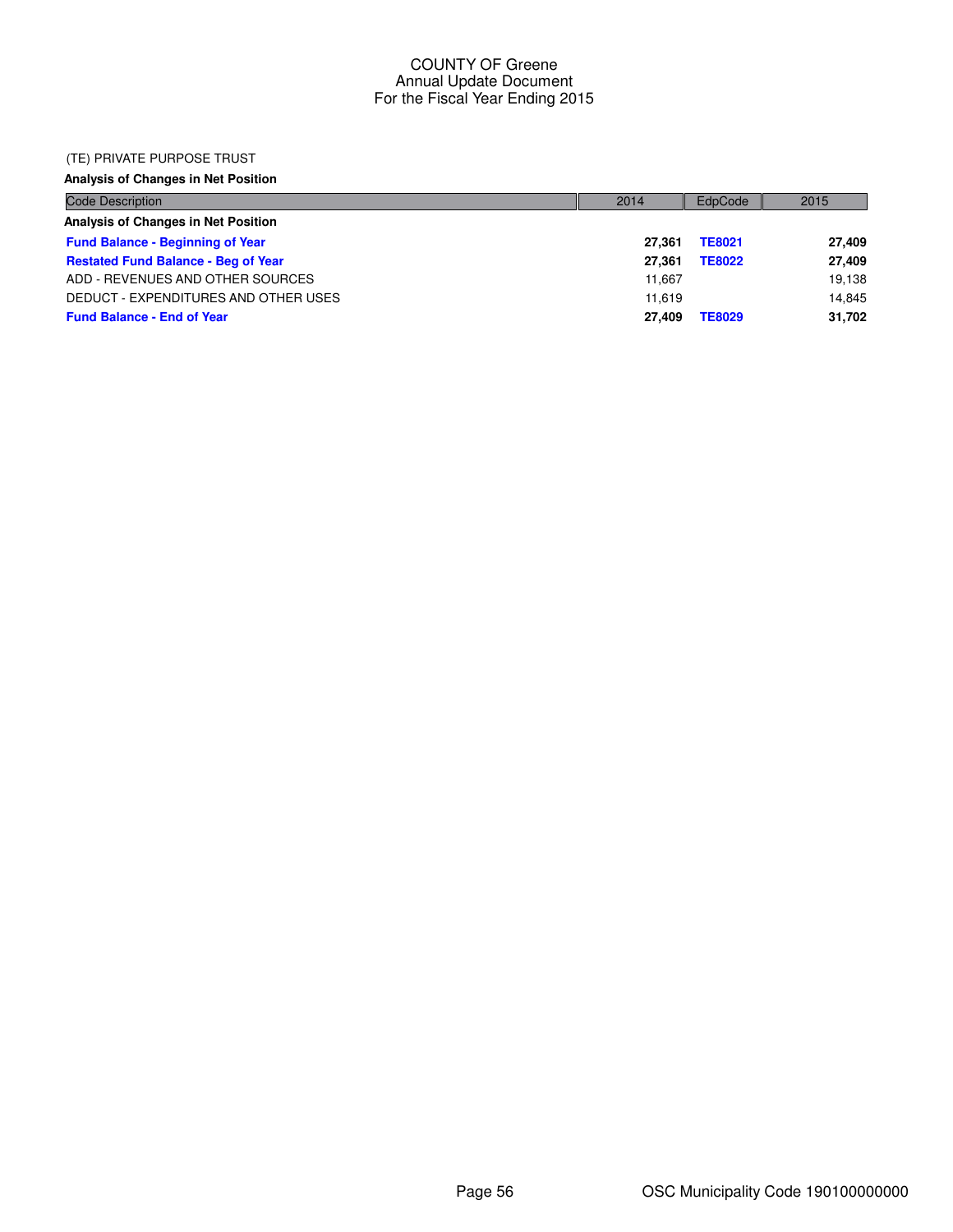Balance Sheet

Code Description 2014 EdpCode 2015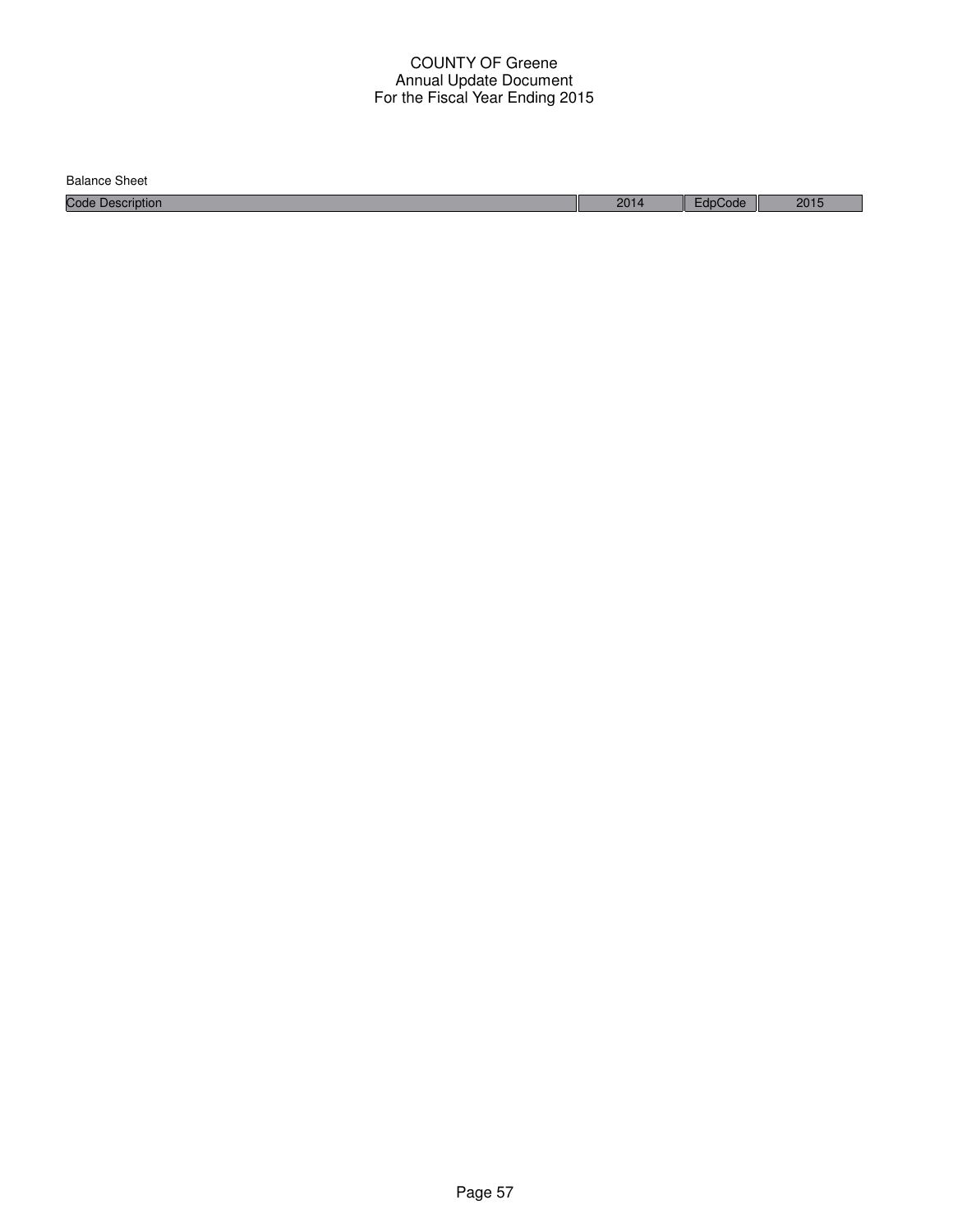| <b>Balance Sheet</b>    |      |      |      |
|-------------------------|------|------|------|
| <b>Code Description</b> | 2014 | Code | 2015 |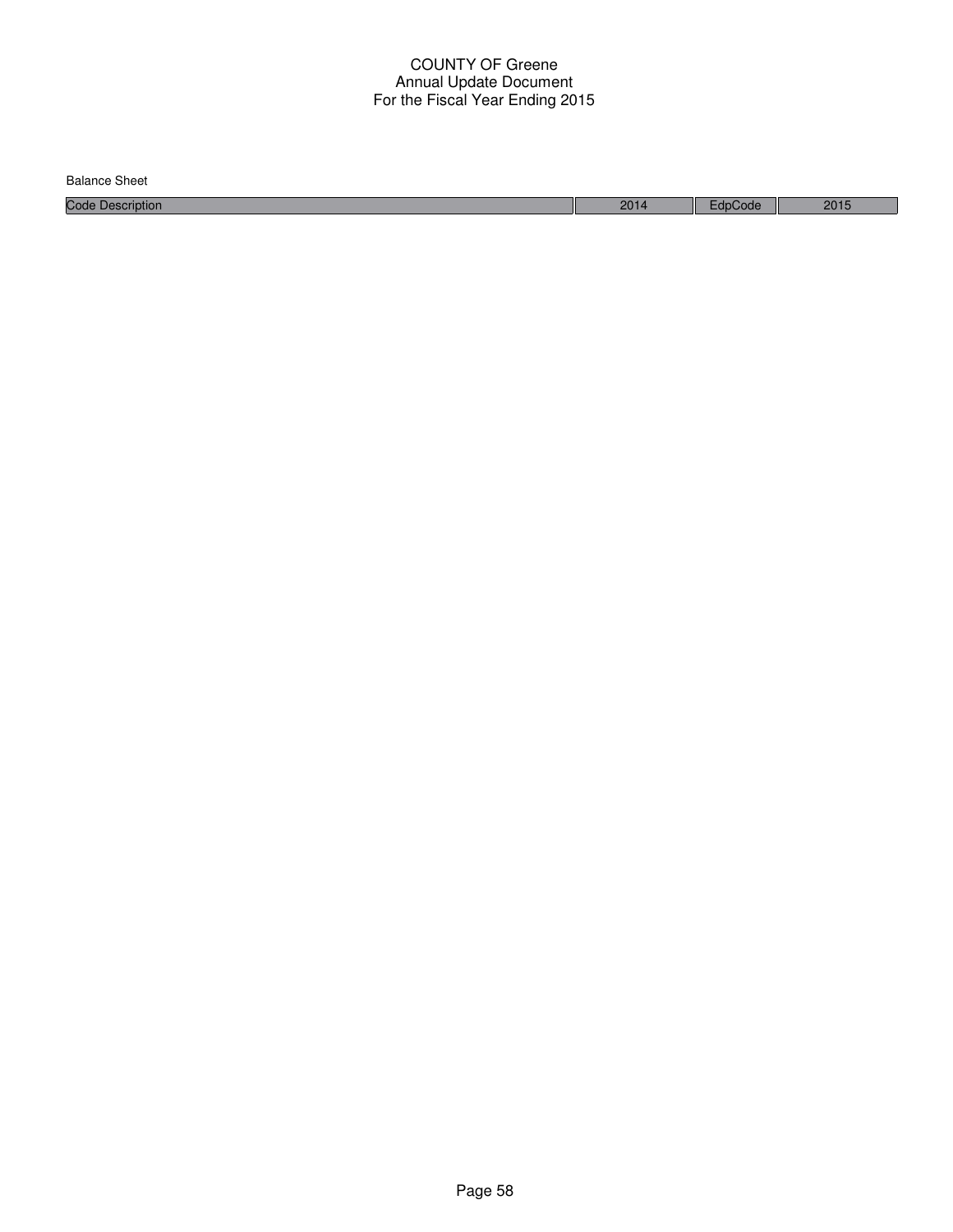| <b>Results of Operation</b> |      |         |      |
|-----------------------------|------|---------|------|
| <b>Code Description</b>     | 2014 | EdpCode | 2015 |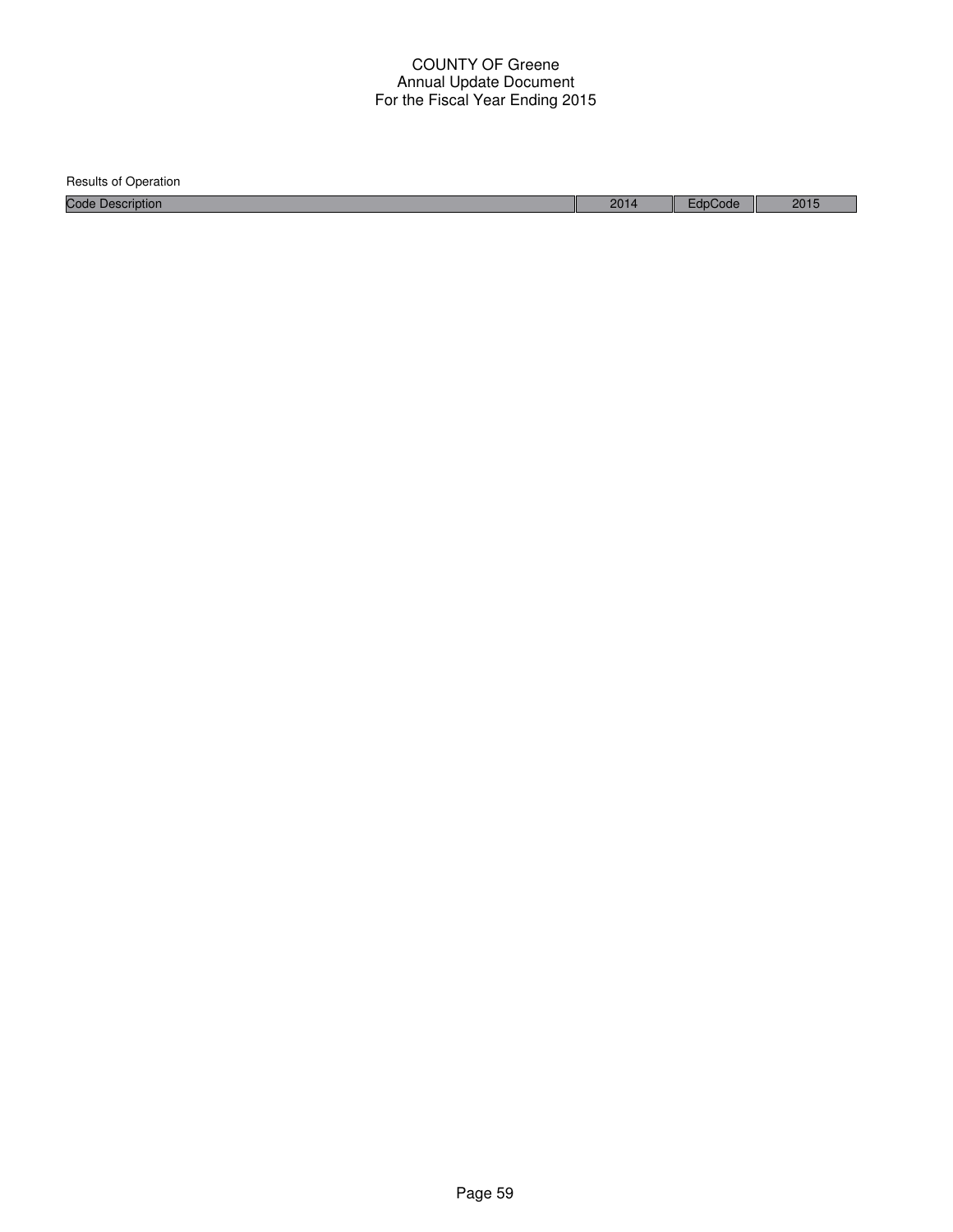| <b>Results of Operation</b> |      |         |      |
|-----------------------------|------|---------|------|
| <b>Code Description</b>     | 2014 | EdpCode | 2015 |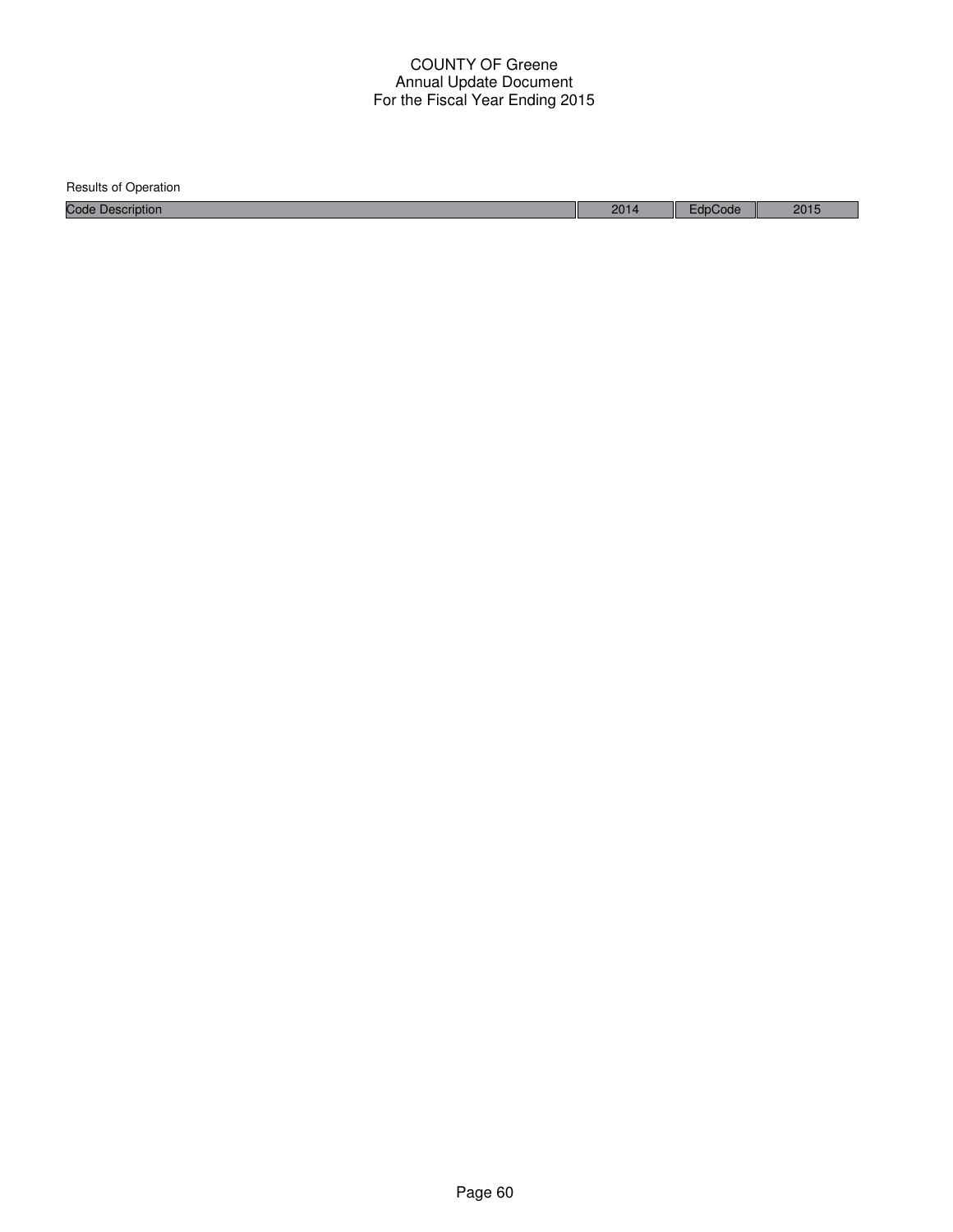#### (V) DEBT SERVICE

**Analysis of Changes in Fund Balance**

| <b>Code Description</b>                    | 2014 | EdpCode      | 2015 |
|--------------------------------------------|------|--------------|------|
| Analysis of Changes in Fund Balance        |      |              |      |
| <b>Fund Balance - Beginning of Year</b>    |      | <b>V8021</b> |      |
| <b>Restated Fund Balance - Beg of Year</b> |      | <b>V8022</b> |      |
| <b>Fund Balance - End of Year</b>          |      | <b>V8029</b> |      |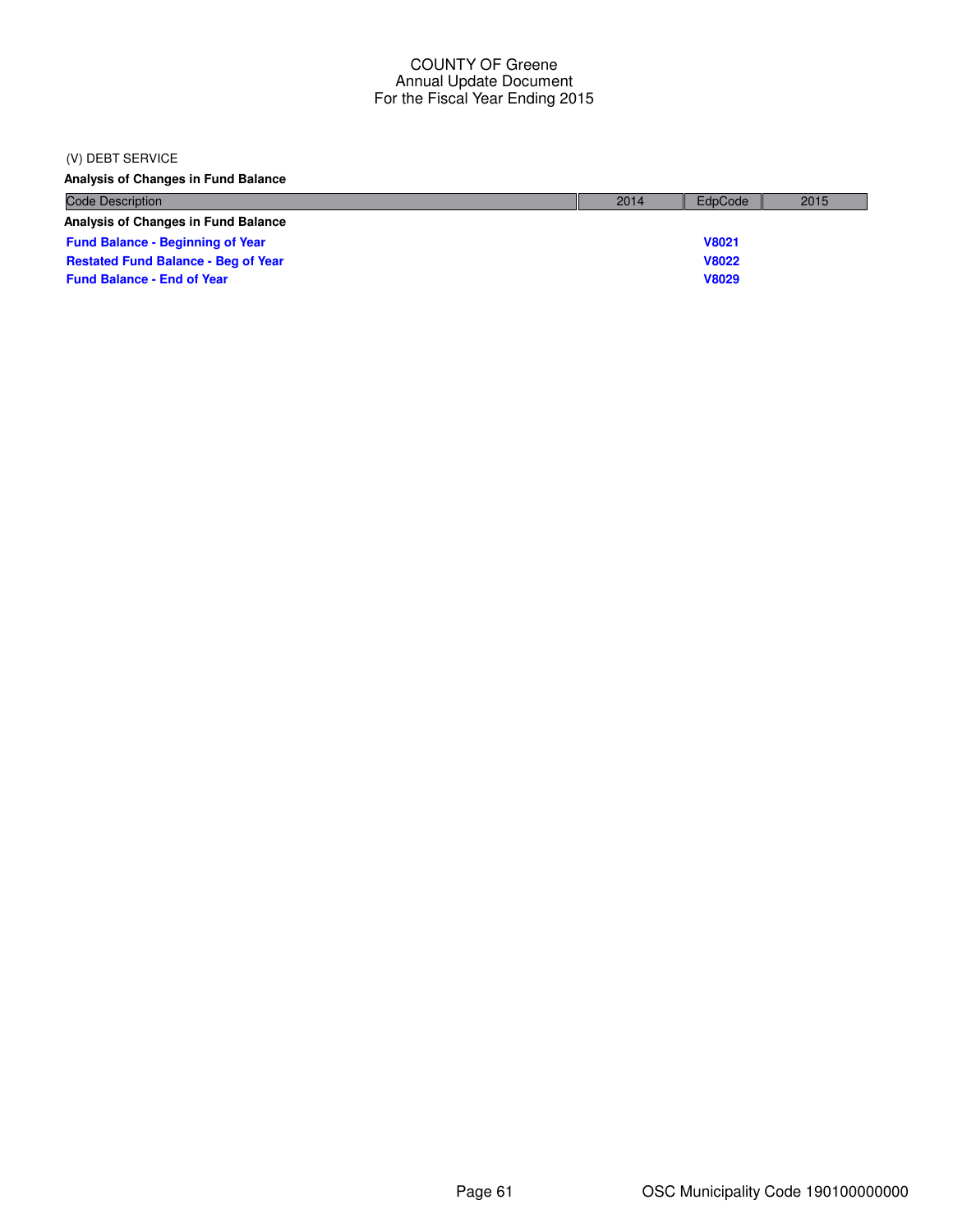### (W) GENERAL LONG-TERM DEBT

| <b>Balance Sheet</b>                                   |            |                  |            |
|--------------------------------------------------------|------------|------------------|------------|
| <b>Code Description</b>                                | 2014       | EdpCode          | 2015       |
| <b>Assets</b>                                          |            |                  |            |
| <b>Total Non-Current Govt Liabilities</b>              | 23,180,941 | W <sub>129</sub> | 21,057,810 |
| <b>TOTAL Provision To Be Made In Future Budgets</b>    | 23,180,941 |                  | 21,057,810 |
| <b>TOTAL Assets and Deferred Outflows of Resources</b> | 23,180,941 |                  | 21,057,810 |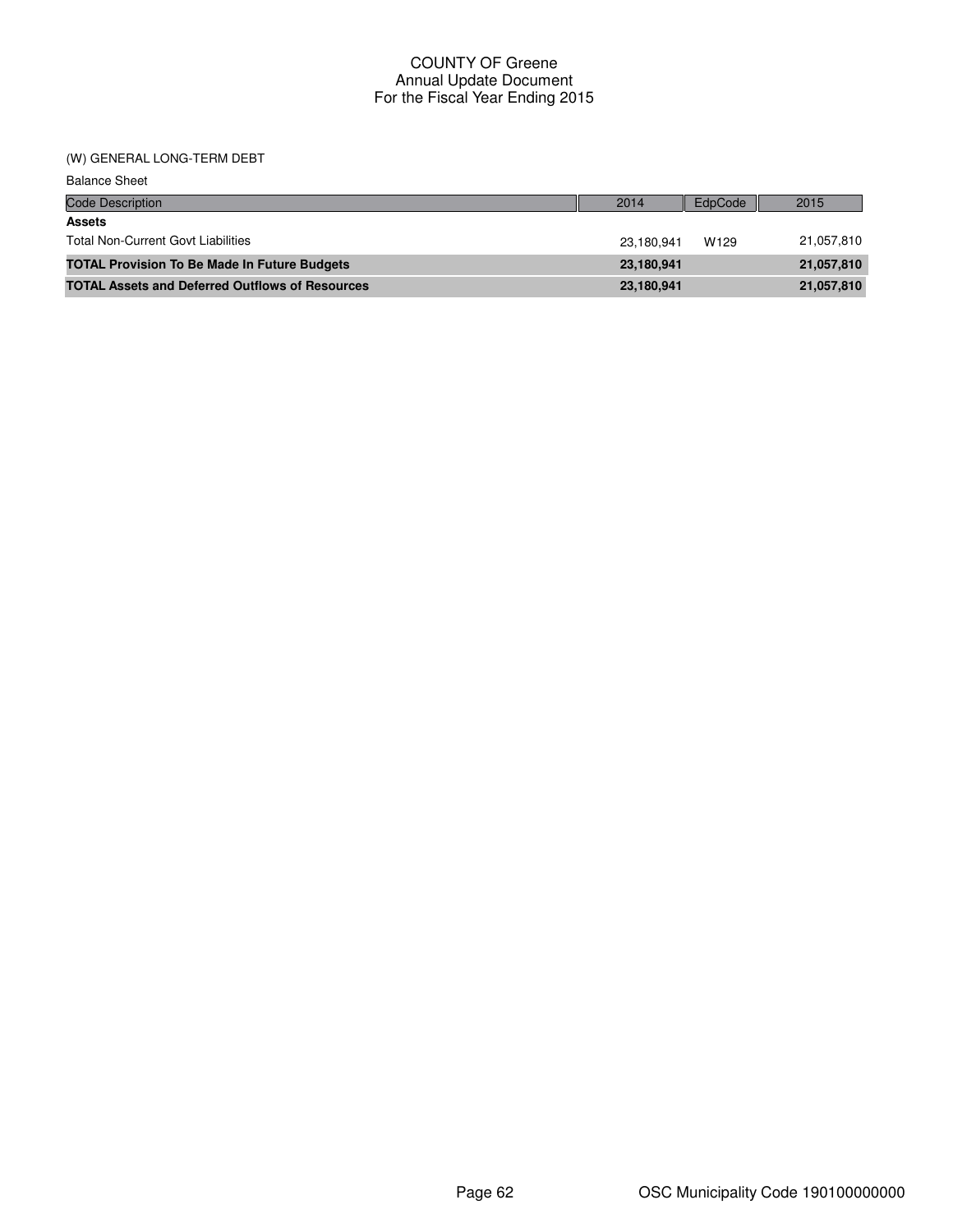## (W) GENERAL LONG-TERM DEBT

Balance Sheet

| <b>Code Description</b>                     | 2014       | EdpCode | 2015       |
|---------------------------------------------|------------|---------|------------|
| Installment Purchase Debt                   | 236,807    | W685    | 119,709    |
| Judgments And Claims Payable                | 757.732    | W686    | 663,553    |
| <b>Compensated Absences</b>                 | 3,445,780  | W687    | 3,249,547  |
| Other Long Term Debt                        | 622        | W689    |            |
| <b>TOTAL Other Liabilities</b>              | 4,440,941  |         | 4,032,810  |
| Bonds Payable                               | 18,740,000 | W628    | 17,025,000 |
| <b>TOTAL Bond And Long Term Liabilities</b> | 18,740,000 |         | 17,025,000 |
| <b>TOTAL Liabilities</b>                    | 23,180,941 |         | 21,057,810 |
| <b>TOTAL Liabilities</b>                    | 23,180,941 |         | 21,057,810 |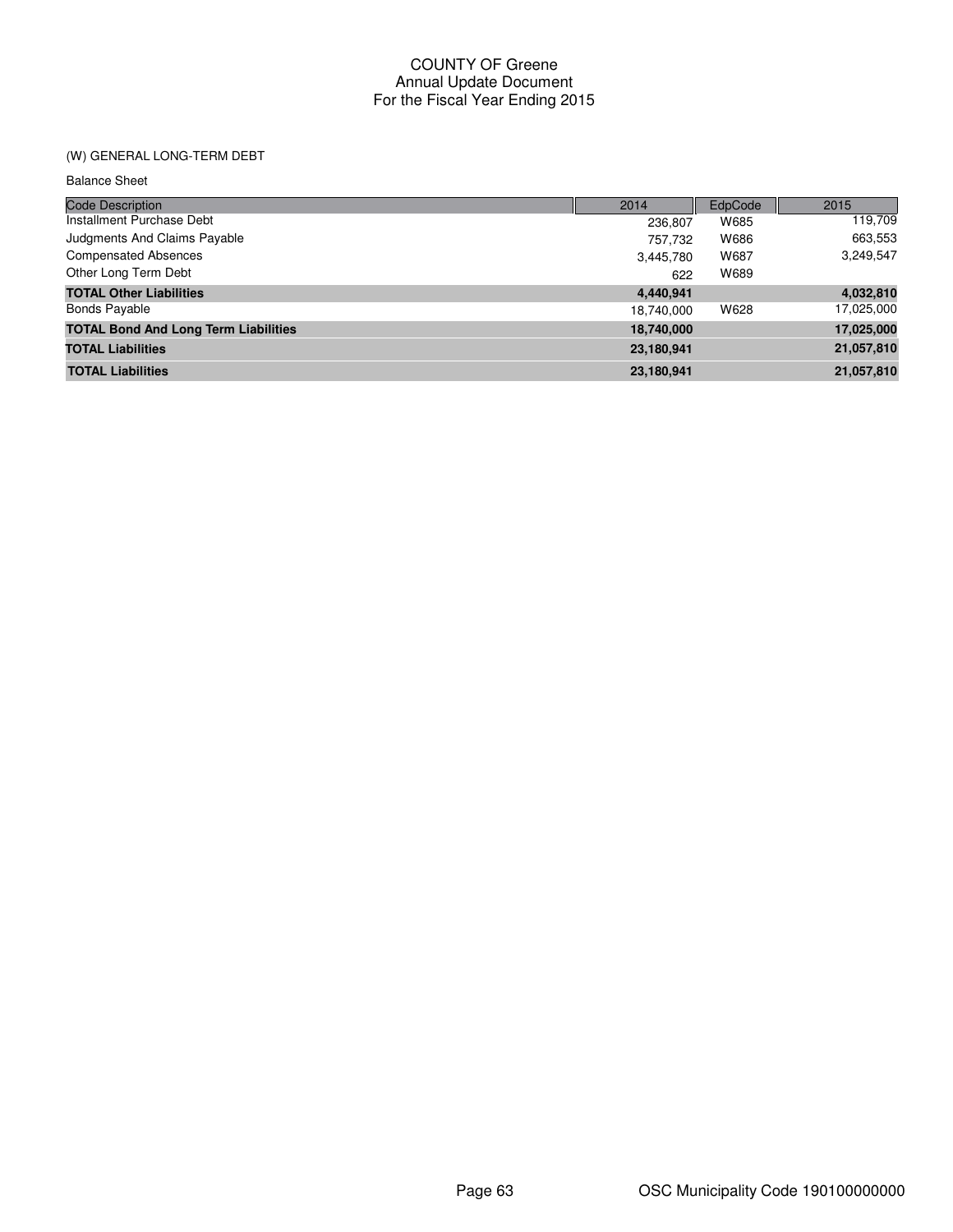### COUNTY OF GreeneStatement of IndebtednessFor the Fiscal Year Ending 2015

#### **County of: Greene**

#### **Municipal Code: 190100000000**

| <b>First</b><br>Year | Debt<br>Code  | Description                                                                | Cops<br>Flag | Comp<br>Flag | Date of<br>Issue | Date of<br>Maturity   | Int.<br>Rate | Var? | Amt. Orig.<br>Issued | $O/S$ Beg.<br>of Year | Paid<br>Dur. Year | Redeemed<br><b>Bond Proc.</b> | Prior Yr.<br>Adjust. | Accreted<br>Interest | $O/S$ End<br>of Year |
|----------------------|---------------|----------------------------------------------------------------------------|--------------|--------------|------------------|-----------------------|--------------|------|----------------------|-----------------------|-------------------|-------------------------------|----------------------|----------------------|----------------------|
| 2012 IPC             |               | <b>Computer Equip</b><br>Software                                          |              |              |                  | 01/01/2012 10/01/2016 | 2.23%        |      | \$577,038            | \$236,807             | \$117,098         | \$0                           | \$0                  |                      | \$119,709            |
|                      |               | Total for Type/Exempt Status - Sums Issued Amts only made in AFR Year      |              |              |                  |                       |              |      | \$0                  | \$236,807             | \$117,098         | \$0                           | \$0                  | \$0                  | \$119,709            |
| 2012 BAN             | N             | <b>FEMA Irene Repairs</b>                                                  |              |              |                  | 03/30/2012 03/30/2015 | 1.00%        |      | \$10,000,000         | \$7,000,000           | \$7,000,000       | \$0                           | \$0                  |                      | \$0                  |
|                      |               | Total for Type/Exempt Status - Sums Issued Amts only made in AFR Year      |              |              |                  |                       |              |      | \$0                  | \$7,000,000           | \$7,000,000       | \$0                           | \$0                  | \$0                  | \$0                  |
| 2010                 | <b>BOND N</b> | Courthouse & CGCC<br>Renovation                                            |              |              |                  | 12/18/2010 12/15/2028 | 2.00% Y      |      | \$12,626,800         | \$10,310,000          | \$610,000         | \$0                           | \$0                  |                      | \$9,700,000          |
| 2011                 | <b>BOND N</b> | <b>Refinance 94 97 03</b>                                                  |              |              | 06/29/2011       | 03/15/2022            | 2.00% Y      |      | \$10,985,000         | \$8,430,000           | \$1,105,000       | \$0                           | \$0                  |                      | \$7,325,000          |
|                      |               | Total for Type/Exempt Status - Sums Issued Amts only made in AFR Year      |              |              |                  |                       |              |      | \$0                  | \$18,740,000          | \$1,715,000       | \$0                           | \$0                  | \$0                  | \$17,025,000         |
| 2011                 | OTHR N        | Ricoh MP5001SP Dept<br>1410                                                |              |              | 01/01/2011       | 12/31/2015            | $0.00\%$     |      | \$7,463              | \$622                 | \$622             | \$0                           | \$0                  |                      | \$0                  |
|                      |               | Total for Type/Exempt Status - Sums Issued Amts only made in AFR Year      |              |              |                  |                       |              |      | \$0                  | \$622                 | \$622             | \$0                           | \$0                  | \$0                  | \$0                  |
|                      |               | AFR Year Total for All Debt Types - Sums Issued Amts only made in AFR Year |              |              |                  |                       |              |      | \$0                  | \$25,977,429          | \$8,832,720       | \$0                           | \$0                  | \$0                  | \$17,144,709         |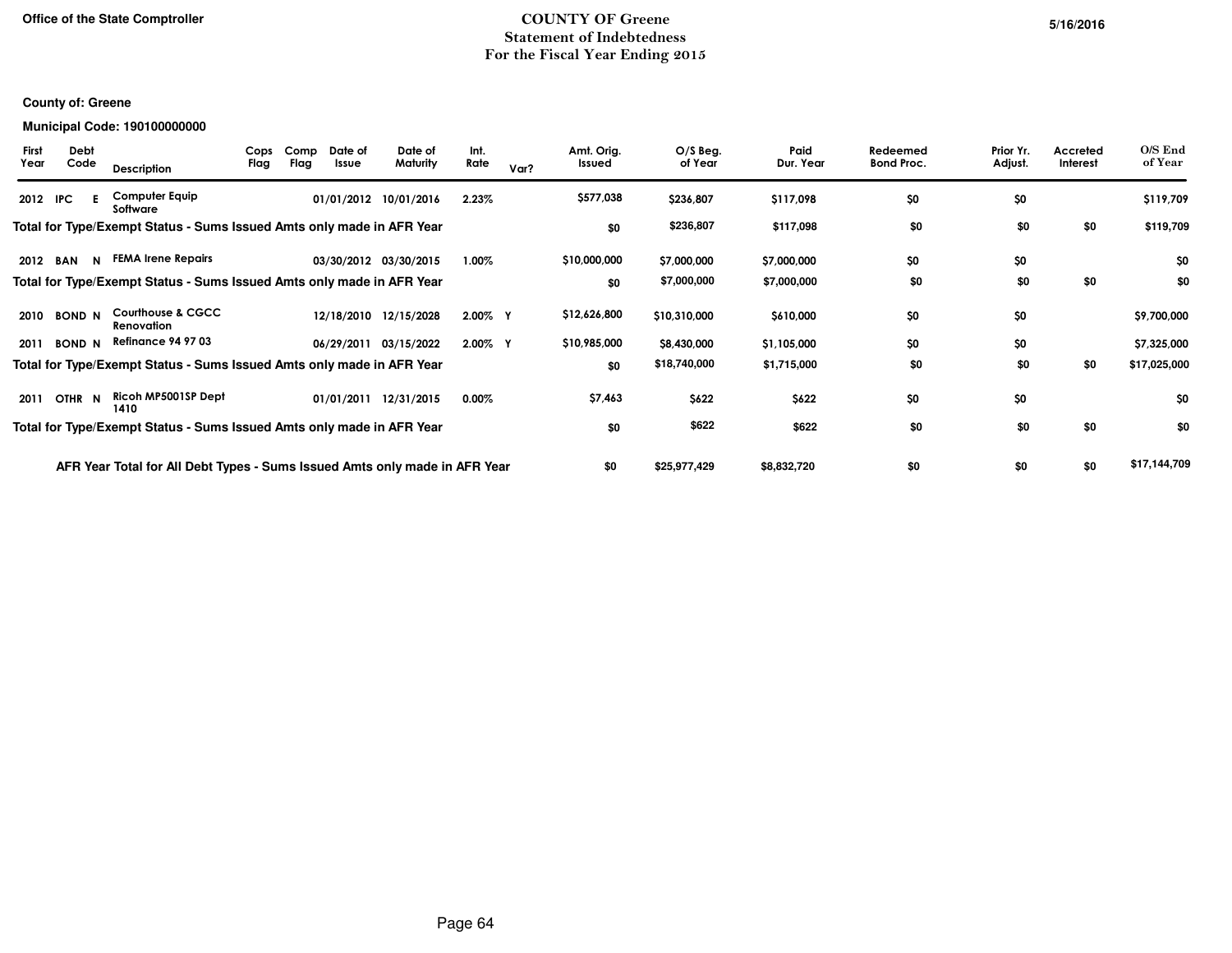### COUNTY OF Greene Schedule of Time Deposits and Investments For the Fiscal Year Ending 2015

|                                                                                   | <b>EDP Code</b> | Amount          |
|-----------------------------------------------------------------------------------|-----------------|-----------------|
| CASH:                                                                             |                 |                 |
| On Hand                                                                           | 9Z2001          | \$10,125.00     |
| <b>Demand Deposits</b>                                                            | 9Z2011          | \$17,904,263.50 |
| <b>Time Deposits</b>                                                              | 9Z2021          | \$3,257,756.43  |
| Total                                                                             |                 | \$21,172,144.93 |
| COLLATERAL:                                                                       |                 |                 |
| - FDIC Insurance                                                                  | 9Z2014          | \$750,000.00    |
| Collateralized with securities held in<br>possession of municipality or its agent | 9Z2014A         | \$26,676,737.80 |
| Total                                                                             |                 | \$27,426,737.80 |
| <b>INVESTMENTS:</b>                                                               |                 |                 |
| - Securities (450)                                                                |                 |                 |
| Book Value (cost)                                                                 | 9Z4501          |                 |
| Market Value at Balance Sheet Date                                                | 9Z4502          |                 |
| Collateralized with securities held in<br>possession of municipality or its agent | 9Z4504A         |                 |
| - Repurchase Agreements (451)                                                     |                 |                 |
| Book Value (cost)                                                                 | 9Z4511          |                 |
| Market Value at Balance Sheet Date                                                | 9Z4512          |                 |
| Collateralized with securities held in<br>possession of municipality or its agent | 9Z4514A         |                 |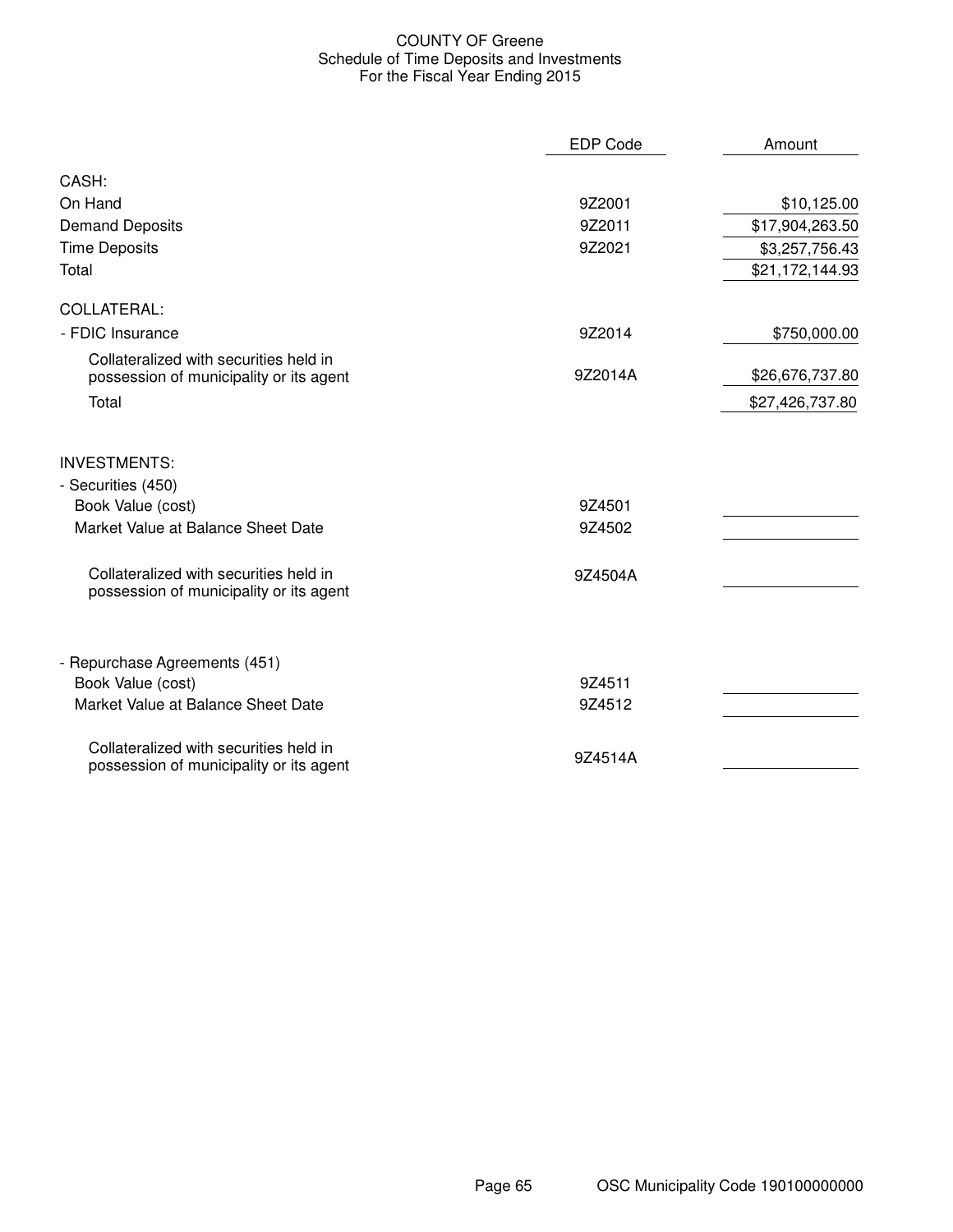### COUNTY OF Greene Bank Reconciliation For the Fiscal Year Ending 2015

# Include All Checking, Savings and C.D. Accounts

| <b>Bank</b><br>Account<br>Number | <b>Bank</b><br>Balance | Add:<br>Deposit<br>In Transit | Less:<br>Outstanding<br>Checks | Adjusted<br>Bank<br>Balance |
|----------------------------------|------------------------|-------------------------------|--------------------------------|-----------------------------|
| *****-0646                       | \$3,947,118            | \$138,096                     | \$0                            | \$4,085,214                 |
| *****-6960                       | \$4,884,011            | \$0                           | \$0                            | \$4,884,011                 |
| *****-0570                       | \$458,395              | \$0                           | \$0                            | \$458,395                   |
| *****-7557                       | \$8,883                | \$0                           | \$0                            | \$8,883                     |
| *****-0596                       | \$867,246              | \$0                           | \$648,105                      | \$219,141                   |
| *****-4610                       | \$50,000               | \$0                           | \$0                            | \$50,000                    |
| *****-0851                       | \$2,461                | \$0                           | \$0                            | \$2,461                     |
| *****-0950                       | \$48,264               | \$0                           | \$0                            | \$48,264                    |
| *****-1936                       | \$278                  | \$0                           | \$0                            | \$278                       |
| *****-0968                       | \$21,047               | \$0                           | \$0                            | \$21,047                    |
| *****-0844                       | \$622,731              | \$0                           | \$0                            | \$622,731                   |
| *****-3245                       | \$50,424               | \$0                           | \$0                            | \$50,424                    |
| *****-4603                       | \$19,504               | \$0                           | \$0                            | \$19,504                    |
| *****-0695                       | \$7,195                | \$0                           | \$0                            | \$7,195                     |
| *****-1271                       | \$20,958               | \$0                           | \$0                            | \$20,958                    |
| *****-4967                       | \$5,576                | \$0                           | \$0                            | \$5,576                     |
| *****-3463                       | \$227,490              | \$0                           | \$0                            | \$227,490                   |
| *****-1910                       | \$240                  | \$0                           | \$0                            | \$240                       |
| *****-1008                       | \$949                  | \$0                           | \$0                            | \$949                       |
| *****-0982                       | \$10,802               | \$0                           | \$0                            | \$10,802                    |
| *****-9674                       | \$1,132                | \$0                           | \$0                            | \$1,132                     |
| *****-4085                       | \$1,394                | \$0                           | \$0                            | \$1,394                     |
| *****-8666                       | \$1,770                | \$0                           | \$0                            | \$1,770                     |
| *****-3471                       | \$1,071                | \$0                           | \$0                            | \$1,071                     |
| *****-9123                       | \$4,059,904            | \$1,238                       | \$0                            | \$4,061,142                 |
| *****-1379                       | \$28,677               | \$0                           | \$291                          | \$28,387                    |
| *****-0836                       | \$8,397                | \$0                           | \$0                            | \$8,397                     |
| *****-1928                       | \$18                   | \$0                           | \$0                            | \$18                        |
| *****-8046                       | \$2,160,069            | \$0                           | \$0                            | \$2,160,069                 |
| *****-0861                       | \$7,808                | \$0                           | \$0                            | \$7,808                     |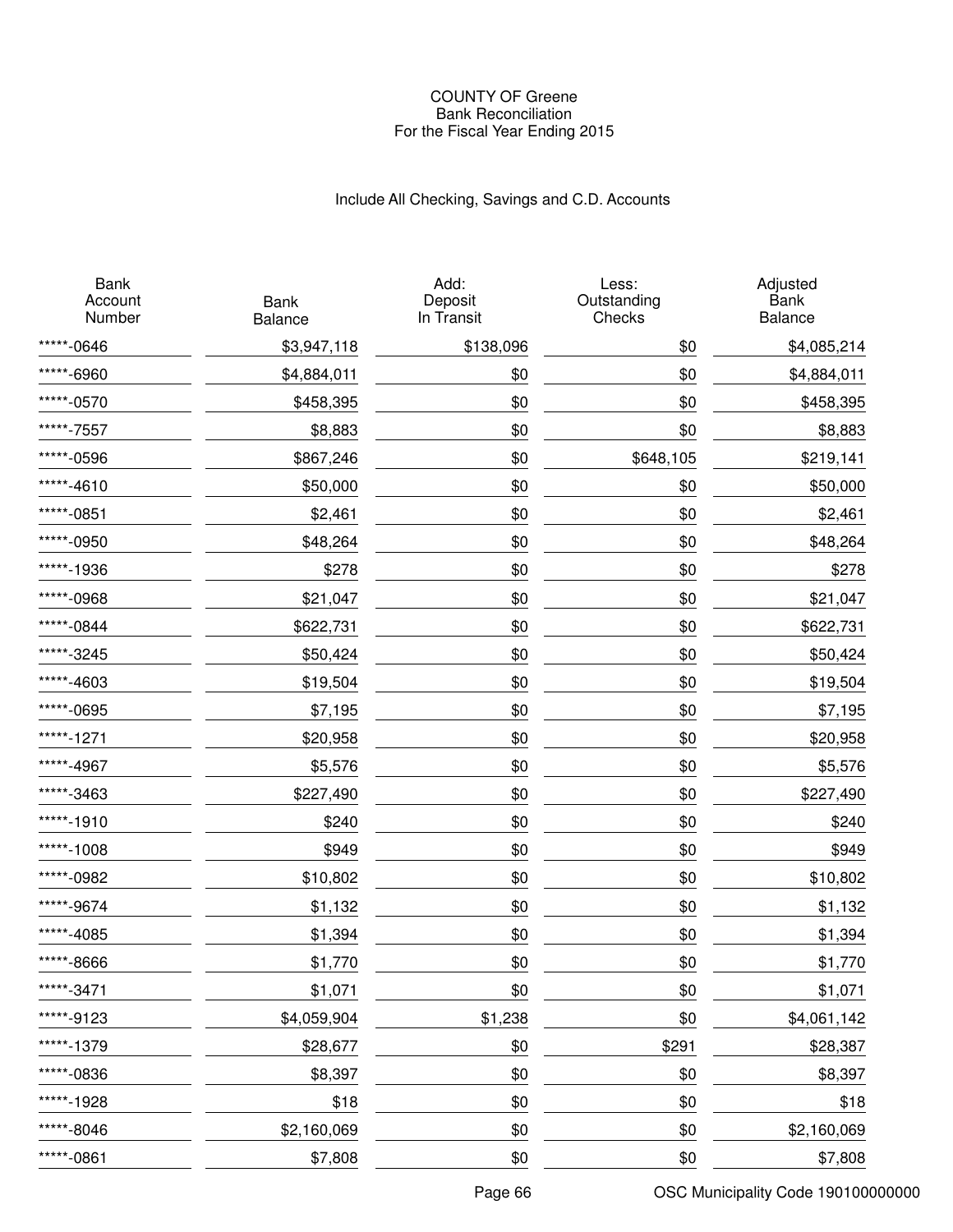### COUNTY OF Greene Bank Reconciliation For the Fiscal Year Ending 2015

# Include All Checking, Savings and C.D. Accounts

| <b>Bank</b><br>Account<br>Number | <b>Bank</b><br>Balance | Add:<br>Deposit<br>In Transit | Less:<br>Outstanding<br>Checks | Adjusted<br><b>Bank</b><br>Balance |
|----------------------------------|------------------------|-------------------------------|--------------------------------|------------------------------------|
| *****-5264                       | \$9,339                | \$661                         | \$0                            | \$10,000                           |
| *****-0801                       | \$808,841              | \$0                           | \$0                            | \$808,841                          |
| *****-1305                       | \$17,685               | \$0                           | \$0                            | \$17,685                           |
| *****-1107                       | \$141,779              | \$0                           | \$0                            | \$141,779                          |
| *****-1222                       | \$8,278                | \$0                           | \$0                            | \$8,278                            |
| *****-2599                       | \$604                  | \$0                           | \$0                            | \$604                              |
| *****-6103                       | \$310,687              | \$0                           | \$0                            | \$310,687                          |
| *****-3563                       | \$8,000                | \$0                           | \$8,000                        | \$0                                |
| *****-0943                       | \$1,072,837            | \$0                           | \$749                          | \$1,072,088                        |
| *****-0869                       | \$14,770               | \$0                           | \$0                            | \$14,770                           |
| *****-0793                       | \$17,791               | \$0                           | \$0                            | \$17,791                           |
| *****-0810                       | \$1,588,862            | \$0                           | \$0                            | \$1,588,862                        |
| *****-0828                       | \$202,209              | \$0                           | \$0                            | \$202,209                          |
| *****-6986                       | \$4,547                | \$0                           | \$0                            | \$4,547                            |
| *****-6137                       | \$18,585               | \$0                           | \$0                            | \$18,585                           |
| *****-9032                       | \$12                   | \$0                           | \$0                            | \$12                               |
| *****-0642                       | \$494,146              | \$0                           | \$0                            | \$494,146                          |
| *****-2445                       | \$274,148              | \$0                           | \$0                            | \$274,148                          |
| *****-0562                       | \$982,024              | \$0                           | \$638,254                      | \$343,770                          |
| *****-6994                       | \$5,000                | \$0                           | \$0                            | \$5,000                            |
| *****-0588                       | \$17,871               | \$0                           | \$17,871                       | \$0                                |
| *****-0785                       | \$2,904                | \$0                           | \$0                            | \$2,904                            |
| *****-2677                       | \$2,032                | \$0                           | \$0                            | \$2,032                            |
| *****-5105                       | \$298,098              | \$0                           | \$0                            | \$298,098                          |
| *****-1206                       | \$237,255              | \$0                           | \$60,622                       | \$176,633                          |
| *****-2552                       | \$2,779                | \$0                           | \$0                            | \$2,779                            |
| *****-7346                       | \$254,301              | \$0                           | \$0                            | \$254,301                          |
| *****-6835                       | \$2,334,264            | \$0                           | \$0                            | \$2,334,264                        |
| *****-5290                       | \$883                  | \$0                           | \$0                            | \$883                              |
| *****-0115                       | \$28,352               | \$0                           | \$346                          | \$28,006                           |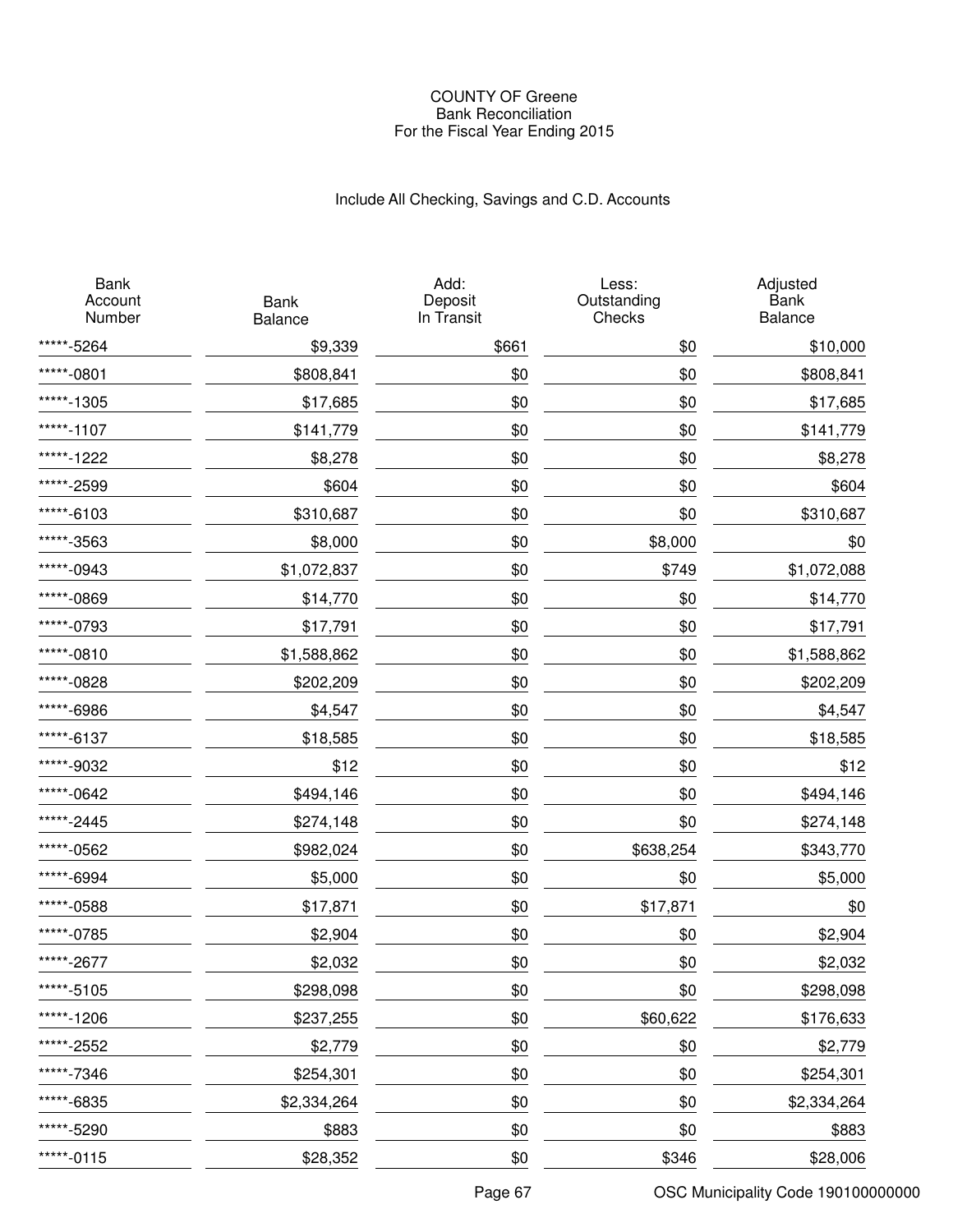### COUNTY OF Greene Bank Reconciliation For the Fiscal Year Ending 2015

# Include All Checking, Savings and C.D. Accounts

| <b>Bank</b><br>Account<br>Number | Bank<br><b>Balance</b>             | Add:<br>Deposit<br>In Transit | Less:<br>Outstanding<br>Checks | Adjusted<br><b>Bank</b><br><b>Balance</b> |
|----------------------------------|------------------------------------|-------------------------------|--------------------------------|-------------------------------------------|
| *****-0218                       | \$100                              | \$0                           |                                | \$0<br>\$100                              |
| *****-0200                       | \$100                              | \$0                           |                                | \$0<br>\$100                              |
| *****-0192                       | \$100                              | \$0                           |                                | \$0<br>\$100                              |
| *****-0226                       | \$500                              | \$0                           |                                | \$0<br>\$500                              |
| *****-4712                       | \$2,013                            | \$0                           |                                | \$2,013<br>\$0                            |
|                                  | <b>Total Adjusted Bank Balance</b> |                               |                                | \$25,451,267                              |
|                                  | <b>Petty Cash</b>                  |                               |                                | \$10,125.00                               |
|                                  | <b>Adjustments</b>                 |                               |                                | \$.00                                     |
|                                  | <b>Total Cash</b>                  |                               | 9ZCASH<br>$^\star$             | \$25,461,392                              |

Total Cash Balance All Funds 9ZCASHB \*

\* Must be equal

\$25,461,392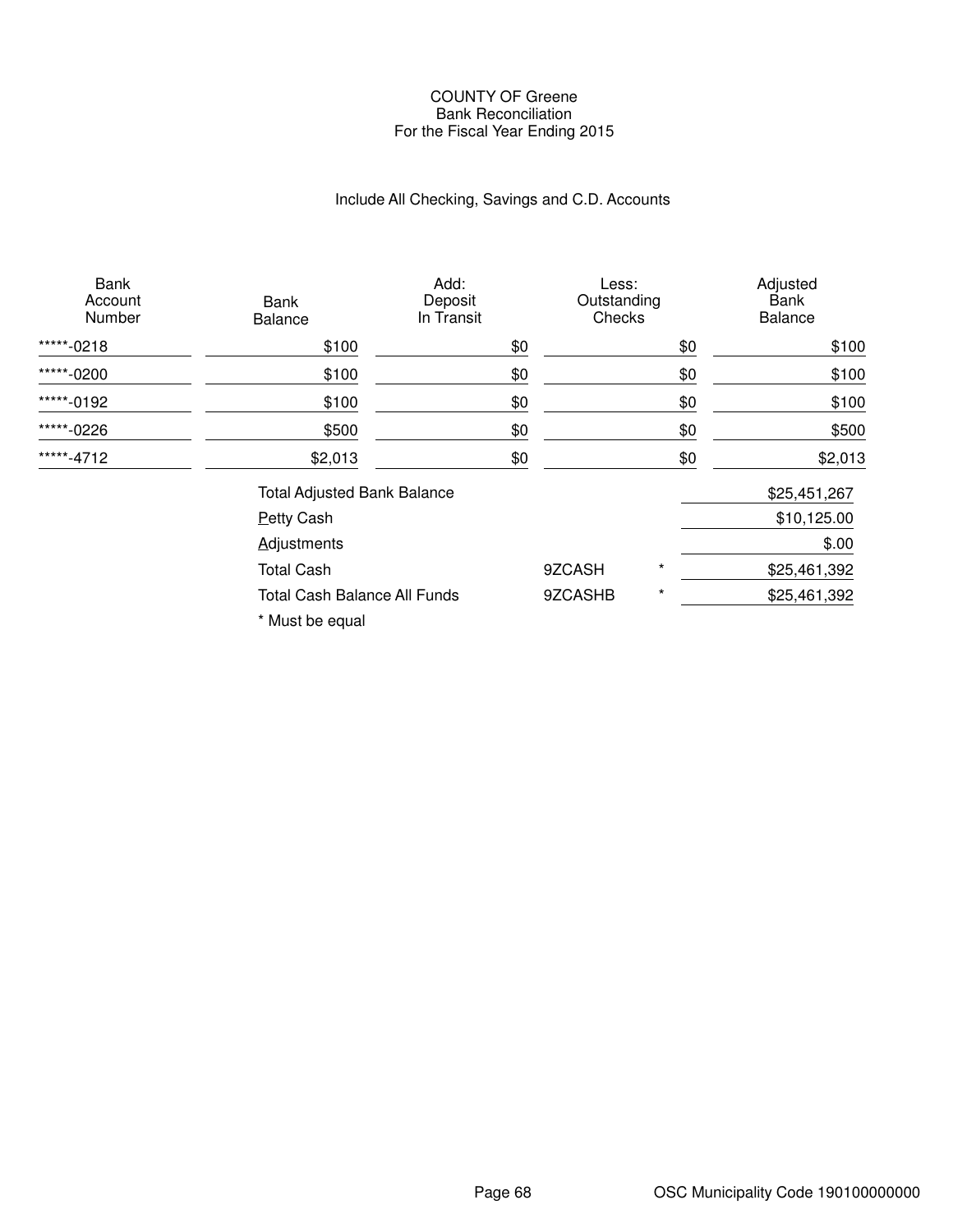### COUNTY OF Greene Local Government Questionnaire For the Fiscal Year Ending 2015

|    |                                                                                                             | Response |
|----|-------------------------------------------------------------------------------------------------------------|----------|
|    | 1) Does your municipality have a written procurement policy?                                                | Yes      |
|    | 2) Have the financial statements for your municipality been independently audited?                          | No       |
|    | If not, are you planning on having an audit conducted?                                                      | Yes      |
| 3) | Does your local government participate in an insurance pool with other local<br>governments?                | No       |
| 4) | Does your local government participate in an investment pool with other local<br>governments?               | No       |
|    | 5) Does your municipality have a Length of Service Award Program (LOSAP)<br>for volunteer firefighters?     | No       |
|    | 6) Does your municipality have a Capital Plan?                                                              | Yes      |
|    | 7) Has your municipality prepared and documented a risk assessment plan?                                    | Yes      |
|    | If yes, has your municipality used the results to design the system of internal<br>controls?                | Yes      |
|    | 8) Have you had a change in chief executive or chief fiscal officer during the last<br>year?                | No       |
| 9) | Has your Local Government adopted an investment policy as required by<br>General Municipal Law, Section 39? | Yes      |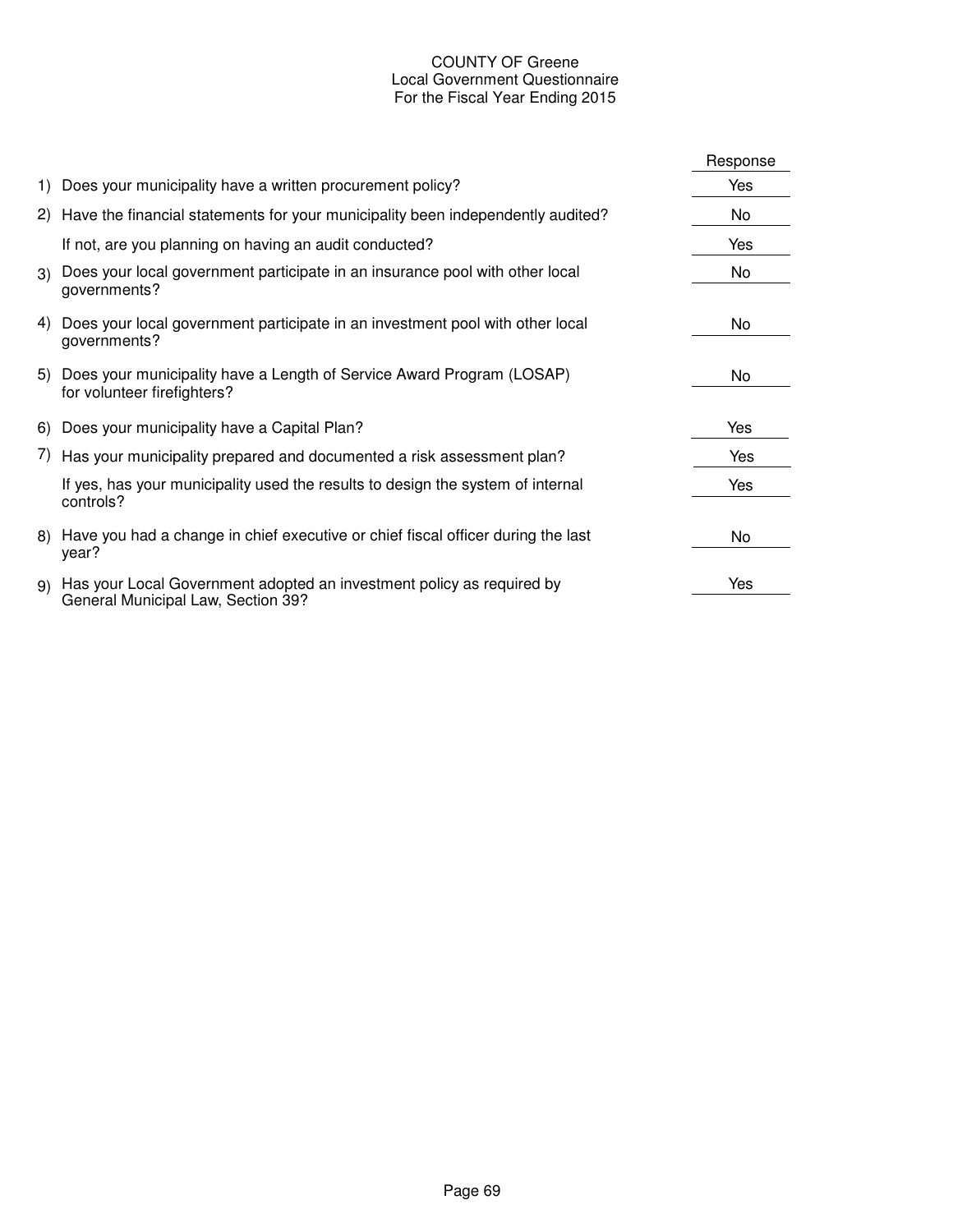### COUNTY OF Greene Employee and Retiree Benefits For the Fiscal Year Ending 2015

|                        | <b>Total Full Time Employees:</b>                                      | 487                                                |                                              |                                              |               |
|------------------------|------------------------------------------------------------------------|----------------------------------------------------|----------------------------------------------|----------------------------------------------|---------------|
|                        | <b>Total Part Time Employees:</b>                                      | 75                                                 |                                              |                                              |               |
| <b>Account</b><br>Code | <b>Description</b>                                                     | <b>Total</b><br><b>Expenditures</b><br>(All Funds) | # of Full<br><b>Time</b><br><b>Employees</b> | # of Part<br><b>Time</b><br><b>Employees</b> | # of Retirees |
| 90108                  | <b>State Retirement System</b>                                         | \$3,971,354.25                                     | 487                                          | 75                                           |               |
| 90158                  | Police and Fire Retirement                                             |                                                    |                                              |                                              |               |
| 90258                  | <b>Local Pension Fund</b>                                              |                                                    |                                              |                                              |               |
| 90308                  | <b>Social Security</b>                                                 | \$1,771,921.50                                     | 487                                          | 75                                           |               |
| 90408                  | Worker's Compensation<br>Insurance                                     | \$780,381.00                                       | 487                                          | 75                                           |               |
| 90458                  | Life Insurance                                                         |                                                    |                                              |                                              |               |
| 90508                  | Unemployment Insurance                                                 | \$10,366.55                                        | 487                                          | 75                                           |               |
| 90558                  | <b>Disability Insurance</b>                                            | \$28,624.77                                        | 487                                          | 75                                           |               |
| 90608                  | <b>Hospital and Medical</b><br>(Dental) Insurance                      | \$10,423,423.48                                    | 487                                          |                                              | 327           |
| 90708                  | <b>Union Welfare Benefits</b>                                          |                                                    |                                              |                                              |               |
|                        | 90858 Supplemental Benefit Payment to<br><b>Disabled Fire Fighters</b> |                                                    |                                              |                                              |               |
| 91890                  | <b>Other Employee Benefits</b>                                         | \$6,006.45                                         | 487                                          | 75                                           |               |
|                        | Total                                                                  | \$16,992,078.00                                    |                                              |                                              |               |
|                        | Computed Total From Financial<br>Section (comparative purposes only)   | \$16,992,078.41                                    |                                              |                                              |               |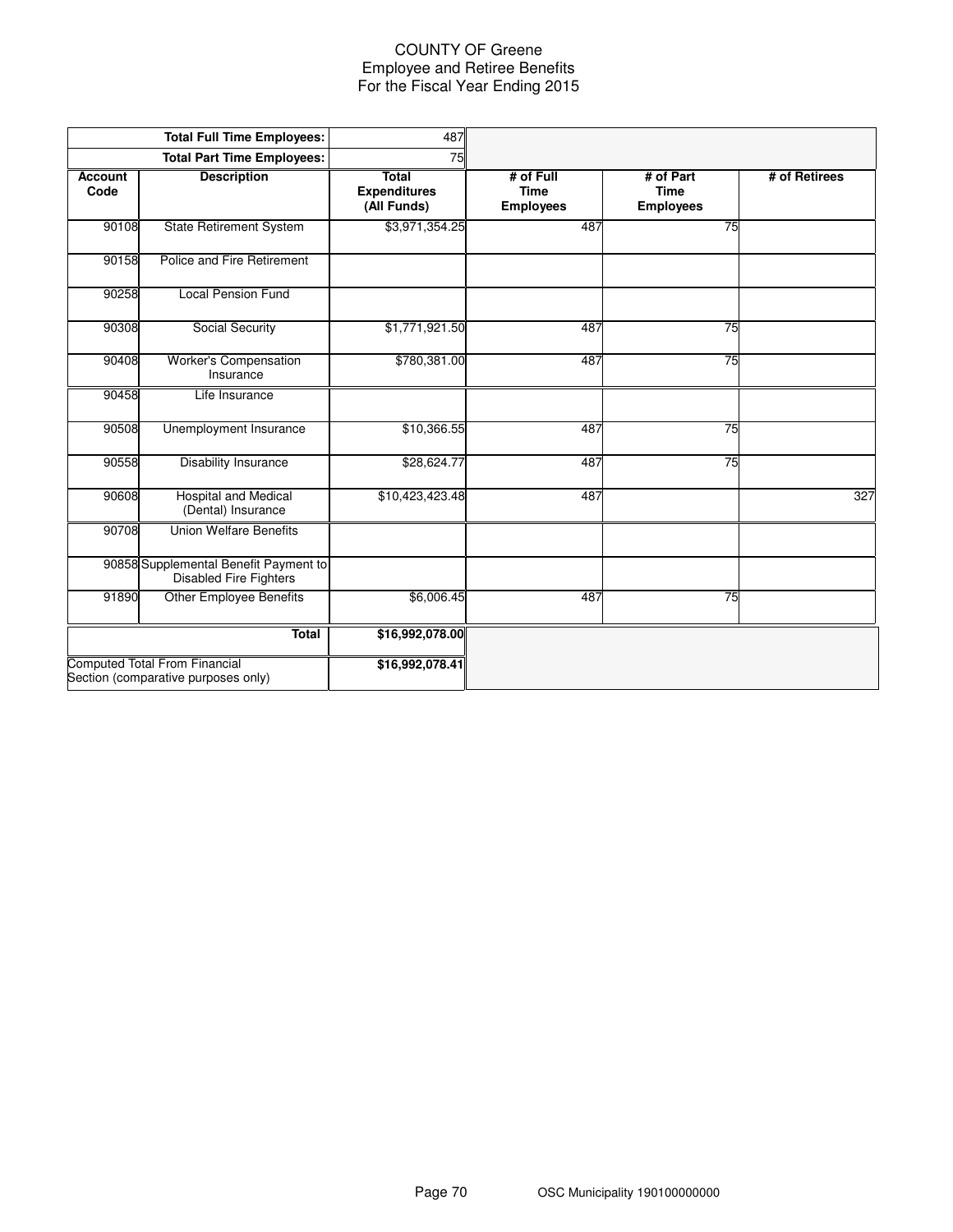### COUNTY OF Greene Energy Costs and Consumption For the Fiscal Year Ending 2015

| <b>Energy Type</b> | <b>Total</b><br><b>Expenditures</b> | <b>Total Volume</b> | <b>Units Of</b><br><b>Measure</b> | <b>Alternative</b><br><b>Units Of</b><br><b>Measure</b> |
|--------------------|-------------------------------------|---------------------|-----------------------------------|---------------------------------------------------------|
| Gasoline           | \$255,788                           | 144,372             | gallons                           |                                                         |
| <b>Diesel Fuel</b> | \$226,903                           | 114,648             | gallons                           |                                                         |
| Fuel Oil           | \$53,090                            | 27,986              | gallons                           |                                                         |
| <b>Natural Gas</b> | \$61,052                            | 61,726              | cubic feet                        |                                                         |
| Electricity        | \$322,713                           | 2,454,384           | kilowatt-hours                    |                                                         |
| Coal               |                                     |                     | tons                              |                                                         |
| Propane            | \$27,065                            | 20,656              | gallons                           |                                                         |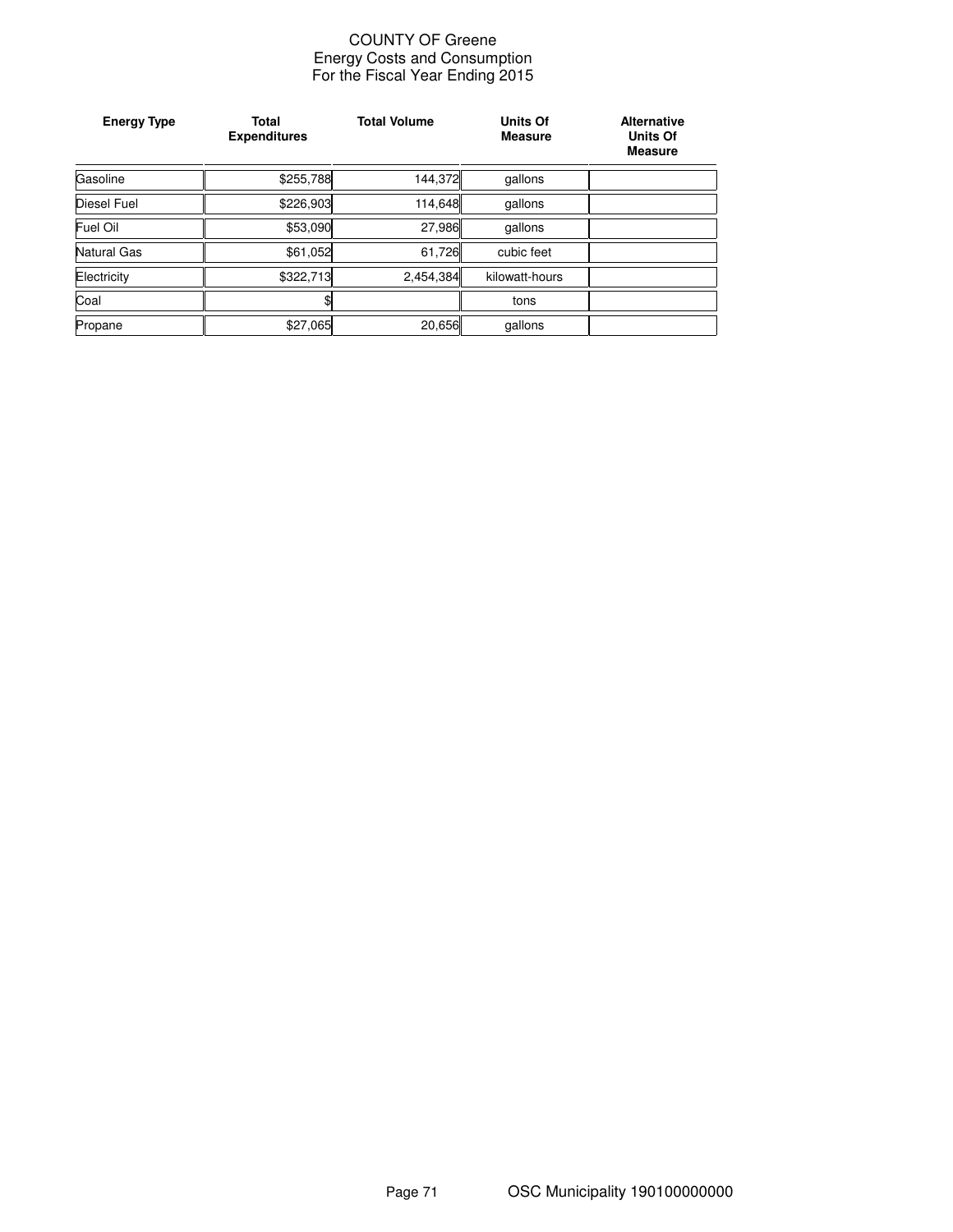### COUNTY OF Greene Schedule of Other Post Employment Benefits (OPEB) For the Fiscal Year Ending 2015

#### **Annual OPEB Cost and Net OPEB Obligation**

| 1. Type of Other Post Employment Benefits Plan                                                                    | Single-Employer Defined Benefits |
|-------------------------------------------------------------------------------------------------------------------|----------------------------------|
| 2. Annual Required Contribution (ARC)                                                                             | \$8,651,700.00                   |
| 3. Interest on Net OPEB Obligation                                                                                | \$1,076,900.00                   |
| 4. Adjustment to Annual Required Contribution                                                                     | (\$1,049,300.00)                 |
| 5. Annual OPEB Expense                                                                                            | \$8,679,300.00                   |
| 6. Less: Actual Contribution Made                                                                                 | \$4,147,800.00                   |
| 7. Increase in Net OPEB Obligation                                                                                | \$4,531,500.00                   |
| 8. Net OPEB Obligation - beginning of year                                                                        | \$31,823,363.00                  |
| 9. Net OPEB Obligation - end of year                                                                              | \$36,354,863.00                  |
| 10. Total Other Post Employment Benefits as reported in Accounts 683 in<br>Financial Section. Current Fiscal Year |                                  |
| 11. Percentage of Annual OPEB Cost Contributed (Actual Contribution<br>Made/Annual OPEB Cost)                     | 47.79%                           |
| <b>Funded Status and Funding Process</b>                                                                          |                                  |
| 12. Actuarial Accrued Liability (AAL)                                                                             | \$113,623,300.00                 |
| 13. Less: Actuarial Value of Plan Assets                                                                          | \$0.00                           |
| 14. Unfunded Actuarial Accrued Liability (UAAL)                                                                   | \$113,623,300.00                 |
| 15. Funded Ratio(Actuarial Value of Plan Assets/AAL)                                                              | 0.0000                           |
| 16. Annual Covered Payroll (of active employees covered by the plan)                                              | \$24,269,392.00                  |
| 17. UAAL as Percentage of Annual Covered Payroll                                                                  | 468.18%                          |
| <b>Other OPEB Information</b>                                                                                     |                                  |
| 18. Date of most recent actuarial valuation                                                                       | 05/16/2014                       |
| 19. Actuarial method used                                                                                         | <b>Projected Unit Credit</b>     |
| 20. Assumed rate of return on investments discount rate                                                           | 1.00%                            |
| 21. Amortization period of UAAL(in years)                                                                         | 30.00                            |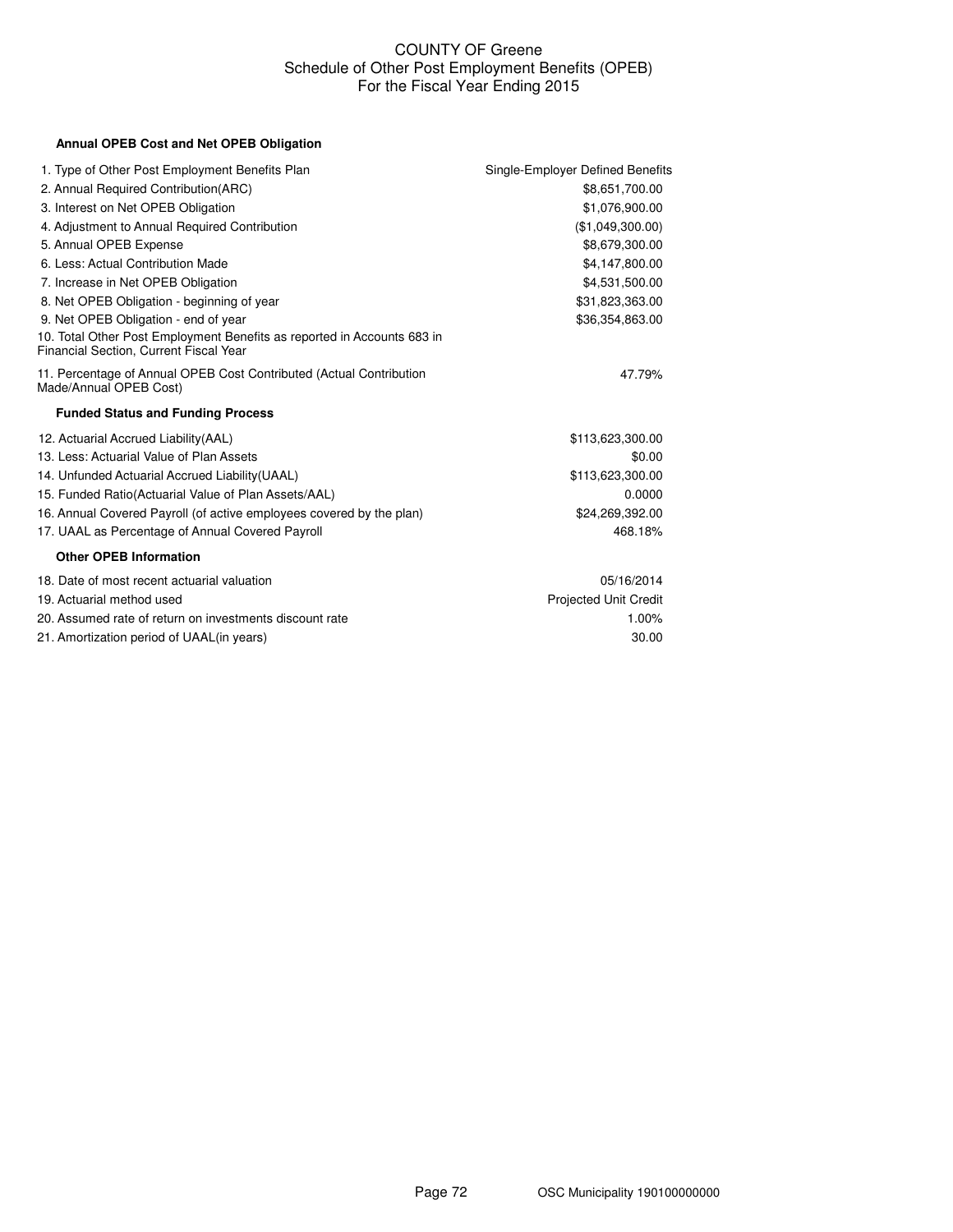## CERTIFICATION OF CHIEF FISCAL OFFICER

and filed by means of electronic data transmission. I, Peter J. Markou **in the Chief Fiscal Officer of** , hereby certify that I am the Chief Fiscal Officer of By entering the personal indentification number assigned by the Office of the State Comptroller to me as the County of Greene **that in the information** provided in the annual the Chief Fiscal Officer of the County of Greene **the Chief Chief Chief Chief Chief Chief** as annual financial report, I am evidencing my express intent to authenticate my certification of the my signature for use in conjunction with the filing of the County of Greene's , is TRUE and correct to the best of my knowledge and belief. financial report of the County of Greene , for the fiscal year ended 12/31/2015 County of Greene's annual financial report for the fiscal year ended 12/31/2015

Thomas E. Tracey **Peter J. Markou** Peter J. Markou Name of Report Preparer if different than Chief Fiscal Officer

Telephone Number Title

Name

(518) 719-3530 Director of Admin Services

411 Main Street Official Address

05/16/2016 (518) 719-3530 Date of Certification **Date of Certification** Certification **Official Telephone Number**